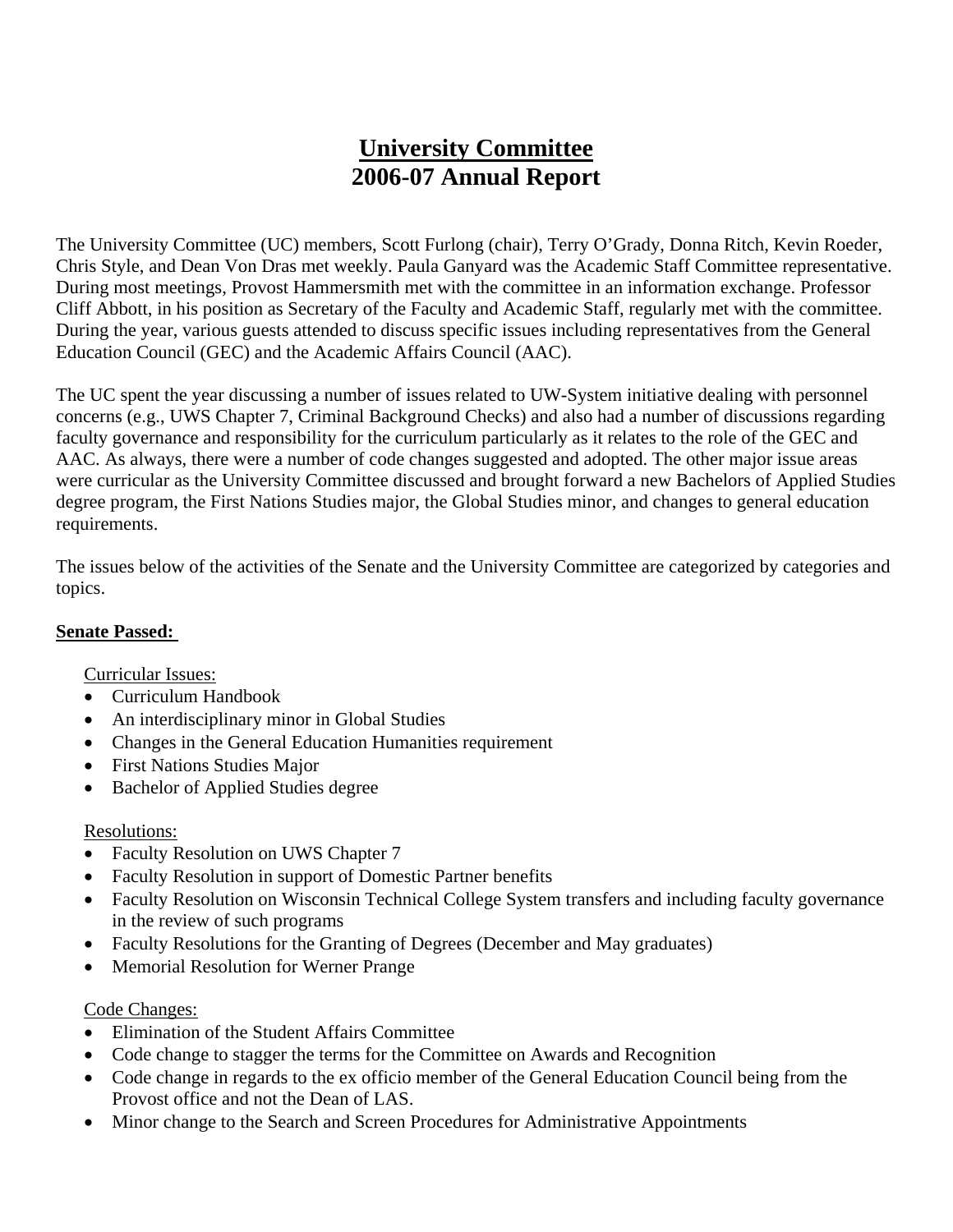Other:

- Background checks for new faculty/staff
- A new UW-Green Bay Mission Statement
- In closed session to discuss the awarding of honorary degree
- Approved slate of nominees for faculty elective committees

# **Presented to Senate, action to be taken in 2007-2008**

- Additional policy issues regarding sick leave reporting and colleague coverage.
- Revising code so that the AAC and GEC become committees of the Faculty Senate
- New administrator evaluation process
- Change in code regarding recusals from the Personnel Council and the Committee of Six

# **Senate Discussion Items – action not required**

- Completed faculty administrator evaluations and met with the administrators to discuss results
- Student Government Textbook Resolution
- Comprehensive Academic Program Review
- Movement to a fourteen week academic calendar
- Addressed the LAB audit on sick leave reporting and suggested changes provided by UW System on sick leave reporting and collegial coverage.
- Faculty forum on the percent of lecturers used on campus and the issues related to this
- General Education domain committees

# **University Committee Discussion and Actions**

Committee and Personnel Issues

- Provided names for the LAS Dean Search and Screen Committee
- Provided faculty names to the Assistant Chancellor for Advancement for an internal capital campaign committee
- Provided names based on recommendations from the Committee on Nominations for the Community Building Task Force.
- Replacement names were provided to the Personnel Council and the Committee of Six
- Provided nominations for the Committee on Rights and Responsibilities and the Senate Appointed committees
- Most UC members participated in the LAS Dean interview process
- Asked the deans to ensure that all units had written merit/tenure guidelines and that these be provided to the deans and SOFAS
- Discussed and provided recommendations on the creation of a centralized personnel file
- Discussions on the revising code so that the AAC and GEC become committees of the Faculty Senate

# Salary, Workload, Campus Climate Issues

- Had numerous discussions with the Provost and others regarding the issue of faculty salaries and the process in which pay adjustments occur.
- Provided a recommendation to the Chancellor regarding the distribution of the Chancellor's 10% discretionary portion of the pay plan.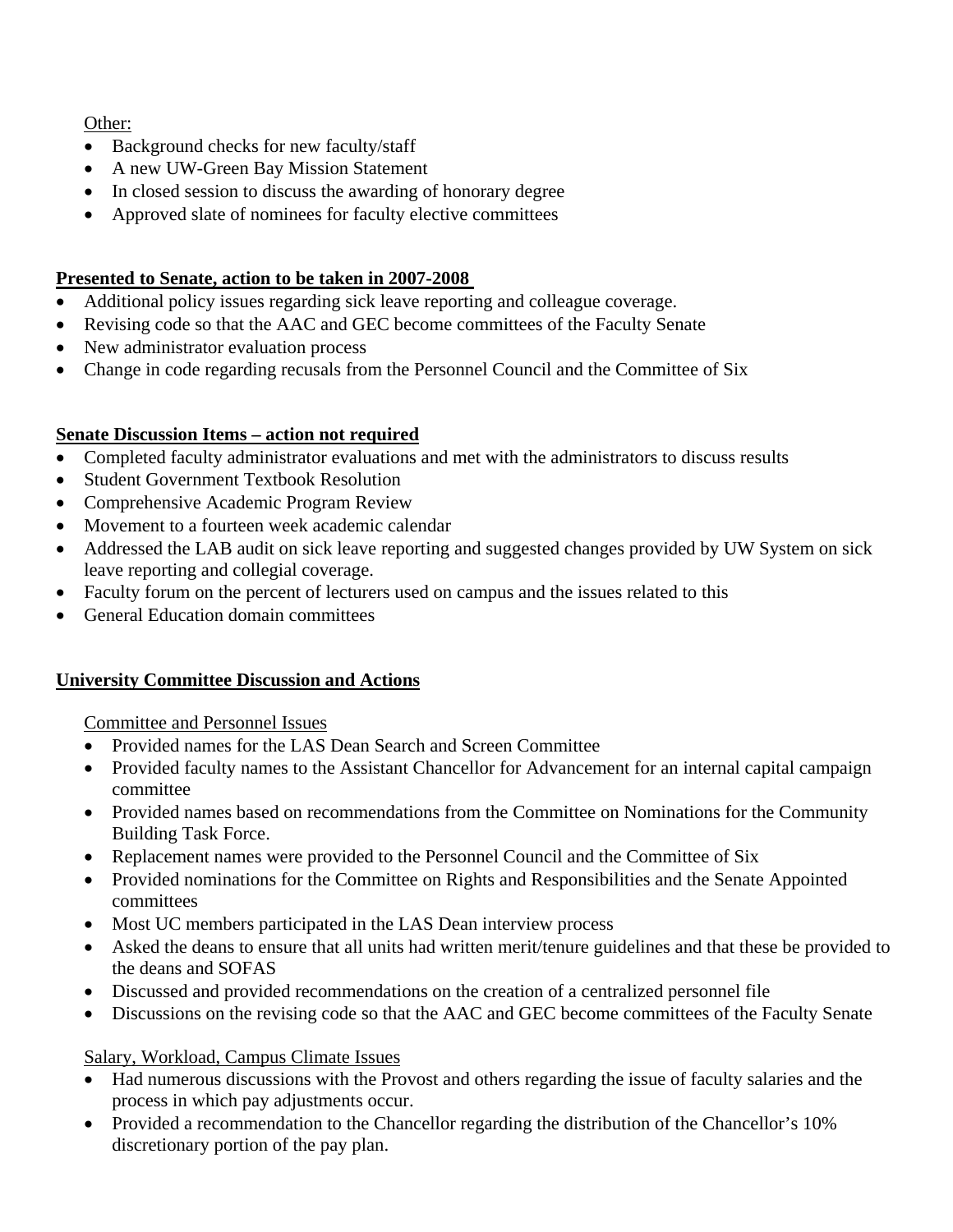- Discussed the issue of faculty teaching loads at UW-Green Bay and other UW campuses.
- Discussed the issue of the privileges of Emeriti Faculty and began to develop information regarding the potential resources available and how emeriti may access these resources
- Discussed the legislative bill that would provide UW faculty the right to vote for collective bargaining

# Governance and Curricular Issues

- Discussed the number of credits in residence requirement in order to be eligible for degree honors (brought forth by an academic program) and agreed with the current requirements and replied to the academic program on this issue.
- At the request of a Senate member, the UC discussed the issue of conducting roll call votes. After consultation with SOFAS, it was determined that any governance group can call for a roll call vote with a simple majority vote.

# Campus Wide Issues

- Discussed the university's NSSE results and issues of Student Engagement.
- Discussed and commented on campus budget issues and implications including the costs of the Weidner **Center**
- Discussed CIT issues with Associate Provost of Information Services Kathy Pletcher. The UC thought it would be a good idea for CIT to put all classes onto faculty electronic calendars.

I would like to thank the UC members for the mostly enjoyable meetings that we had throughout the year. Their commitment to issues of concern to the University is significant. While we did not always agree with one another, there was mutual respect around the table and a desire to do the right thing for the campus. I would also like to thank Cliff Abbott for a seamless transition into his role as SOFAS as well as Pat Przybelski in the SOFAS office. Their support was extremely important for us as a committee. Finally, thanks goes to the Faculty Senate and the faculty who continue to keep us informed on issues that arise.

Respectfully submitted by Scott R. Furlong, Chair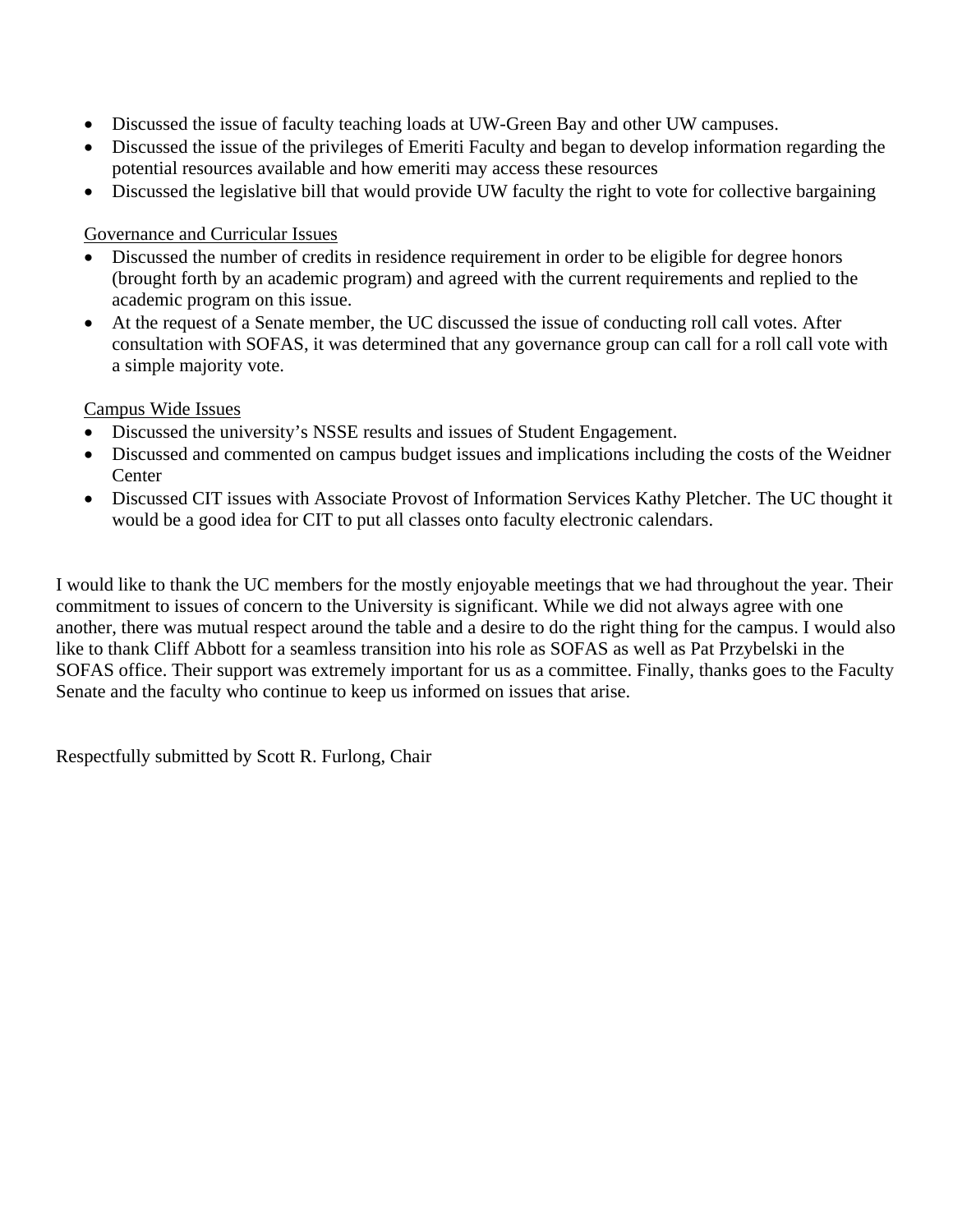# **Committee of Six**

From: Illene Noppe, Chair Date: May 24, 2007 Re: Requested Annual Report

The members of the Committee of Six for the 2006-2007 academic year were Greg Davis, Cheryl Grosso, Judy Martin, Illene Noppe (Chair), Laura Riddle and Larry Smith.

During the year we considered three candidates for promotion to the rank of full professor, and we forwarded our evaluations of the candidates to the Interim Dean for Liberal Arts and Sciences. Two of the three candidates for promotion were members of units and/or a minor to which committee members also belonged. In one of these cases, three committee members were required to recuse themselves, and in the other case two were required to recuse themselves from the promotion hearings. The University Council selected substitute members from a list of available full professors to participate in the promotion hearings.

An organizational meeting was held in November during which the Committee examined the criteria for promotion and reviewed the promotion process. In addition, the committee discussed the issue of evaluation of administrative hires, and sent a memo to the chair of the Search and Screen Committee for Dean of Liberal Arts and Sciences offering the committee's willingness to advise this search committee should the issue of promotion to full professor arise during the hiring process.

In addition to consideration of the three candidates for promotion, the Committee of Six also grappled with the question of recusal (see above) and how to help candidates prepare their files. Two initiatives emerged from these discussions. The first was a memo sent to the University Committee wherein a code change was requested for the criteria in which a Committee of Six member must recuse him or herself. The University Committee has brought a request for a code change to the Faculty Senate, and a first reading of the proposed code change took place during the May 11, 2007 Senate meeting. Further discussion and a vote on the issue will occur during the fall, 2007 semester.

The second initiative, of a more informal nature, was a proposal for the creation of a group of "Promotion Tutors." (PTs) who would help faculty coming up for promotion to associate or full professor in the preparation of their files. This would not be a mandatory requirement of the promotion process, but rather an informal collegial opportunity for faculty who have served either on the Personnel Council or the Committee of Six to offer specific mentoring to a candidate who would like to receive additional help in file preparation from someone outside his or her unit. The Secretary of the Faculty, the Instructional Developmental Council, and the University Committee have endorsed the idea, and a list of potential PTs will be created in time for the fall 2007 semester.

The Committee of Six is a significant and important committee on our campus. Although its decisions are termed "advisory," committee members take their duties very seriously, give careful scrutiny to the files of candidates for promotion, and operate under the assumption that their decisions will be upheld by administration.

We also are optimistic that the two initiatives of this year will be furthered during the fall semester, and will help to make the promotion process a smoother and fairer one for all involved.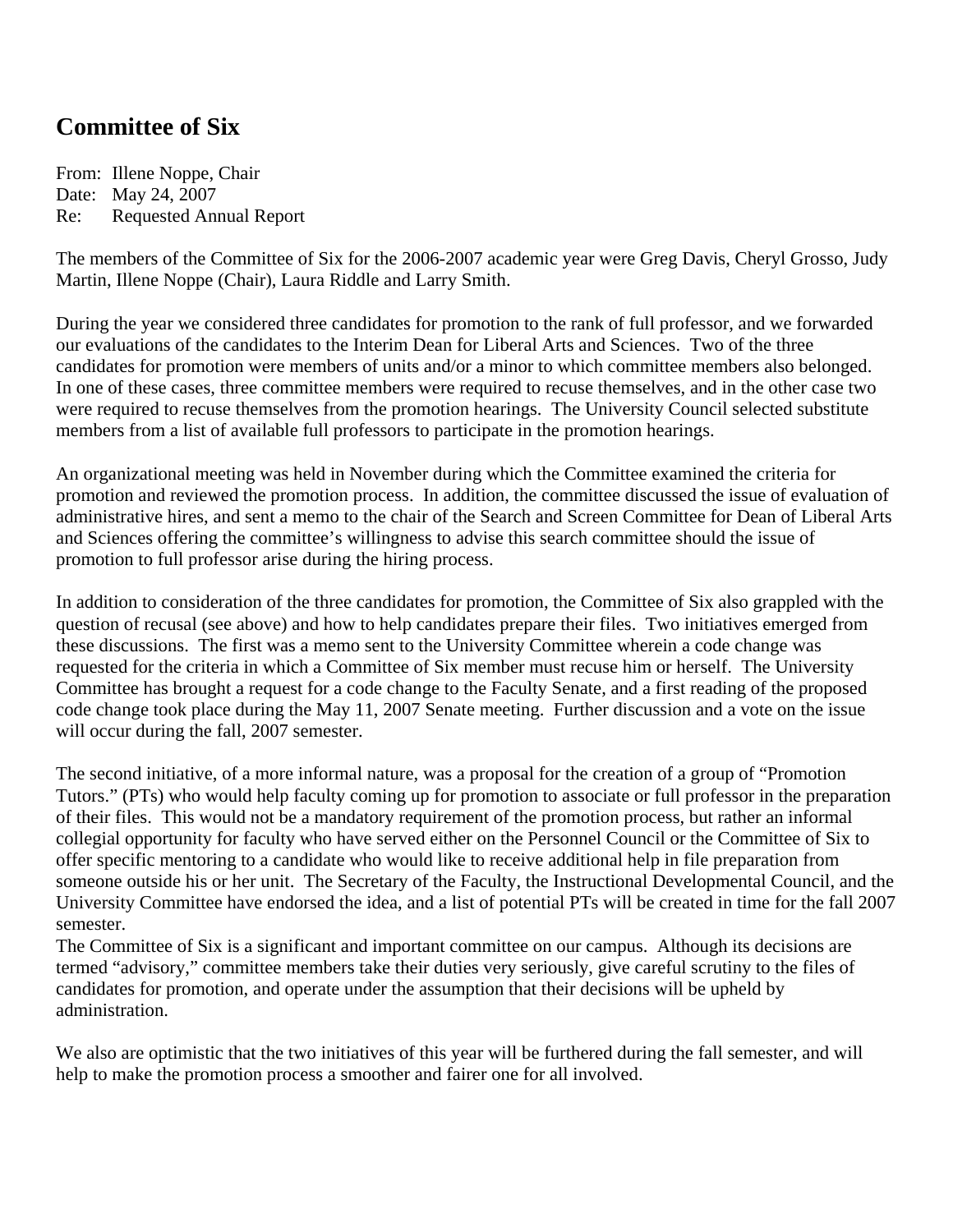# **UNIVERSITY of WISCONSIN GREEN BAY**

May 18, 2007

| Re:   | 2006-2007 Academic Affairs Council Annual Report          |
|-------|-----------------------------------------------------------|
| From: | Mark Everingham, Academic Affairs Council chair           |
| To:   | Cliff Abbott, Secretary of the Faculty and Academic Staff |

The Academic Affairs Council members in 2006-07, Jennifer Ham, Eileen Kolb, Forrest Baulieu, Patricia Ragan, Angela Bauer-Dantoin, and Mark Everingham, worked together collegially and productively during an extremely busy year. The AAC inherited a substantial backlog of proposals from 2005-06. The AAC carried out its charge in a highly professional and effective way. The AAC is a cornerstone of faculty governance.

## **Positive recommendations on new course proposals**-

Interdisciplinary Freshmen Seminar Human Biology 198 Advanced Physics Laboratory NAS 420 Hmong 101 (Modern Language/HUS) Arabic 102 (Modern Language/HUS) Communication and Arts 480 Arts Management Seminar Interdisciplinary Senior Seminar Human Development 440 Philosophy 103 Critical Thinking Political and Policy Dimensions of Emergency Management PUENAF 339/559 Social Work 490 International Social Work in Guatemala Accounting 303 Seminar in Accounting Professionalism

Interdisciplinary Freshman Seminar 198: The General Education Council will receive new proposals for seminars and review them as part of the business of the GEC's charge. The GEC will then generate a summary report of those seminars it approves and send the report *and* the proposals to the Academic Affairs Council for review and recommendation as would be the case for any new Form A course proposal.

## **Negative recommendations on new course proposals-**

Human Development 427 Developmental Research Methods PEA 477 Seminar in Economic Literature and Issues URS 300 Research Methods Urban and Regional Studies Special Topics 350 Studies in Comparative History HIST 470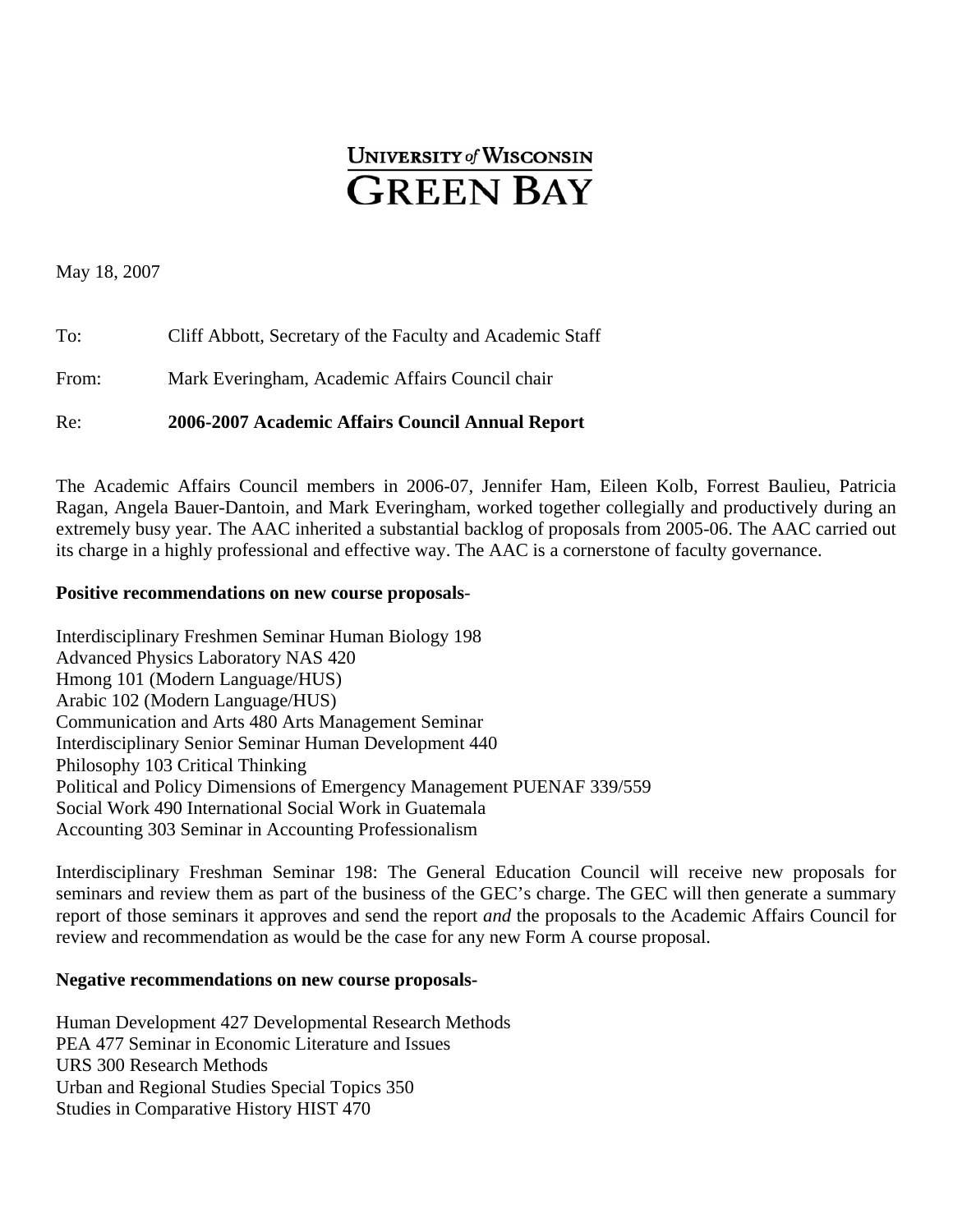## **Neither positive nor negative recommendation**-

HISTORY 312: The Early American Republic: two votes in favor, two votes against, and one abstention; LAS Dean approval.

# **No formal action; proposals withdrawn by initiators**- Music 349, Human Biology 405

## **Course proposals pending more information-** URS 290 & 490; Env Sci 491

## **Other curricular changes-**

Proposal to rename Communication and the Arts: positive recommendation to rename *Communication and the Arts* as *Arts and Visual Design*. *Communication and the Arts* major will be renamed as *Design Arts*. The AAC suggested the unit make this change simultaneously with the unit name change to facilitate clarity.

Masters of Science in Management: approved the proposed reduction of credits from 36 to 30 as requested by the Masters of Science in Management program.

Positive recommendation to change of the prerequisite grade of "C" to "B" for Accounting 301 in order to enroll in Accounting 313 and 314.

Social Work curricular change and Child Welfare emphasis: positive recommendation request to add SOCWORK 305 as a prerequisite for SOCWORK 351 and supported for the creation of Child Welfare Emphasis.

## **Program reviews completed-**

**Theatre** Human Development Human Biology Social Work

# **NEW ERA Bachelor of Applied Studies Degree-**

On 23 January 2007, AAC members expressed concern about the *Governance Report* issued by the Secretary of the Faculty and Academic Staff on January 23, 2007. The *Report* includes the following statement: "Academic Affairs Committee (AAC) has deferred to the Faculty Senate in reviewing a new degree, Bachelor of Applied Studies, and the Senate is currently doing that review." The AAC members agreed this statement is an inaccurate characterization of the outcome of the AAC's interaction with the initiators of the BAS proposal on December 11, 2006 and contradicts the AAC's current negative position toward and lack of approval of the BAS proposal as stated in an AAC memo of May 10, 2006.

On 6 February 2007, AAC members remained concerned about the misperception that it has deferred to the faculty senate in reviewing the revised BAS proposal. The AAC has not, in fact, deferred to the senate in the review of the revised proposal. While the AAC was made aware of a revised proposal at the December 11<sup>th</sup> AAC meeting, it has not yet had the opportunity to review and take action on the proposal. If the senate takes action on the revised proposal, it will be doing so without the endorsement of the AAC.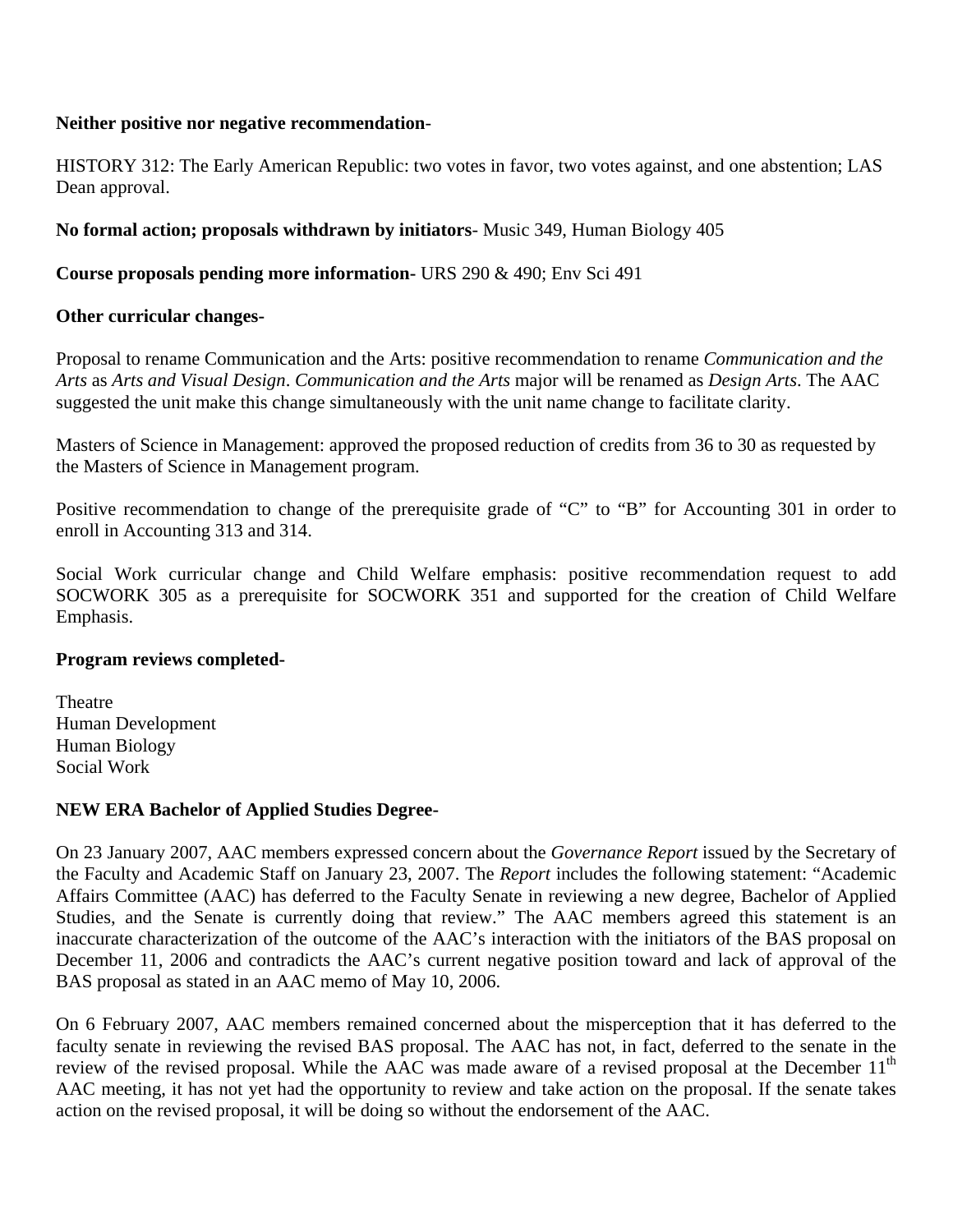MEMO February 28, 2007

To: Scott Furlong, University Committee chair From: Mark Everingham, Academic Affairs Council chair Re: NEW ERA Bachelor of Applied Studies Degree

On February 16, 2007, according to UWGB 54.03 A.4, you as University Committee chair made a formal request of the AAC to conduct a review of a revised draft of the Bachelor of Applied Studies proposal dated January 10, 2007. Upon that request, the AAC agreed to advise the Faculty Senate about its recommendations on the implementation of the Bachelor of Applied Studies proposal prior to the Faculty Senate meeting of March 21, 2007.

The AAC began its review on February 20, 2007. Bill Laatsch and Jan Thornton attended the AAC meeting on that date. They provided information and answered questions about the revised proposal. On February 27, 2007, the AAC completed its review of the revised proposal and voted on two motions.

Motion 1: *To recommend the Faculty Senate approve the Bachelor of Applied Studies degree proposal (dated January 10, 2007) as presented to the Faculty Senate on January 17, 2007*. The AAC members voted 0 in favor and 5 against the motion.

Motion 2: *To recommend the Faculty Senate approve a version of the Bachelor of Applied Studies degree proposal (dated January 10, 2007) that addresses specific concerns of the AAC according to the following principal areas: 1. Name change, 2. Logistics on implementation and oversight, 3. Student Senate review and approval, 4. Follow-up report to the Faculty Senate after two years; and, that appropriate changes to the proposal be effected in a timely manner prior to the implementation of the degree.* The AAC members voted 4 in favor, 0 against, and 1 abstention on the motion.

The AAC elaborates on each of the principal areas of concern as follows:

**1. Name change:** The acronym "BAS" for "Bachelor of Applied Studies" has the potential to mislead employers, graduate school admission committees, and professional organizations. Specifically, "BAS" could be construed to mean "Bachelor of Arts and Sciences" as if it is a traditional four-year degree. The AAC recommends the new degree be named "Bachelor of Technical Studies", "Bachelor of Vocational Studies", or "Bachelor of Technical and General Studies" to avoid any confusion.

2. **Logistics on implementation and oversight:** The main issues are related to the methods and mechanisms to make decisions about how the transfer of 60 credits from two-year colleges or other institutions will be counted toward the *general education requirements* and the *area of the emphasis* in the new degree. For example, the current version of the proposal does not specify that a student cannot take an equivalent introductory course at UW-Green Bay, e.g., chemistry, that he/she has already taken elsewhere and receive 6 credits toward the degree for 3 credits of content. Another example is the proposal does not state how credits from other institutions will be assigned to the *general education* and *area of emphasis* categories given many UW-Green Bay courses are listed as general education options and as major/minor requirements. The AAC strongly recommends the administrators of the new degree work directly with the Registrar's Office to address these issues prior to implementation.

3. **Student Senate review and approval:** Student government has not had an opportunity to review and approve the new degree in light of the direct impact it will have on student fees and access to student services (Admissions, Bursar, Financial Aid, Registrar, etc.).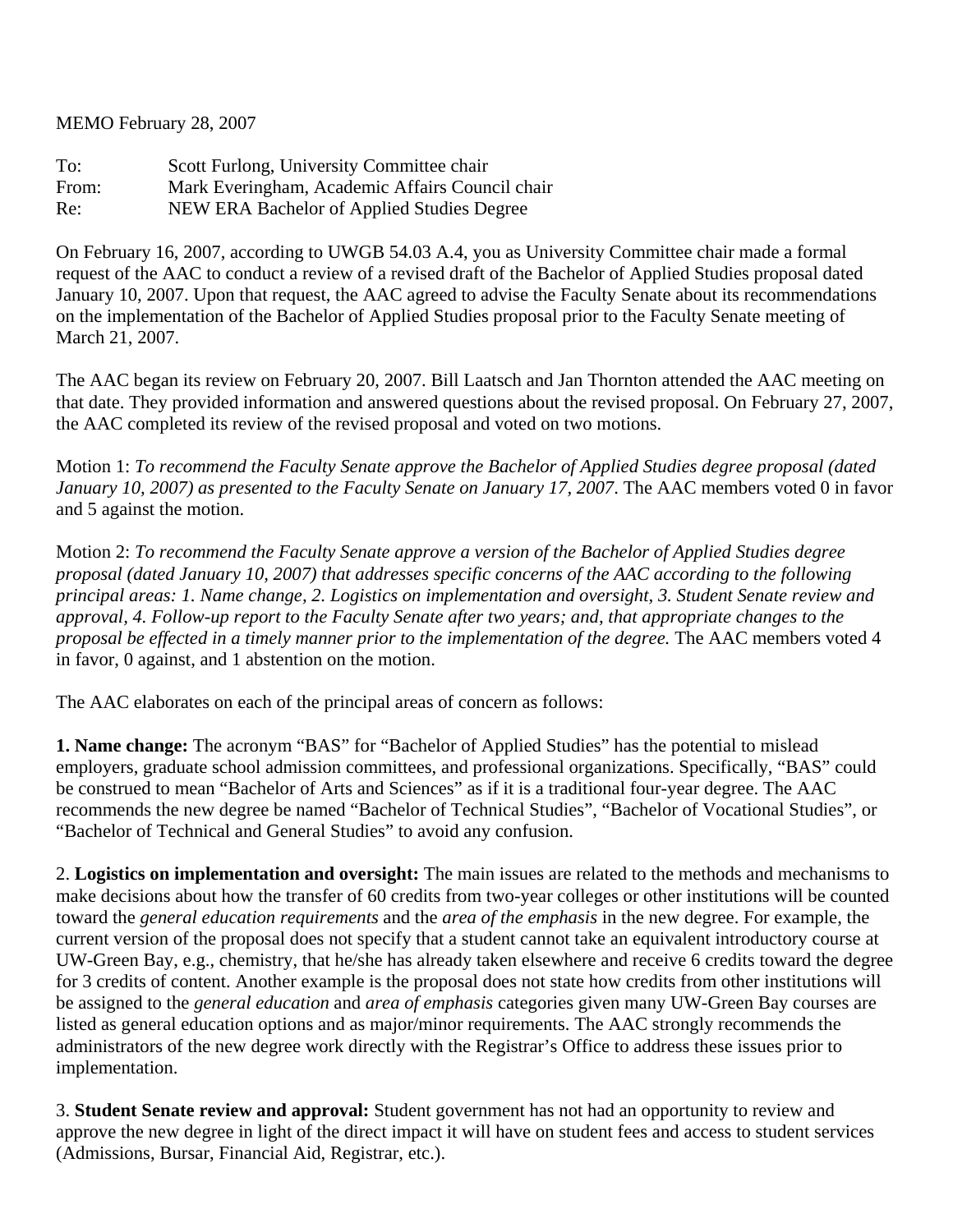4. The administrators and overseeing faculty of the new degree should submit **a follow-up report** to the Faculty Senate after two years in order to evaluate the impact of the new degree on the existing student body, academic standards and intellectual rigor, and institutional services.

# **Potential university code changes affecting AAC role and function-**

On 6 February 2007, in preparation for a 7 February 2007 meeting with the University Committee, the AAC discussed possible code changes regarding the role of the AAC in approval of curricula. The AAC came to the consensus that it would be in favor of a revision in code that clarifies the role of the AAC in that AAC approval is required for curricular changes and new proposals and the AAC doesn't simply provide a recommendation.

As of 11 April 2007, the AAC was not aware of a concrete proposal, but rather several structural and procedural changes being considered that will affect the role and function of the AAC. There seem to be two areas of concern particularly about the AAC: 1) what does a negative recommendation mean and what can the initiators of curricular proposals for courses or programs do about it? (logically, everybody's happy with a positive recommendation; 2) how can the curricular approval process move faster? Based on these perceptions, structural and procedural changes are being considered.

At a UC/AAC meeting on 7 February 2007, the main issues were changing the code to clarify the term "recommendation" and whether there should be an appeal process. On the first point, the AAC suggested that "recommendation" be changed to "approval required". On the second point, the AAC suggested that specific criteria be established for appeal based on ongoing customary practices by the AAC to ask for more information and engage in collegial dialogue with initiators prior to a final decision and never close the door on the possibility of the submission of a revised proposal for re-consideration.

Due to scheduling conflicts, none of the AAC members were able to attend a UC meeting on May 16, 2007. However, the inability of AAC members to attend this meeting should **not** be interpreted or construed as a lack of interest in or concern about the code changes being considered with regard to faculty elective councils and shared governance.

Over the course of the 2006-07 academic year, the AAC expressed its concern consistently about intentions to redefine the AAC's role and functions. AAC members received by email the document entitled DRAFT Academic Affairs Council and General Education Council as Committees of the Senate. The attachment is "a DRAFT document that appears to be the direction we are considering. In this document, you see some background and rationale and then some **potential** code changes." This document was not a formal agenda item at the AAC's final meeting of the 2006-07 academic year on May 8, 2007. The AAC members did not have ample time to consider the ramifications of these code changes. Clearly, their impact on the AAC's capacity to attend efficiently and effectively to curricular proposals, program reviews and other related business would be significant.

Furthermore, the AAC membership will change substantially beginning in fall 2007. Two new faculty voting members and one new administrative non-voting member will come on board. Given these circumstances, on behalf of the Academic Affairs Council, the chair requested a postponement of further action on code changes affecting the AAC until the AAC reconvenes in fall 2007 and the document DRAFT Academic Affairs Council and General Education Council as Committees of the Senate can be placed on the AAC's agenda as a formal discussion item. Since the document is still a draft that contains "potential code changes", the AAC assumes other proposals can be presented as alternatives.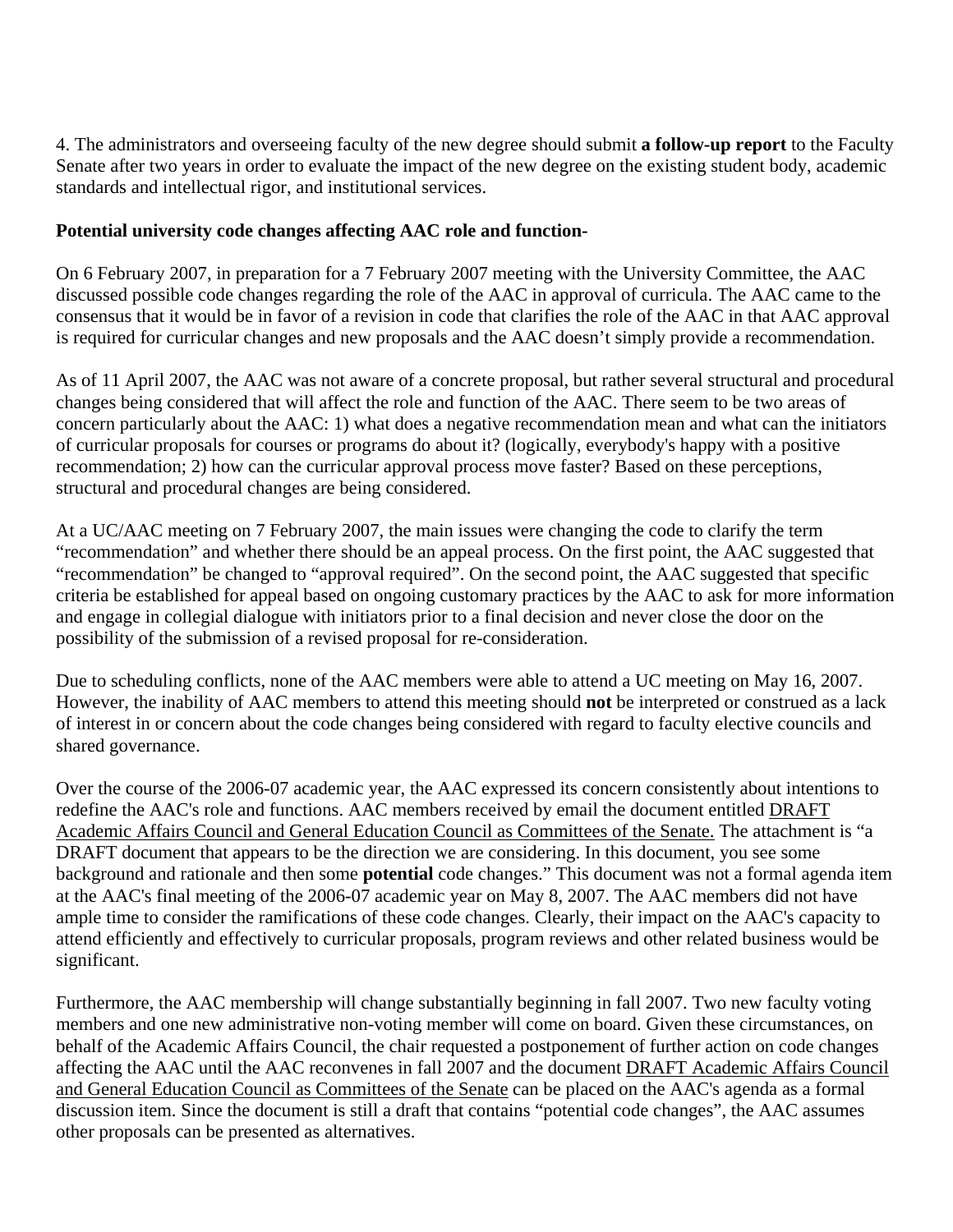Attached below is former Secretary of the Faculty and Academic Staff Ken Fleurant's formal analysis of code interpretations regarding the AAC and discussions of code changes by the University Committee and the Faculty Senate during 2005-06:

**March 16, 2006***: The UC made the following interpretation of code following a request by the AAC:* 

*Request from AAC for Code Interpretation regarding the dean's ability to reject a recommendation from the AAC concerning the approval of a particular course. The UC agreed that there was no question but that the AAC's authority in this case was only to make a recommendation on such matters to the dean who, acting upon the delegated authority of the Provost, has the power of final decisions.* 

*I would ask that the UC review its decision in this matter. I believe that it is not only an incorrect understanding of code, but an unfortunate departure from our tradition of faculty governance in curricular matters that sets a precedent harmful to governance.* 

*Our Faculty Handbook begins with a reminder of the powers vested in the Faculty in educational matters by Chapter 36:* 

*(4) FACULTY. The faculty of each institution, subject to the responsibilities and powers of the board, the president and the chancellor of such institution, shall be vested with responsibility for the immediate governance of such institution and shall actively participate in institutional policy development. As such the faculty shall have the primary responsibility for academic and educational activities and faculty personnel matters.* 

*Primary responsibility cannot be understood to mean no more than the power to recommend to the dean in matters of curriculum.* 

*There is a legitimate need to move beyond chapter 36 to see what our own code says about the role of the AAC since one can legitimately suggest that the faculty of a unit can ask the dean to approve a course, as the faculty of HUD apparently did in the case in question (although it was not made clear that the request came from the HUD executive committee or the chair. I will admit that code uses the word "recommendation" but I do not agree that the term need be taken as bereft of all authority in the governance process. Indeed, the second paragraph of the codified charge to the AAC stipulates that:* 

*The Academic Affairs Council shall have the responsibility and authority for review of all credit courses and all academic programs at both the undergraduate and graduate levels. Its recommendations shall be forwarded to the Provost/Vice Chancellor for Academic Affairs for his/her action.* 

*Responsibility and authority are inconsistent with the interpretation that committee powers are limited*  to telling the dean whether the committee favors approving a course or not. Indeed, the very word *"recommendation" is best understood as a "favorable statement", to the point where the expression "negative recommendation" may be seen to be a non-sequitur. The issue becomes whether the dean needs to receive the recommendation (read the favorable statement) of the AAC to act on curricular matters. (Actually code does not give the dean the right-- or obligation-- to act. Instead that obligation is given to the Provost. Nonetheless, we must recognize the power of delegation in such matters.)* 

*I have heard people attempt to draw a parallel to the Personnel Council since it is well-known that the PC is not actually a decision level in the tenure process. Yet there is a notable difference in the wording of code and I believe it is purposeful. Code for the PC says*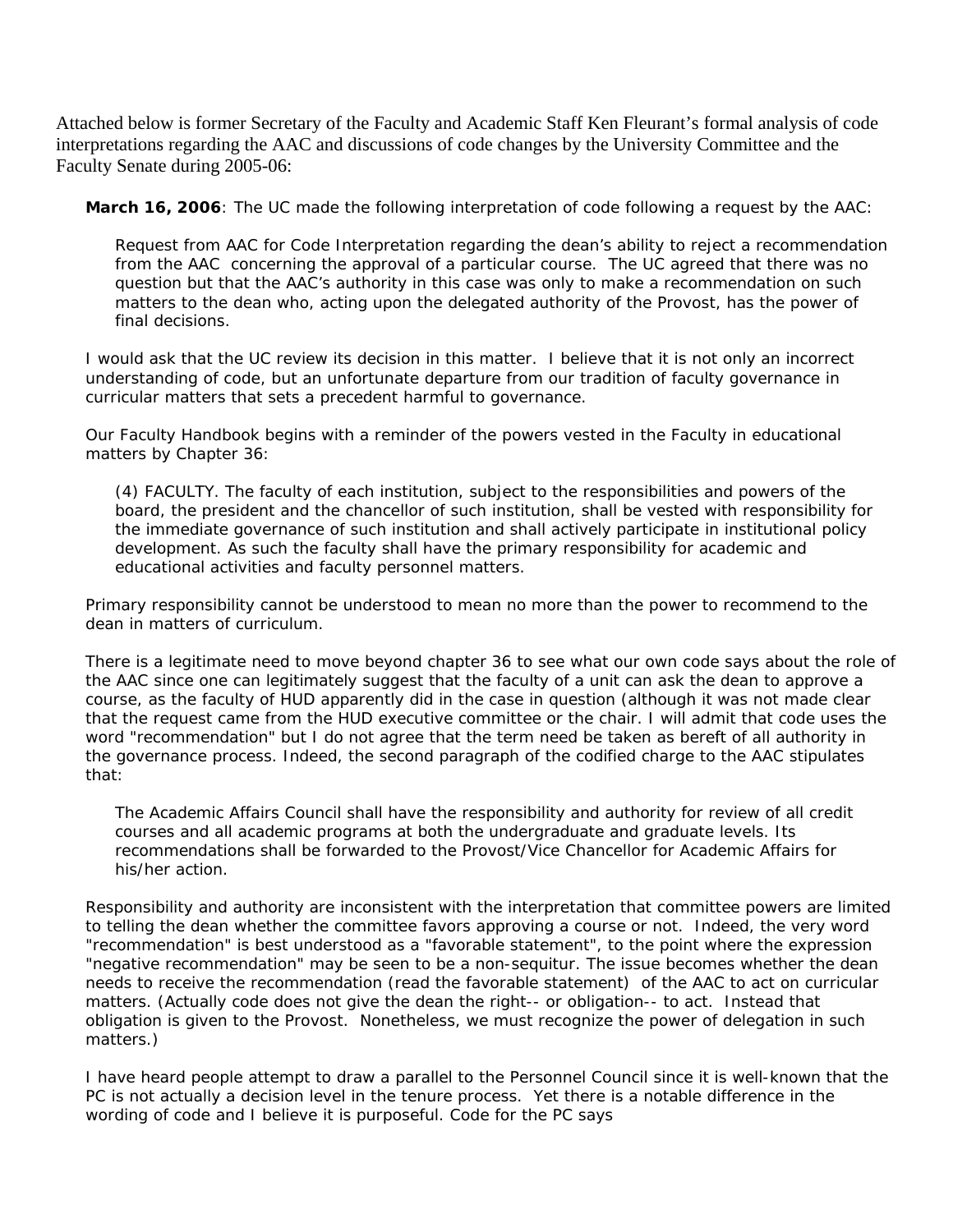*The appropriate Dean(s) shall seek the advice of the Personnel Council whenever a candidate for appointment or promotion is to receive tenure.* 

*It does not say that the recommendation of the PC is required, nor does it say that the PC has responsibility or authority in the tenure process. As I understand the history of this provision, the framers of the code meant to limit the authority of the PC in this way in order to preserve the independent nature of its advice.* 

*Code, then, when it comes to curricular matters, in general, and course approval, in particular, can (and, I believe, should) be read as requiring faculty recommendation, or favorable statement, prior to administrative action. Tradition may moderate this somewhat by suggesting that the provost has the right to insist on reconsideration of a refusal to recommend, or to negotiate a settlement with the faculty committee empowered to make decisions in the matter. Such is the nature of governance within the Wisconsin tradition.* 

*At the March 15 Senate meeting Sally reported that the UC was studying the curricular approval process, the working draft of which was prepared by Associate Provost Sewall. I would point out that that document suggests that approval of unit executive committee and of the AAC (and, where appropriate, the GEC) is required, as is administrative approval. This, too, is as it should be. If you make the favorable statement of the AAC no more than advice supplied to the dean who has the actual authority for approval, several things happen:* 

- *The AAC becomes no more than an advisory body;*
- *By extension, all committees become advisory to the dean. You might as well change all the A's (approval required) into "r's" (recommendation requested) in the Sewall draft;*
- *Deans (and even Provosts) assume authority meant to be shared with the Faculty;*
- *Shared governance is weakened since advice givers assume no "responsibility and authority" to govern or share anything.*

*Ten years ago, the NCA accreditation team listed as an area of concern that "The shared governance structure is difficult to understand in that overlapping parallel processes exist." They also said we need to "more directly integrate the work of institutional governance bodies with the institutional decisionmaking process." I thought that some progress had been made in this area although more was needed. However, this ruling of the UC, stating so unequivocally that "there is no question but that the AAC's authority in this case was only to make a recommendation," makes our shared governance structure even more difficult to understand and further removes it from the decision-making process. The ensuing sense of confusion about shared responsibility and authority if left unattended will further undermine shared governance and campus climate, leaving us exposed to renewed criticism. As chair of the working group studying our organizational and governance structure in preparation of our accreditation self-study, I am concerned that this UC decision makes understanding our shared governance structure even more difficult this time around.* 

*Shared authority that allows all components of the campus to have a meaningful say in the operation of the institution, and to work out differences that arise, is the only way to make shared governance work for the common good. I encourage the UC to revisit the AAC's question both in itself and in relation to the entire curricular approval process that you are currently examining.* 

*My concerns go beyond the process for approving a single course. I do believe that the UC's understanding of the process of committee recommendation could seriously affect many other levels of the curricular approval process, chipping away at traditional faculty governace responsibilities. I urge senators to seriously consider every instance of a curricular decision in the Curriculum Planning Guide to determine the appropriate degree of faculty approval in the process. If the logic behind the UC's interpretation of "recommendation" is followed, further changes in the approval process --beyond those currently proposed-- will need to be made. For example, UWGB 53.08 (b) reads:*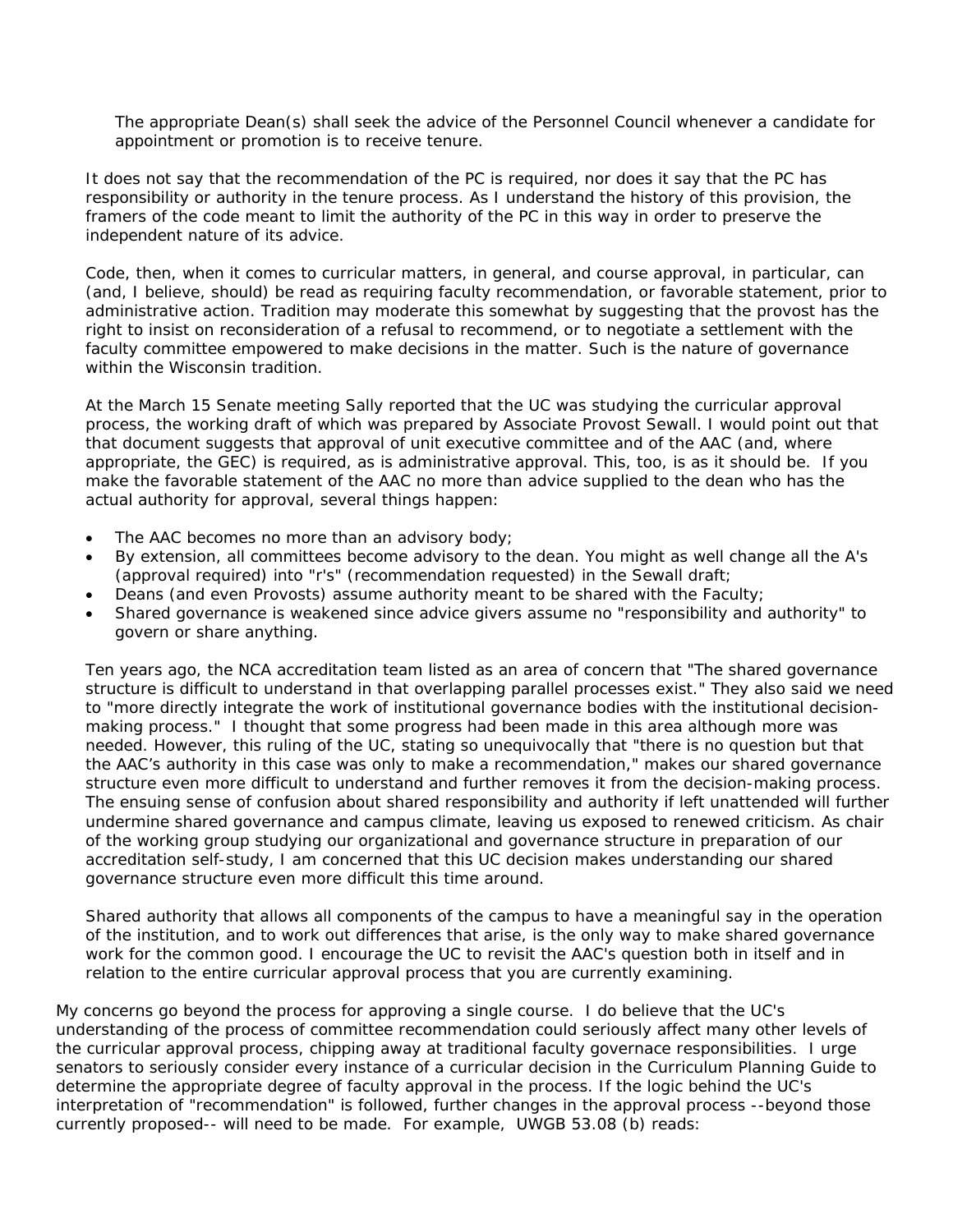*The executive committee has the authority to make recommendations concerning the curriculum and programs within the disciplinary or other unit.* 

*I emphasize the word "recommendation" wondering whether anyone would interpret this to mean that a disciplinary executive committee might not have a decisive say in its own curriculum or whether anyone*  believes a budgetary unit could require a disciplinary major to accept a course its faculty did not approve. *And although this is a personnel and not a curricular matter, the same logic would hold for budgetary units when it comes to appointments since 53.03 (b) also refers to unit recommendations:* 

*The interdisciplinary unit executive committee has the responsibility to make recommendations concerning appointments, dismissals, promotions and salaries of the members of the interdisciplinary unit and on other budget matters which are transmitted to the appropriate Dean(s) and to the Provost/Vice Chancellor for Academic Affairs. The executive committee has the authority to determine the internal affairs of the interdisciplinary unit.* 

It is clear that administration has its own important prerogatives. It is also clear that units submit *unranked names in the case of faculty hires and the dean and provost have hiring authority. But it is also true that promotions do not proceed without unit recommendation,and people are not hired or tenured without unit assent-- call it recommendation or approval, but do not confuse it with advice.* 

*As a matter of fact the word "recommendation" is used 145 times in code. It is actually easy to see how the various uses of the term in so many contexts could lead to confusion and, for that reason, I fault no one for the current situation. Yet, it is precisely for this reason that I urge great caution in the interpretation of faculty prerogatives in curricular decisions. It is easy to give something away; it is difficult to win it back.* 

*Ken Fleurant Professor of French and Humanistic Studies Secretary of the Faculty and Academic Staff University of Wisconsin--Green Bay Cofrin Library 825 Green Bay, WI 54311 office phone: (920) 465-2211 direct line: (920) 465-2078 office fax: (920) 465-2430* 

#### **Replacement of Registrar's Office Liaison on the AAC beginning in 2007-08-**

In April 2007, without prior consultation with the AAC, the Provost and Vice-Chancellor for Academic Affairs and the Registrar decided to replace the Registrar's office liaison with the Associate Provost for Academic Affairs on the Academic Affairs Council in 2007-08. AAC members met with the Provost and Associate Provost on May 3, 2007 to ask for an explanation for this decision. For years, the registrar's office liaison has enhanced the AAC's capacity to make informed decisions about university-wide academic affairs. The meeting addressed reasons and rationale for the change and the responsibilities envisioned for the associate provost's post on the AAC as opposed to a representative from the registrar's office. An agreement was reached that the AAC would revisit this issue early in 2007-08 to evaluate the impact of this membership change on the effectiveness and efficiency of the AAC.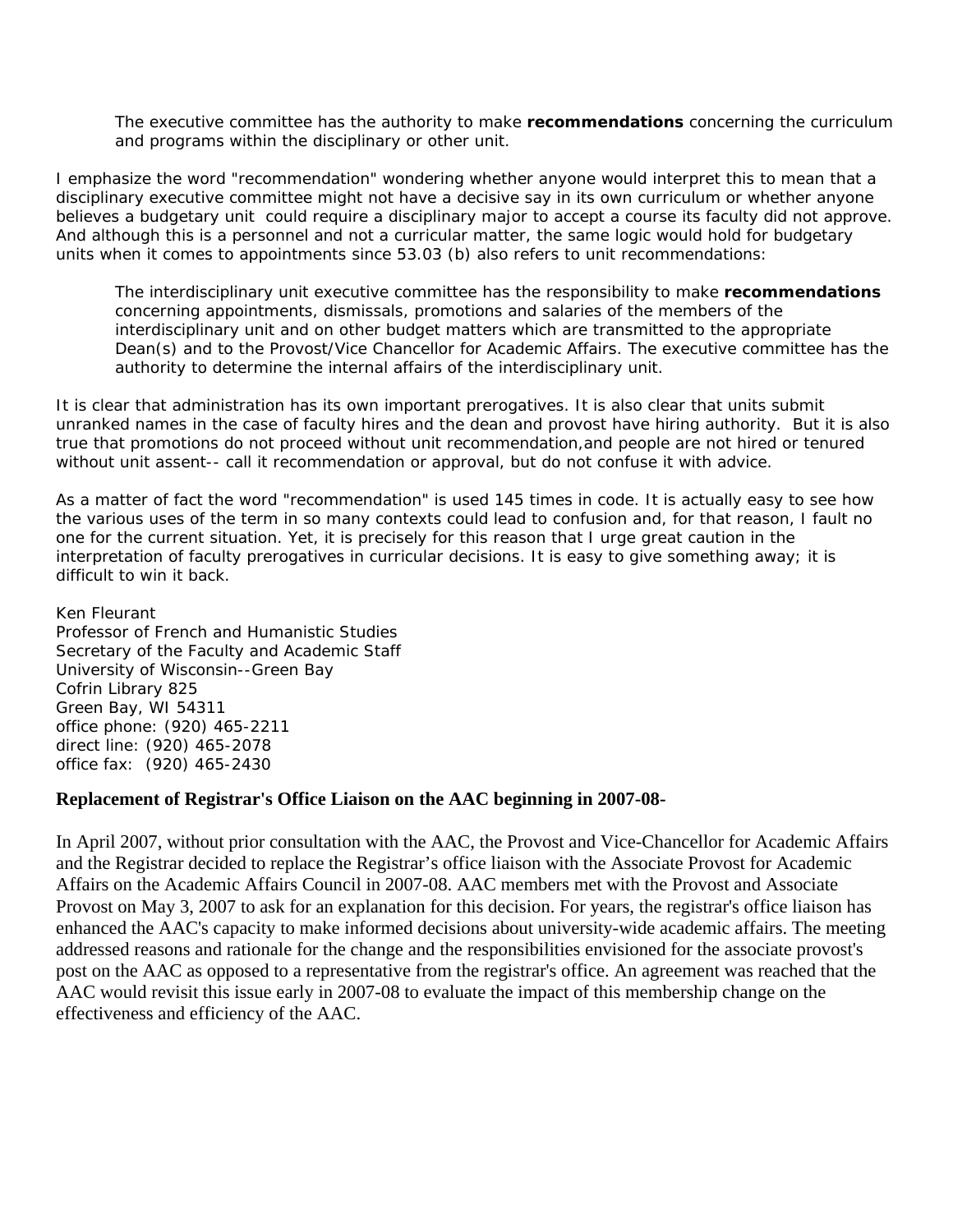#### To: Secretary of the Faculty and Academic Staff

From: Steve Dutch, Chair, Personnel Council

#### Subject: **Personnel Council Report of Activities for 2006-2007**

The Council convened in the fall to elect a chair and review its charge.

Although there were only six candidates for tenure in 2006-2007, this turned out to be a challenging year because three of the candidates were from NAS, meaning that two members of the Council had to be recused in those cases. In addition, one other candidate required recusal. The large number of recusals made for a challenging task of finding alternates and workable time slots. Also, the short turnaround time in January limited the time available for meeting between semesters. Finally, one member of the group had his flight unexpectedly delayed by bad weather, resulting in postponement of a meeting. The Chair wishes to express his sincere thanks to all the regular members, their alternates, and the candidates for bearing with all these complexities so patiently.

The candidates were all strong contenders. All were approved unanimously and granted tenure by the Regents.

The Council revived a practice that had fallen into disuse. Rather than have a Council member summarize the candidate's record, the candidate was invited to give a summary of his/her record. This seemed to work very well because it enables the candidate to emphasize his or her strong points and reduces the work load on Council members. It is still a good idea to have someone prepared to back up the candidate and keep important points from being missed.

The only other item of business was nominating candidates for the Committee on Committees and Nominations, which cannot nominate its own members. Two candidates were selected.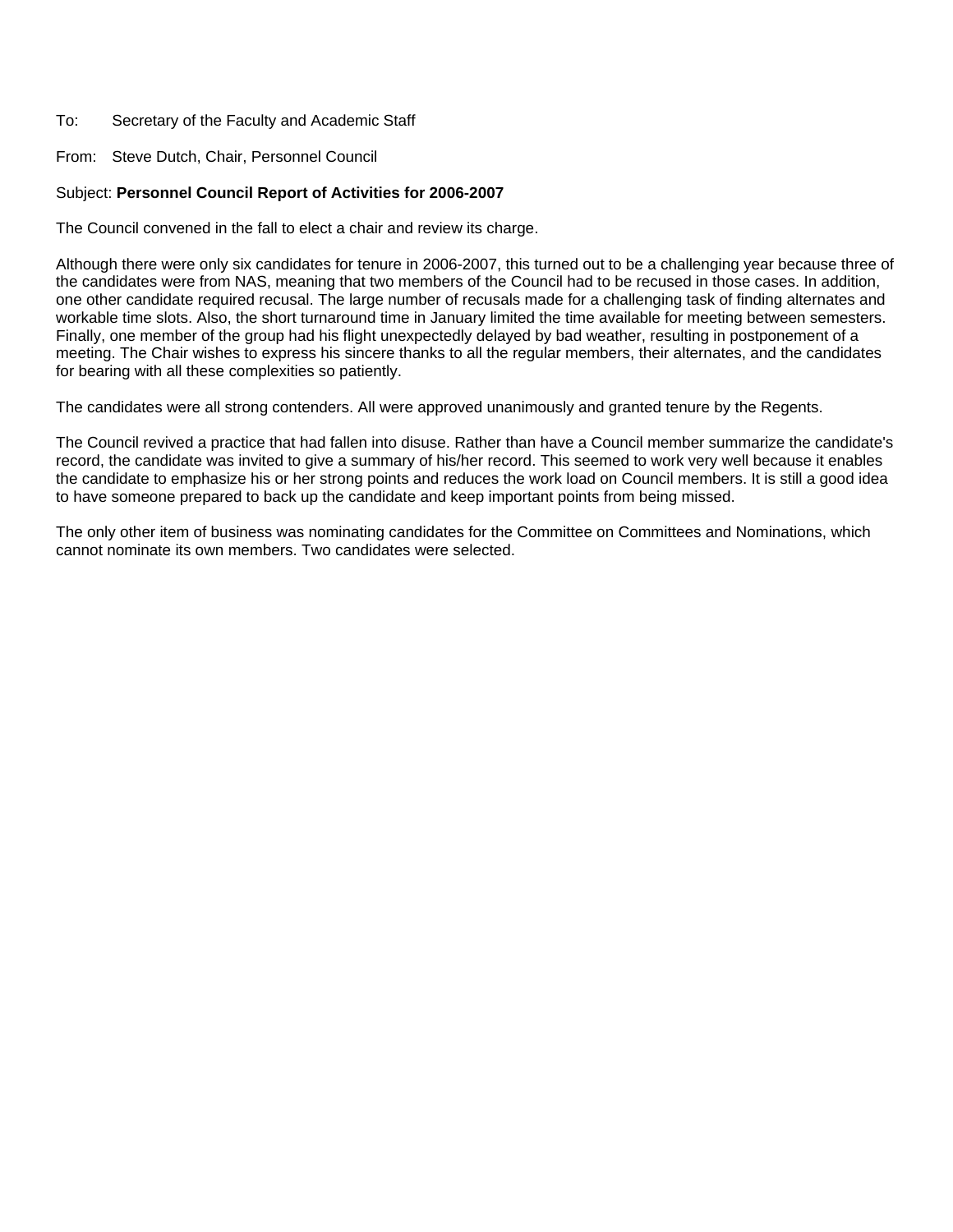# **GENERAL EDUCATION COUNCIL 2006-07 ANNUAL REPORT**

## To: University Committee

From: 2006-07 General Education Council Members: Greg Aldrete, Heidi Fencl, Regan Gurung (ex officio), Kumar Kangayappan, Bill Lepley, Debra Pearson, Larry Smith, Brian Sutton (Chair)

Subject: Year-End Report of the General Education Council

# **I. Actions with Relatively Wide Applications**

The following "bulleted" items summarize 2006-07 GEC activities with application extending beyond individual courses:

- Following up on a motion passed by the GEC at the end of the 2005-06 school year, the 2006-07 GEC worked with unit chairs and discipline chairs to recruit members for the initial Domain Committees. The Domain Committees are intended to participate in development, oversight, and assessment of the UWGB General Education Program in each of the five "domains" (Fine Arts, Humanities, Social Sciences, Natural Sciences, and Ethnic Studies/World Culture). In Spring 2007, GEC members met with faculty who will serve on the initial Domain Committees, to explain the functions of these committees and to answer questions about them. The Domain Committees are expected to convene and begin their work in the Fall 2007 semester.
- After Humanistic Studies made certain changes to its proposal in response to GEC requests, the GEC unanimously approved the Humanistic Studies General Education Proposal. The proposal was later approved by the Faculty Senate. Provost Hammersmith then requested further changes. Humanistic Studies complied with these changes, and the proposal will now presumably go into effect starting in 2007-08.
- The GEC passed a resolution calling for the GEC Chair and the Associate Dean (or, in the future, presumably the Associate Provost) to send a message to all teachers of upcoming general education courses, asking them to review the UWGB General Education Outcomes, keep those outcomes in mind while planning courses, mention the relevant General Education Outcomes in the course syllabus and on the first day of class, and attempt to integrate specific course material with the students' broader interdisciplinary education. In late May of 2007, a statement emphasizing these points was sent from GEC Chair Brian Sutton and Associate Dean Regan Gurung to faculty who will be teaching General Education courses during the Fall 2007 semester. It is the hope of 2006-07 GEC members that future GEC chairs and Associate Provosts will send similar messages to faculty before each upcoming semester.
- The GEC helped oversee General Education course assessment—that is, assessment of the extent to which gen ed courses offered within a given domain actually satisfy the General Education Outcomes applicable to that domain. H-1, H-2, SS-1, and World Cultures courses were selected for "embedded assessment" for Fall 2006, and HB 2 and lower-level writing-emphasis courses for Spring 2007. The embedded assessment program remains far from perfect; as in other recent years, only about half of the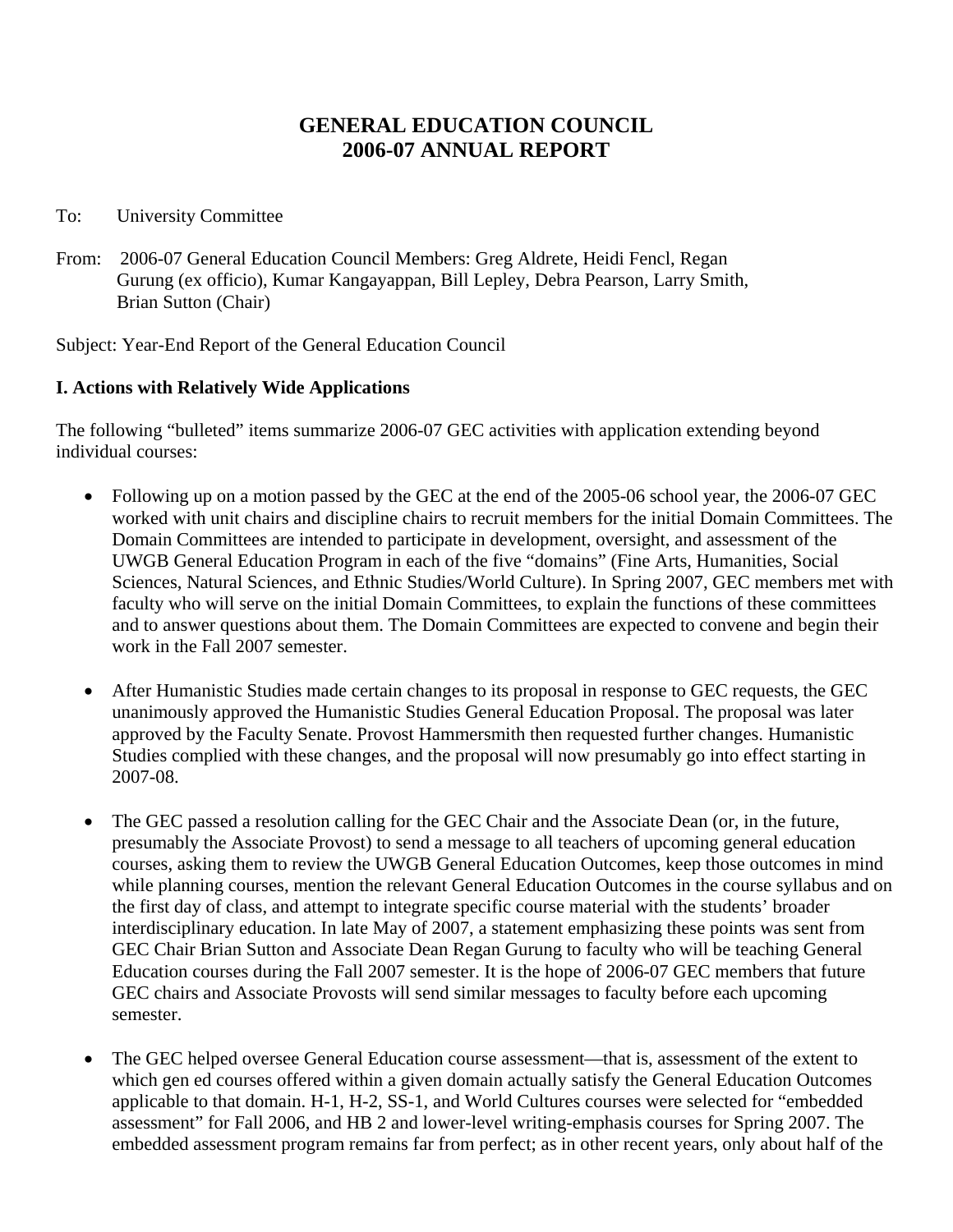teachers asked to participate complied. GEC members hope that the creation of the Domain Committees will lead to more effective assessment, whether through increased compliance in the current plan or through adoption of other methods of assessment.

- The GEC passed a proposal designed to assure that students incorporated sufficient breadth and interdisciplinarity in satisfying their General Education requirements. But statistics from Debbie Furlong, Director of Institutional Research, indicated that the proposal might be superfluous, as nearly all UWGB students already satisfied the guidelines of the proposal without being required to. Thus, the GEC requested that the proposal be withdrawn from consideration by the Faculty Senate.
- The GEC endorsed a policy submitted to it by the Provost regarding General Education requirements for transfer students, reentry students, and second degree students.

# **II. Actions Involving Individual Courses**

During 2006-07 the GEC approved the following:

- Creation of a "198" designation for Freshman Seminars in any discipline. (Forms for individual freshman seminars must still be submitted to the GEC for approval and, once approved by the GEC, forwarded to the AAC. Individual freshman seminars approved by GEC during 2006-07 are listed below along with other courses.)
- Writing-Emphasis designation for these courses:
	- --Business Administration 472—Seminar in Leadership
	- --English 218—World Literatures I (new course)
	- --English 219—World Literatures II (new course)
	- --History 312—The Early American Republic
	- --History 483X—History of the Russian Empire to 1700 (experimental course)
	- --Human Biology 198—Explorations of Gender (new freshman seminar)
	- --Human Biology 198—Fantastic Voyage: Science in Film (new freshman seminar)
	- --Human Development 198—The 'Burbs: History and Future of Life in Suburbia (new freshman seminar)
	- --Humanistic Studies 198—The Culture of Food (new freshman seminar)
	- --special section of Humanistic Studies 101—Foundations of Western Culture (freshman seminar section)
	- --Philosophy 103—Critical Thinking (new course)
	- --Psychology 198—Gods, Ghosts, and Goblins (new freshman seminar)
	- --Social Work 451—Child Welfare Practicum
- H-3 designation for these courses:
	- --Philosophy 103—Critical Thinking (new course)
	- --English 218—World Literatures I (reactivated course)
	- --English 219—World Literatures II (reactivated course)
	- --Humanistic Studies 198—The Culture of Food (new freshman seminar)
- SS-1 designation for this course: --Psychology 198—Gods, Ghosts, and Goblins (new freshman seminar)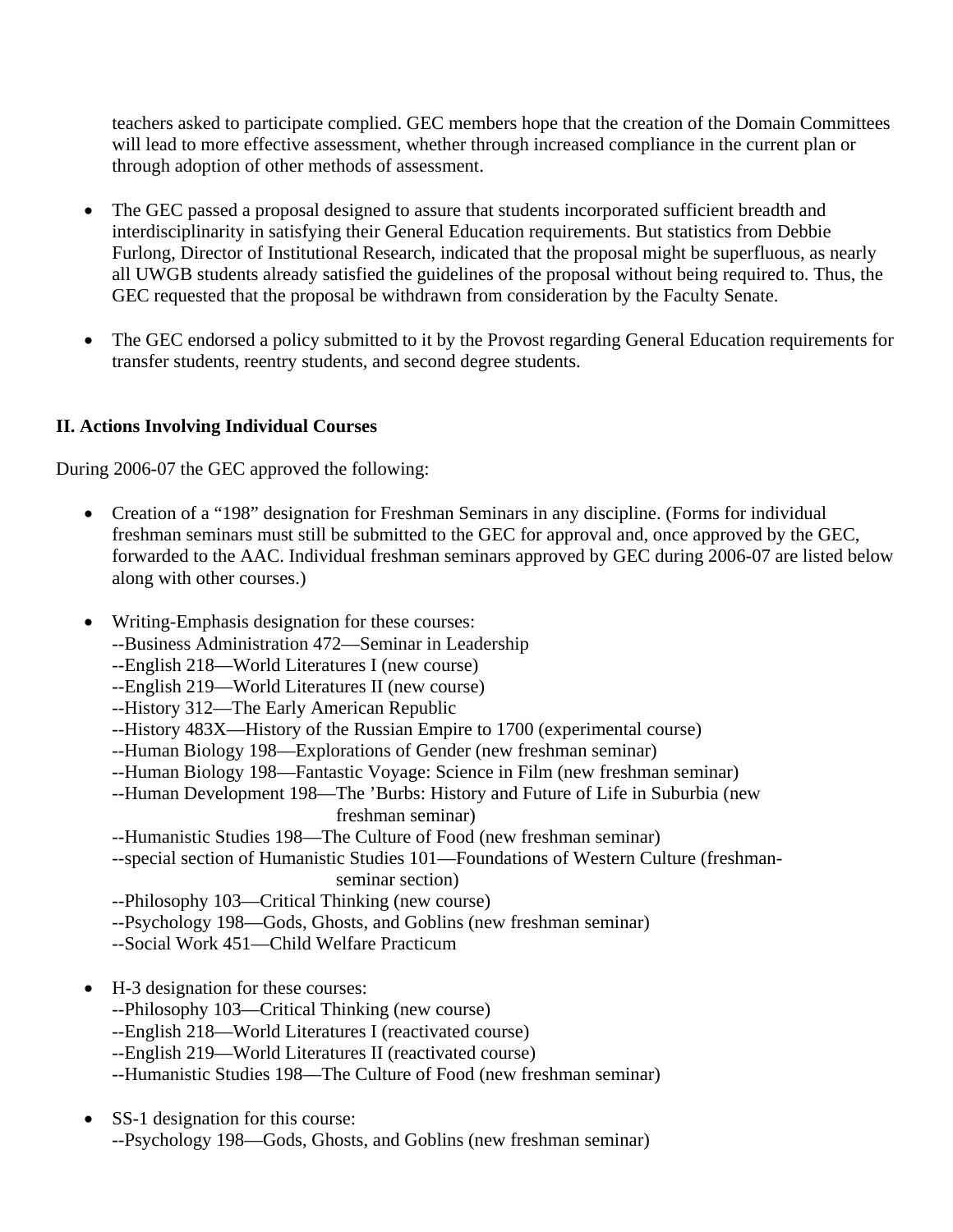- SS-2 designation for this course: --Human Development 198—The 'Burbs: History and Future of Life in Suburbia (new freshman seminar)
- NPS-2 designation for these courses: --Human Biology 198—Explorations of Gender (new freshman seminar) --Human Biology 198—Fantastic Voyage: Science in Film (new freshman seminar)
- NPS1 designation for this course:

 --Earth Science/Geography 223—Ocean of Air: Weather and Climate Laboratory (NPS1 designation was already in effect for Earth Science/Geography 222, the "parent" course for this lab section.)

- World Culture designation for these courses:
	- --Humanistic Studies 483X—Florence: An Urban History (experimental course)
- --Humanistic Studies 483X—Italy from Within: Contemporary Italy (experimental course)
	- --Spanish 483X—Special Topics: Mass Media in Latin America
	- --Completion of second-year (fourth semester) competence in Arabic, Hmong, or Japanese, the same as for second-language courses we have long offered in French, German, and Spanish
- A shift from World Culture to Ethnic Studies designation for this course: --Nutritional Science 302—Ethnic Influences on Nutrition

*Note: Of the freshman seminars, only the Explorations of Gender course (one of the Human Biology 198 courses) was approved from a Course Master Form. Thus, that course is the only one approved to be offered again after Fall 2007. The others were all approved from an Experimental Course form, and thus presumably are approved for Fall 2007 only.*

# **III. General Observations**

General Education Council members worked well together, and the GEC had an effective and useful year. Partly because of the implementation of a Freshman Seminar program, the GEC had more work involving specific courses than in other recent years.

Admittedly, some have suggested that the GEC should create a proposal for a large-scale overhaul of the UWGB General Education Program; but in the recent past, when such proposals have come from the GEC, they haven't come close to receiving Faculty Senate approval. And it should be noted that certain actions by this year's GEC could do a great deal to reshape General Education at UWGB: the Humanistic Studies proposal will cause relatively extensive changes to gen ed, and there is potential for revitalizing gen ed in both the creation of Domain Committees and the idea that the GEC Chair and the Associate Provost should collaborate to send a message to faculty before each semester, reminding them to incorporate General Education Outcomes in their course planning, their syllabi, and their overall gen ed courses.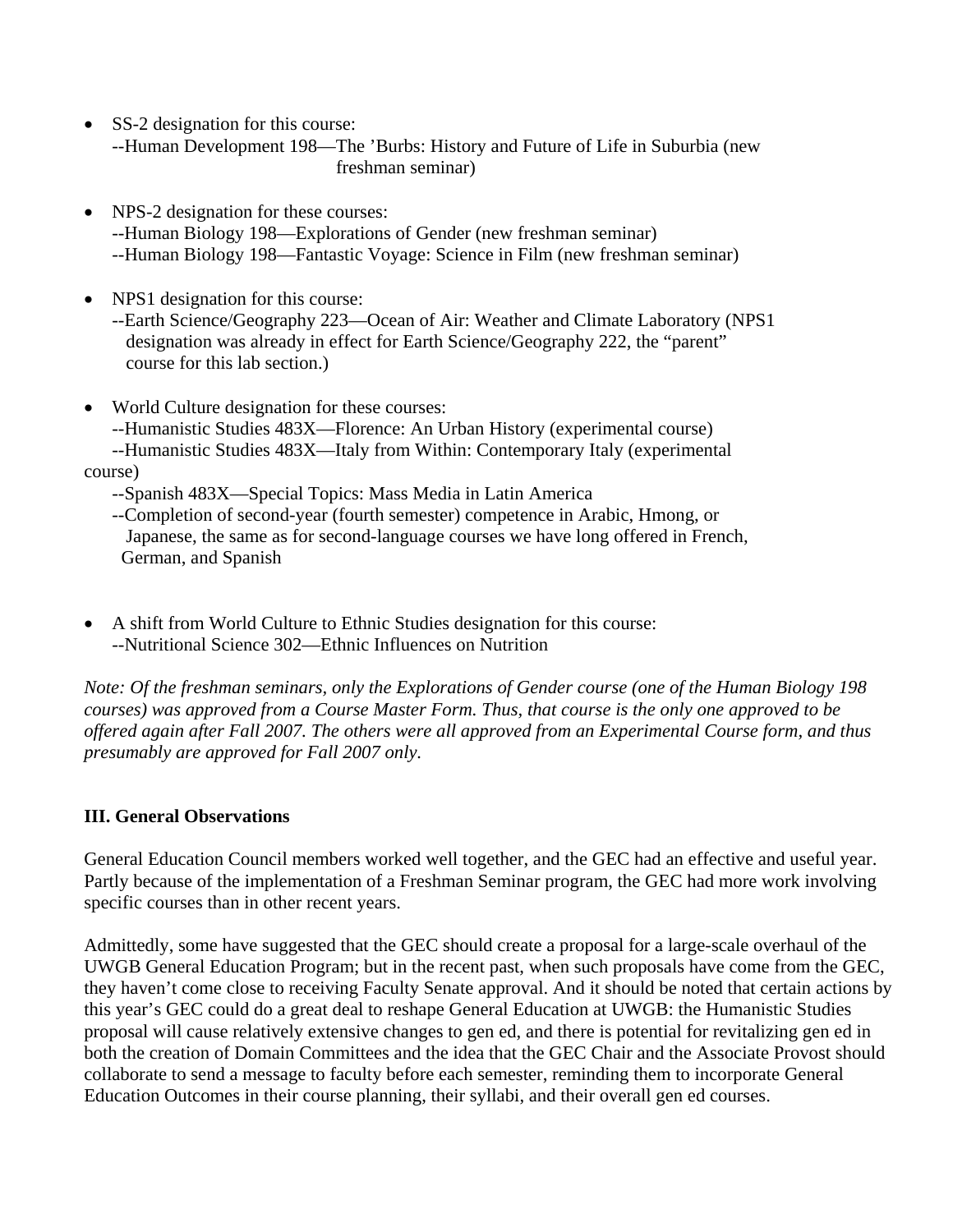On a smaller-scale and perhaps anticlimactic note, the current UWGB policy on writing-emphasis courses states, "**One** public discourse assignment must be evaluated and returned to the student before the end of the **4th** week of class. (This is to allow students to seek help with their writing early in the course.)" Although syllabi the GEC receives for courses seeking the writing-emphasis designation almost invariably satisfy all other writing-emphasis requirements, most do not satisfy the "fourth-week rule," a trend which suggests that the rule might be somewhat unreasonable and in need of modification. On the other hand, many faculty members report having little difficulty incorporating a small-scale writing assignment and returning it in the first few weeks of a course, and ideally students should be informed as early in the semester as possible if they're likely to encounter problems with writing in a course. The 2006-07 GEC briefly considered a proposal to change the guidelines so that instructors would have until the end of the fifth week of class, rather than end of the fourth week, to return the first writing assignment. Although the 2006-07 GEC tabled this motion, the upcoming year's GEC might do well to give the matter more extended consideration.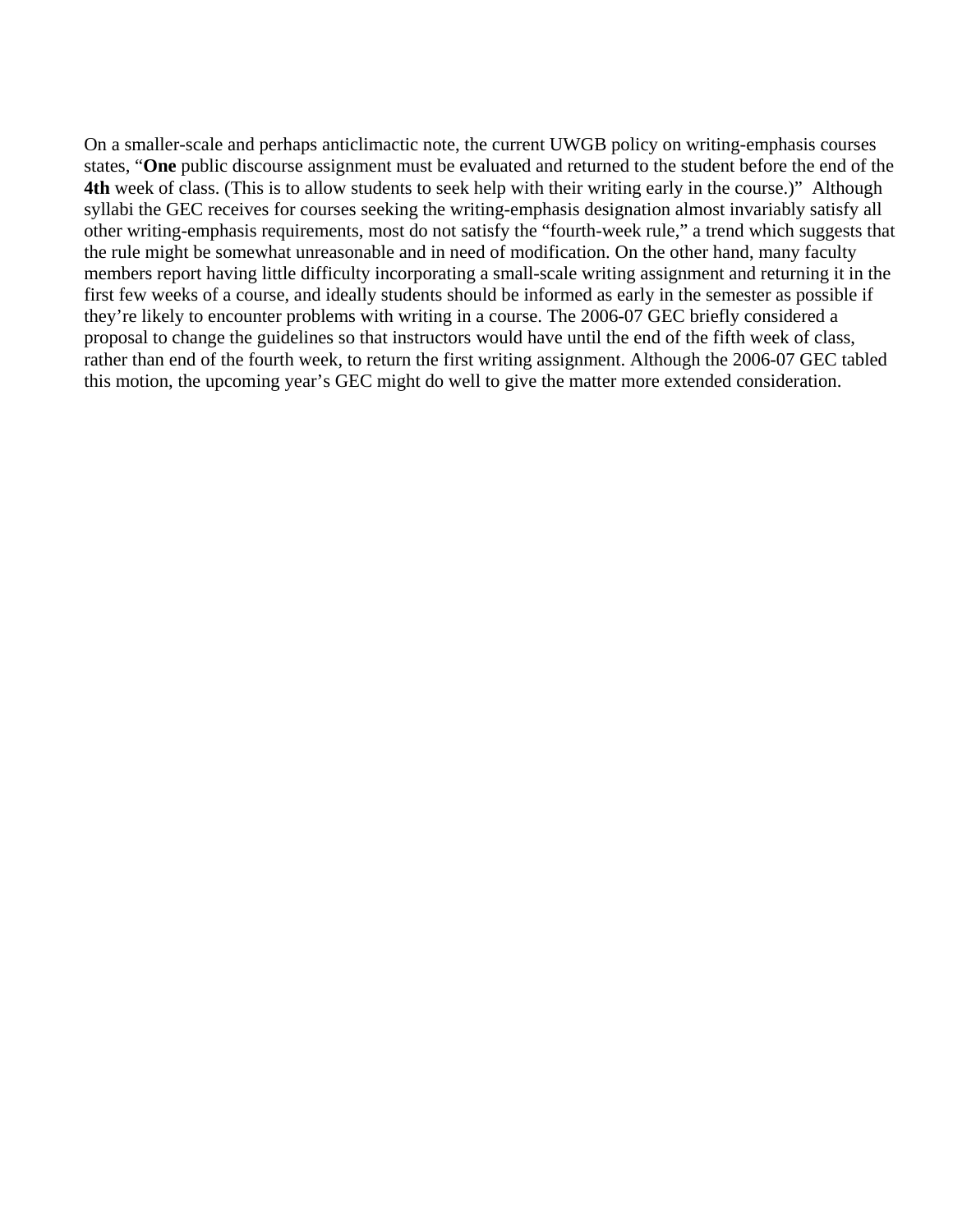## **MEMORANDUM**

TO: Clifford Abbott Secretary of the Faculty and Academic Staff

FROM: Fritz Erickson, Dean Professional and Graduate Studies

DATE: July 26, 2007

## SUBJECT: ANNUAL SUMMARY, **GRADUATE FACULTY BOARD OF ADVISORS 2006-2007**

The members of the 2006-2007 Graduate Faculty Board of Advisors were: Fritz Erickson, Dean of Professional and Graduate Studies, Chair Patricia Terry, Chair, Environmental Science and Policy Timothy Kaufman, Chair, Applied Leadership Karl Zehms, Chair, Management Edna Staerkel, UWO, MSW Coordinator John Katers, Member-at-Large Marilyn Sagrillo, Member-at-Large Joshua Kaurich, Graduate Student Representative

Greg Davis served as the University Committee's liaison.

The Board held five meetings throughout the academic year.

The Board acted upon or reviewed the following policy or procedural items:

- 1. The elimination of the GR-1 or Program Plan form for three of the four programs. The form was replaced with an Official Declaration of MS Degree, designed more closely to that used at the undergraduate level.
- 2. Discontinuing the Graduate Catalog in its current print format, replacing it with updated print materials specific to each individual program and an updated website. The Graduate Catalog remains an on-line resource.
- 3. Established alternative English Proficiency Evidence standards to the TOEFL, offering more flexibility to International Students.
- 4. Approved a policy that undergraduate students enrolled in graduate courses would have to determine whether or not to have graduate status. Variables driving this decision may include financial aid and graduate tuition differential that would be charged at the time the credits are applied to the degree.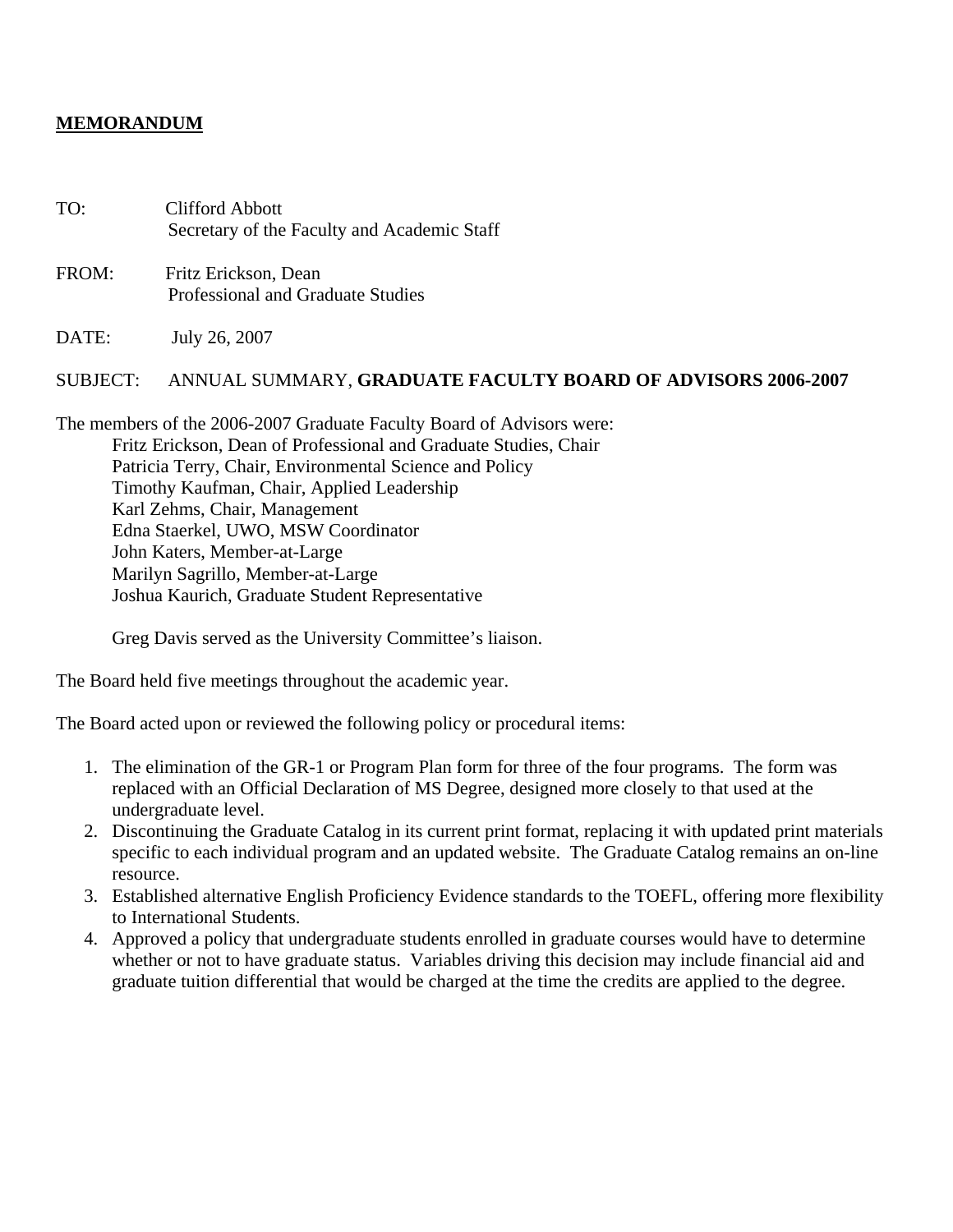The Board acted on the following curricular matters:

1. Endorsed a proposal by the Environmental Science and Policy Executive Committee to allow undergraduates to enroll in graduate courses. This endorsement was contingent upon an investigation into the ramifications to the student in regard to enrollment plateau, dual profiles to determine tuition and financial aid.

The Board also reviewed, discussed, and/or provided advice to the Dean of Professional and Graduate Studies on the following topics:

- 1. The Fall Reception for Graduate Students and Faculty.
- 2. The Sixth Annual Graduate Fair held on campus in October.
- 3. Participation in the Business Expo at the KI Convention Center.
- 4. The Growth Agenda and how growth at the undergrad level may affect the continued support received from these programs at the graduate level.
- 5. Supporting graduate assistantships funded by other departments on campus and any possible problems with assistantships offered outside a student's direct area of study.

In summary, the Board functioned effectively, providing the procedural oversight of Graduate Programs and also advice to the Dean. The GFBA continues to work in a collaborative fashion to increase graduate enrollment and streamline the process for admitting students into graduate programs.

cc: Graduate Faculty Board of Advisors Greg Davis, NAS, University Committee Liaison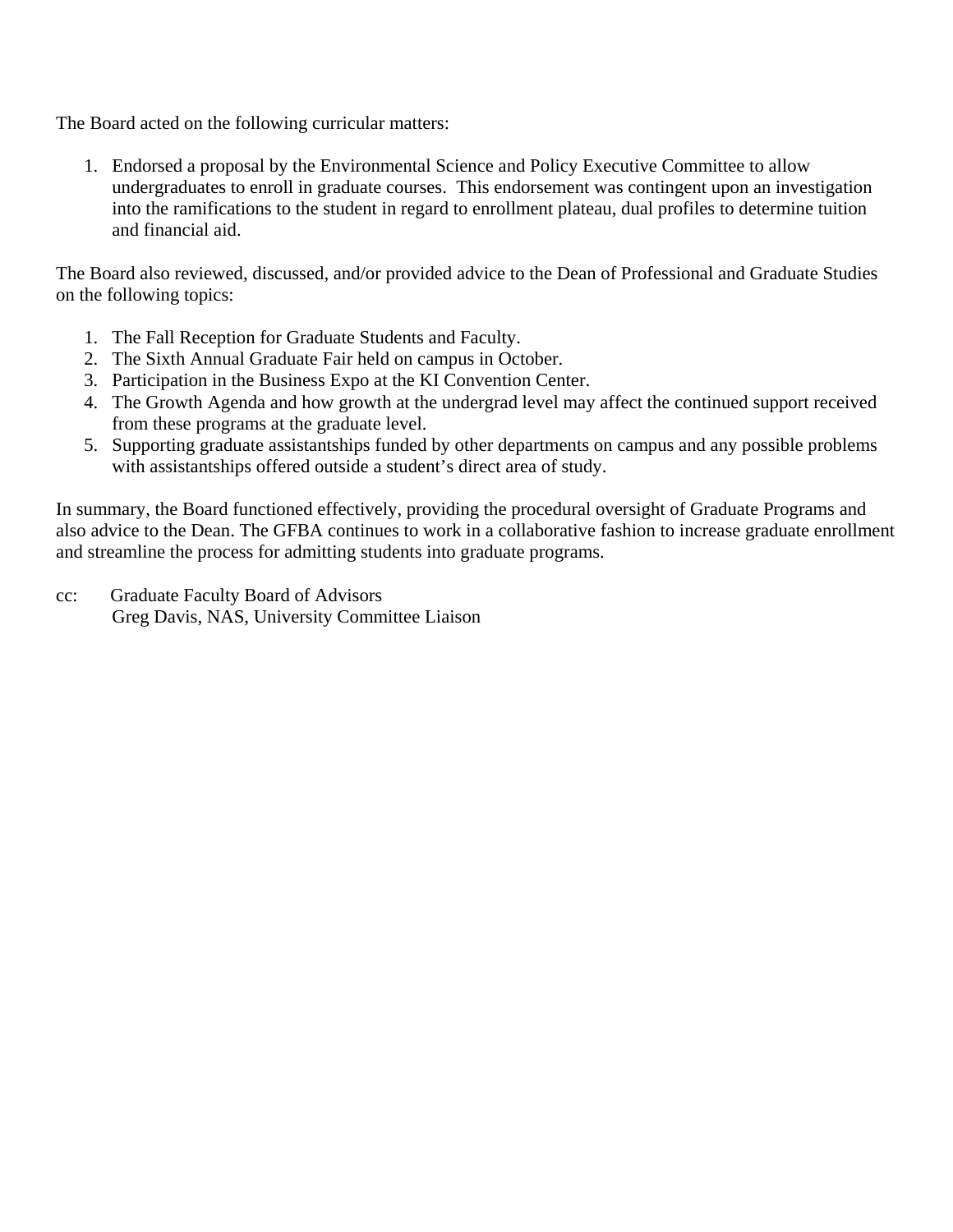| RE:   | <b>Committee on Rights and Responsibilities Annual Summary Report</b>                                                                          |
|-------|------------------------------------------------------------------------------------------------------------------------------------------------|
| Date: | May 15, 2007                                                                                                                                   |
| FROM: | 2006-2007 Committee on Rights and Responsibilities Members: Andrew Austin,<br>Derryl Block, Tian-you Hu, Brian Merkel (chair), Cristina Ortiz. |
| TO:   | <b>Chancellor Bruce Shepard</b>                                                                                                                |

During the 2006-2007 academic year, the Committee on Rights and Responsibilities heard one complaint, one grievance, and one dismissal case. One remaining case involving dismissal of a faculty member remains unfinished. We complete the year with the following findings and suggestions:

- Members of the Professional Program in Education consumed a significant percentage of the committee's attention. The committee is concerned about the escalating and persistent nature of the turmoil affecting the Professional Program in Education.
- The CRR is generally the logical group to hear cases involving nonrenewal appeals, complaints and grievances. However, despite multiple hearings spanning a two year period, the CRR mechanism has apparently failed to remediate the turmoil in the Professional Program in Education.
- The CRR is an advisory committee whose experiences are not overtly connected with the campus community. It is possible that the "behind-the-scenes" operations of this advisory committee are illequipped to address effectively repeated sources of tension. Therefore, the CRR suggests that the administration and the University Committee consider developing a plan to address persistent problems. This may become particularly important for an institution that is anticipated to grow significantly in the near future.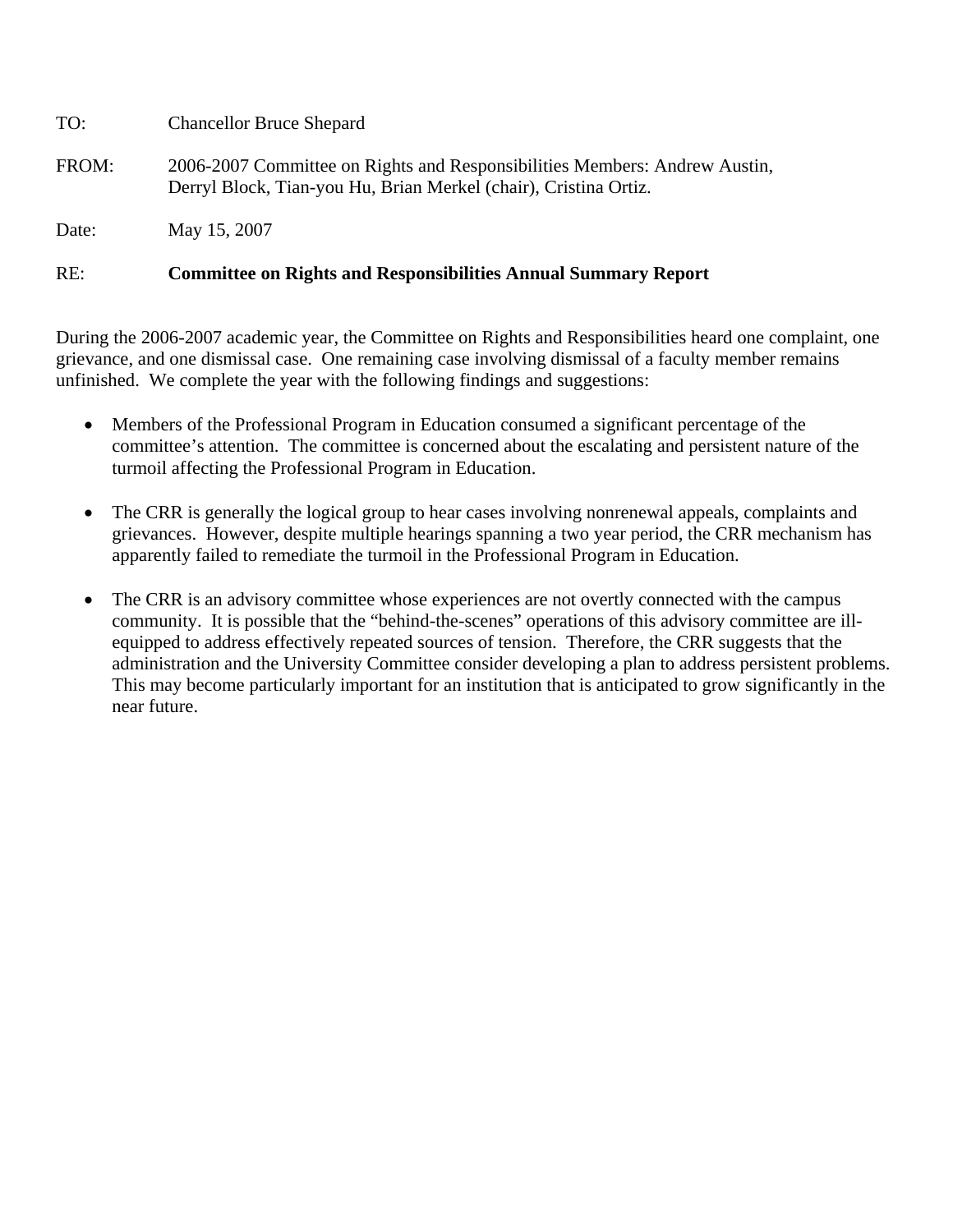# **Library and Instruction Technology Committee**

Summary Report, 2006-2007

Committee members: Franklin Chen; Sarah Detweiler; Andrew Kersten (Chair); Mark Kiehn; Bruce LaPlante (Secretary); Erik Mims; Andy Speth

Ex officio: Kathy Pletcher, Leanne Hansen

This year the LITC met on 6 October, 10 November, 11 December 2006 and 26 January, 13 April, and 4 May 2007. We discussed a wide range of issues but the following issues were central to our work this year:

Cofrin Library Remodeling: The LITC gave its unanimous support of the remodeling proposal put forth by the Library Director.

Information and Communication Technology Literacy Testing: The LITC supported the expansion of the ICTL test for use in conjunction with the Freshmen Seminars if not for every freshman and student wanting to improve their information and communication technology abilities.

Podcasting on campus: The LITC decided after some deliberation that the campus is not quite ready for podcasting at this time.

Student Response Systems (aka "clickers"): To help the campus decide if it should adopt a student response system and which system it should adopt, the LITC created a subcommittee to investigate "clickers". This committee will provide a report at the end of the Fall 2007 semester.

Wikis: The LITC discussed web 2.0 technologies such as wikis and blogs and decided that the campus does not yet have the IT infrastructure to support these technologies. However, the committee experimented with wikis and found the technology viable and useful.

Respectfully submitted, Andrew E. Kersten (LITC Chair, 2006-2007)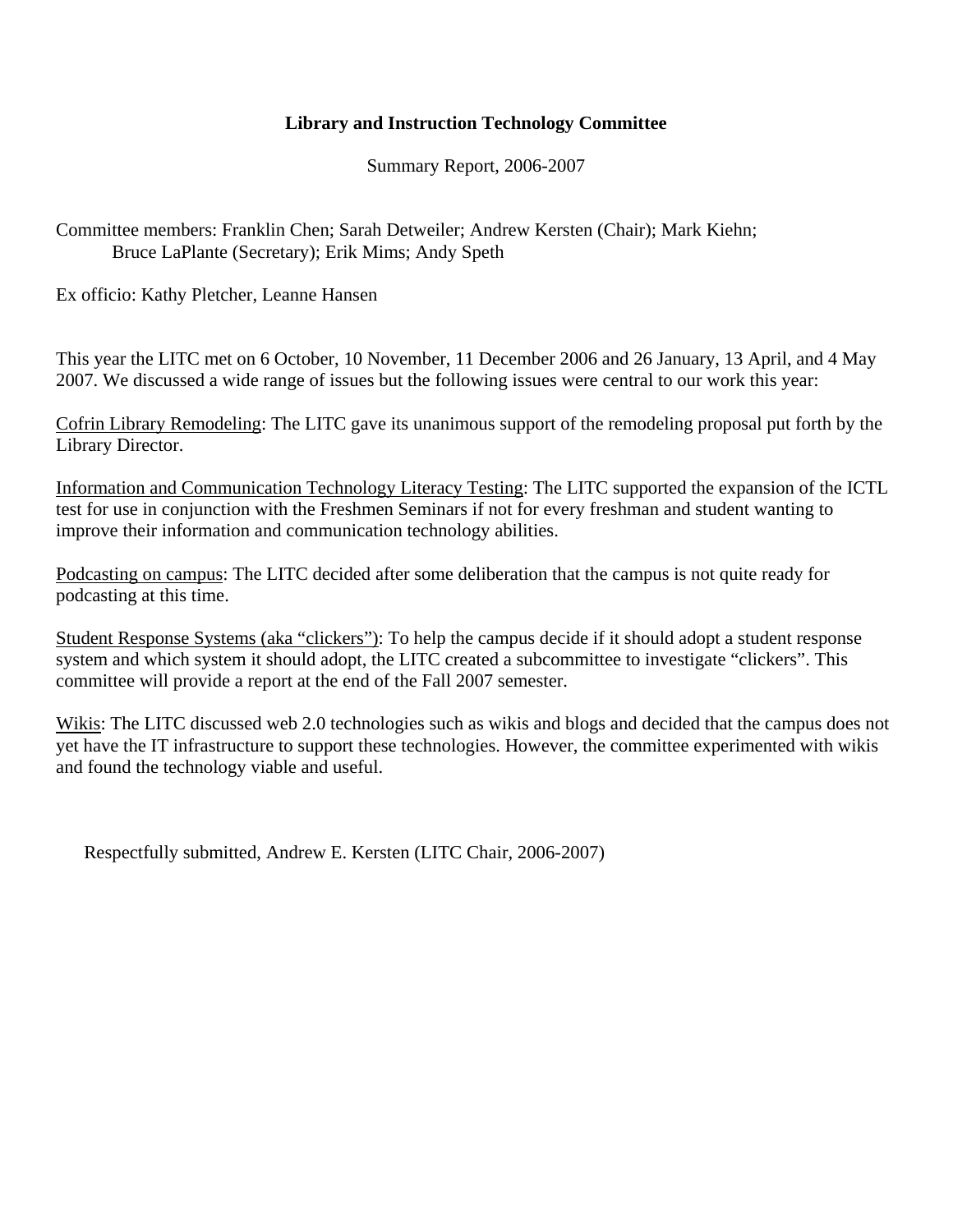# **Academic Actions Committee**

Report for 2006-2007

This year's committee was comprised of: Sarah Meredith (AH), Kristin Vespia (SS), Warren Johnson (NS, Chair), Sylvia Kubsch (PS), Sandra Deadman (*ex officio* and therefore not voting), Darrel Renier (substituting for Sandra Deadman beginning in April, *ex officio* and therefore not voting), Michael Herrity (*ex officio*), Paul Gazdik (student), Ryan Tiefenthaler (student), Joshua Vandenbusch (alternate student representative), and Matthew Winden (student)

At the December 1, 2006 meeting the Committee considered conflicting desires concerning the academic calendar. Our main focus was on study days at the end of a semester and having commencement after final exams. The Committee considered input from 16 faculty and staff received in response to an e-mail invitation on these issues. The Committee sought additional time to formulate its recommendation.

At the December 15, 2006 meeting the Committee approved a principle of including at least one study day at the end of spring semesters while also concluding final exams (with the exception of the make-up day) prior to commencement. The Committee also approved a calendar for the 2008-2009 academic year.

At the January 14, 2007 meeting eight student appeals of academic suspension were heard.

At the April 3, 2007 meeting a student petition for a late withdrawal from the University for Fall of 2006 was heard. The Committee requested that additional information be obtained. In the following weeks that information was shared with the committee members. After receiving input from the Committee members the Chair granted the student petition.

Also at the April 3, 2007 meeting the Committee reviewed plans for implementing a 14-week semester calendar beginning with the 2008-2009 academic year. Feedback was provided to both Tim Sewall and Michael Herrity to facilitate the new calendar scheme.

At the June 15, 2007 meeting two student appeals of academic suspension were heard.

The committee informed students of the committee's decision before proceeding to further business. Students also received a letter with the committee's decision.

Respectfully submitted, Warren Johnson, Chair for 2006-2007 June 15, 2007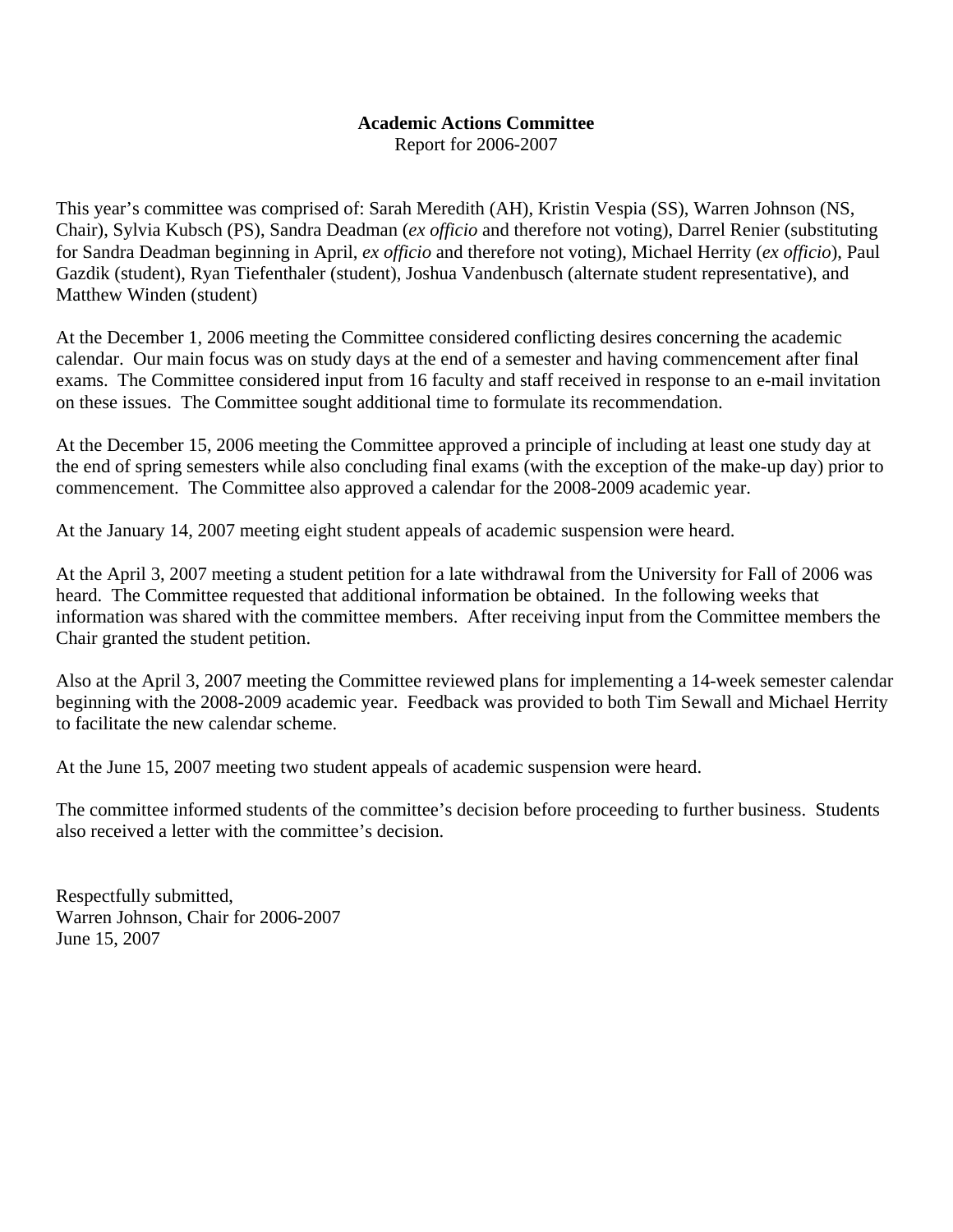#### To: Secretary of the Faculty and Academic Staff

From: Steve Dutch, Chair, Awards and Recognition Committee

#### Subject: **Awards & Recognition Committee Report of Activities for 2006-2007**

The full Awards & Recognition Committee met in mid-fall to elect a chair and review the charge to the Committee.

The call for nominations was sent out to all members of the University community in February and the Committee met in March to screen nominations, solicit final documentation and make the final selection. Strong candidates were submitted and an award made in all categories. The chair is to contact nominators on August 1 to ensure that the candidates will be present for convocation.

There was a widespread consensus among the committee that soliciting nominations from students was not working well. Students frequently failed to understand the criteria for awards and often nominated faculty for the wrong award. Students do not have access to the necessary documentation, and none of the students who submitted nominations submitted any follow-up materials. We suggest that students continue to be allowed to participate in the process, but that they be instructed to contact a faculty member or department chair familiar with the nominee's qualifications for assistance instead of submitting nominations on their own.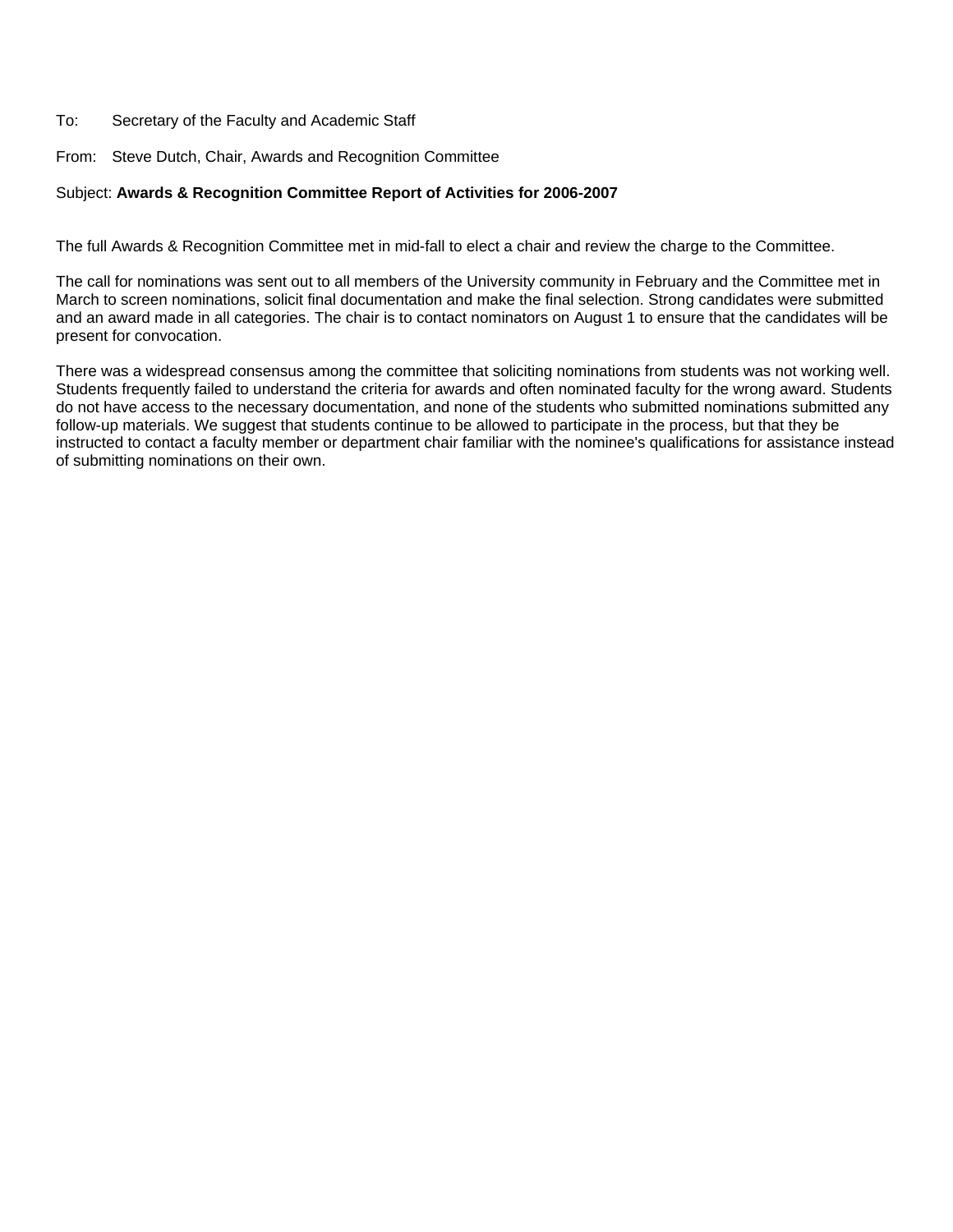To: Secretary of the Faculty and Academic Staff From: Steve Dutch, Chair, Honorary Doctorate Subcommittee

#### Subject: **Honorary Doctorate Subcommittee Report of Activities for 2006-2007**

The Honorary Doctorate Subcommittee met in August, 2006 to consider an award for Paolo Del Bianco, who was approved unanimously.

During the Spring semester, the chair received nominations for two honorary doctorates, both submitted by Information and Computer Science. The first step in the process is ascertaining that these candidates are not under consideration for awards anywhere else. UW System confirmed that they are not under consideration. The Provost expressed her preference that the files not be sent to her until they are complete, and in addition to vitae, letters of support are needed. One has been submitted and the chair will remind ICS of the need to submit the remaining letters. The awards process can be lengthy since it involves coordination between the faculty, Chancellor, and UW-System, and then the awardee, not always in strict sequence. The Honorary Doctorate subcommittee felt that the candidates are clearly deserving based on the submitted vitae, but will need to approve the complete files before forwarding them.

Dan Spielmann expressed a desire to meet with the Committee to discuss involvement of the committee in nominating and selecting Commencement speakers. We were unable to find a workable meeting time during the Spring Semester, so this matter should be a priority in the Fall.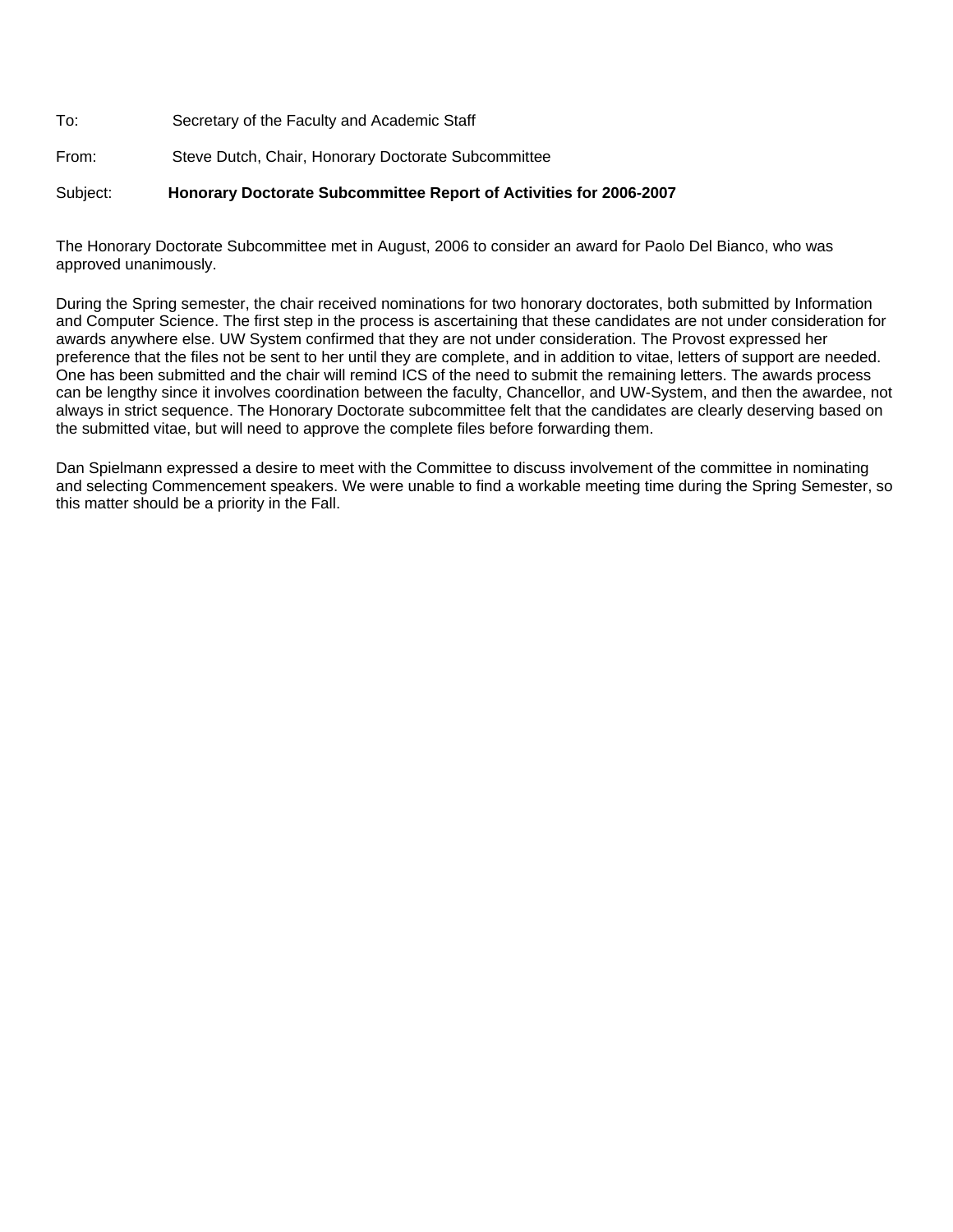# **UNIVERSITY of WISCONSIN GREEN BAY**

TO: Cliff Abbot, Secretary of the Faculty and Academic Staff

FROM: Scott R. Furlong, Chair, Intercollegiate Athletics Committee

DATE: May 10, 2007

SUBJECT: 2006-07 Annual Report for the **Intercollegiate Athletics Committee** (IAC)

| 2006-2007 Committee Membership      |                                             |
|-------------------------------------|---------------------------------------------|
| Charles Aslakson (community member) | Donna Ritch (FAR)                           |
| <b>Kevin Collins</b>                | Lisa DeLeeuw                                |
| Scott Furlong (Chair)               | Karen Swan                                  |
| Tim Meyer                           | Patricia Terry                              |
| Paul Randall (student member)       | Ken Bothof, ex officio (Athletics Director) |

The full IAC met six times during the 2006-2007 year. The IAC conducted the following major actions during this past year:

- 1. Monitored athletic eligibility for all intercollegiate sports and also reviewed and discussed the Academic Progress Report (APR).
- 2. The committee discussed and commented on the upcoming NCAA Certification Visit that will occur in the Fall 2007. Several committee members served on either the Steering Committee or the one of the subcommittees. Donna Ritch, the FAR, was the point person for the self-study.
- 3. The IAC reviewed and approved both the gender equity and minority reports as part of the NCAA review.
- 4. The IAC participated in the Women's Basketball coach search by serving as the interviewing body and asking questions in a public session to the four candidates.
- 5. The IAC discussed updates and issues such as the Kress Event Center, the Phoenix Fund, sport rosters, growth agenda, change in the academic calendar, the new athletic logo, and the Athletics budget. The IAC provided comments and advice to the Director of Athletics on all of these issues.
	- 6. The IAC examined and discussed travel schedules.
- 7. The IAC voted to allow post-season participation for various sports teams.
- 8. The IAC discussed issues of academic support for student-athletes with the Men's Basketball Coach.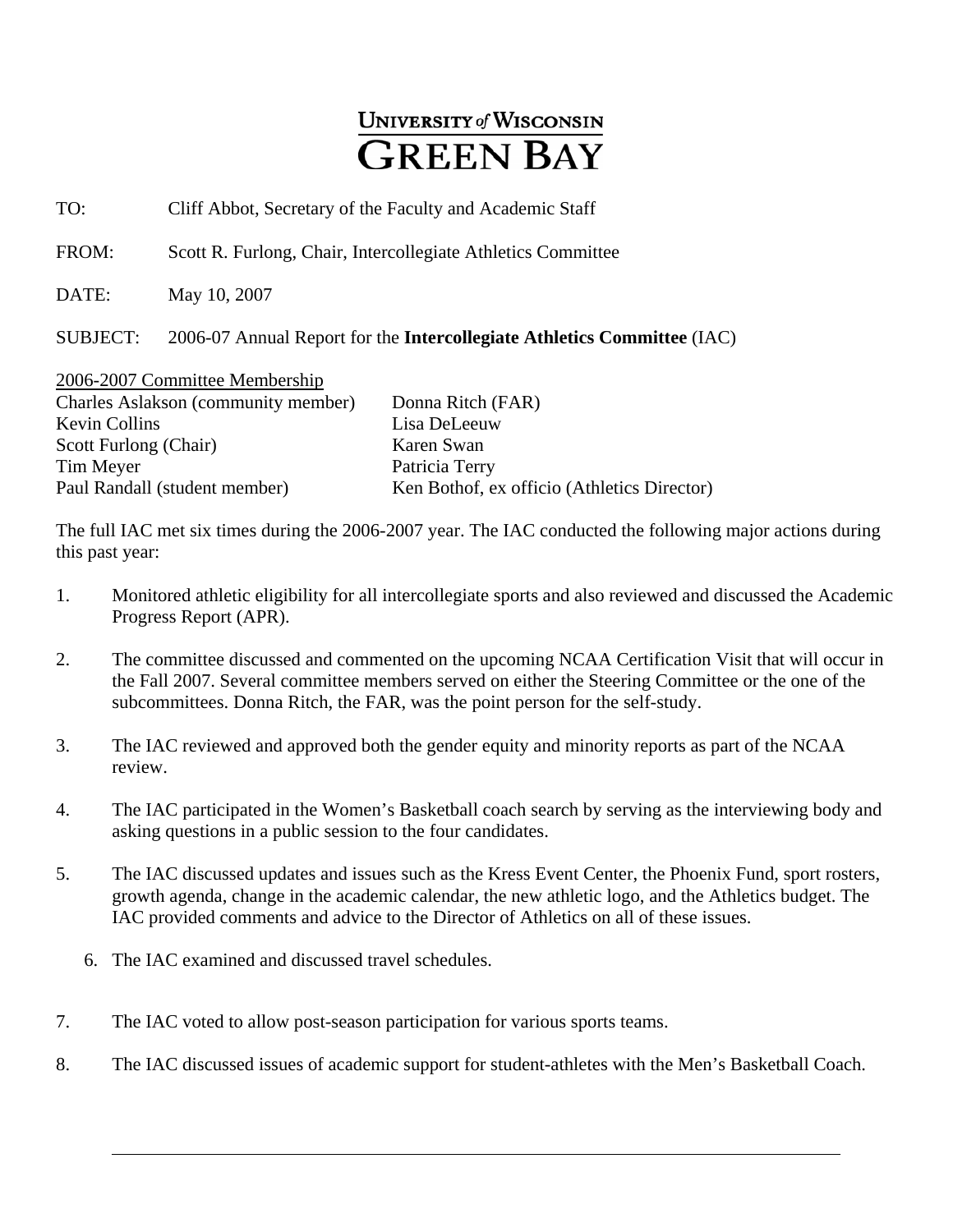# **UNIVERSITY of WISCONSIN GREEN BAY**

| TO:   | Cliff Abbott, Secretary of the Faculty and Academic Staff                                      |
|-------|------------------------------------------------------------------------------------------------|
| FROM: | Brenda Amenson-Hill and Scott R. Furlong, Co-Chairs,<br><b>First Year Experience Committee</b> |
| DATE: | May 21, 2007                                                                                   |

RE: Annual Summary Report (2006-07) **First Year Experience Committee** 

The First Year Experience Committee did not meet during this academic year. There was a conscious decision made that this committee was not needed on a continuing basis but rather would be used if particular issues arose that needed the Committee's input. As co-directors, we also believe that we can get the appropriate people together when necessary. We did have meetings throughout the year with the FOCUS Planning Committee and the First Year Seminar group that are coordinating bodies for the university's first year programs.

In the coming year as the University begins further discussion regarding first year programming, it is possible that the committee will need to reconvene.

If you have any questions, or are interested in any of the element of FOCUS, please don't hesitate to give us a call.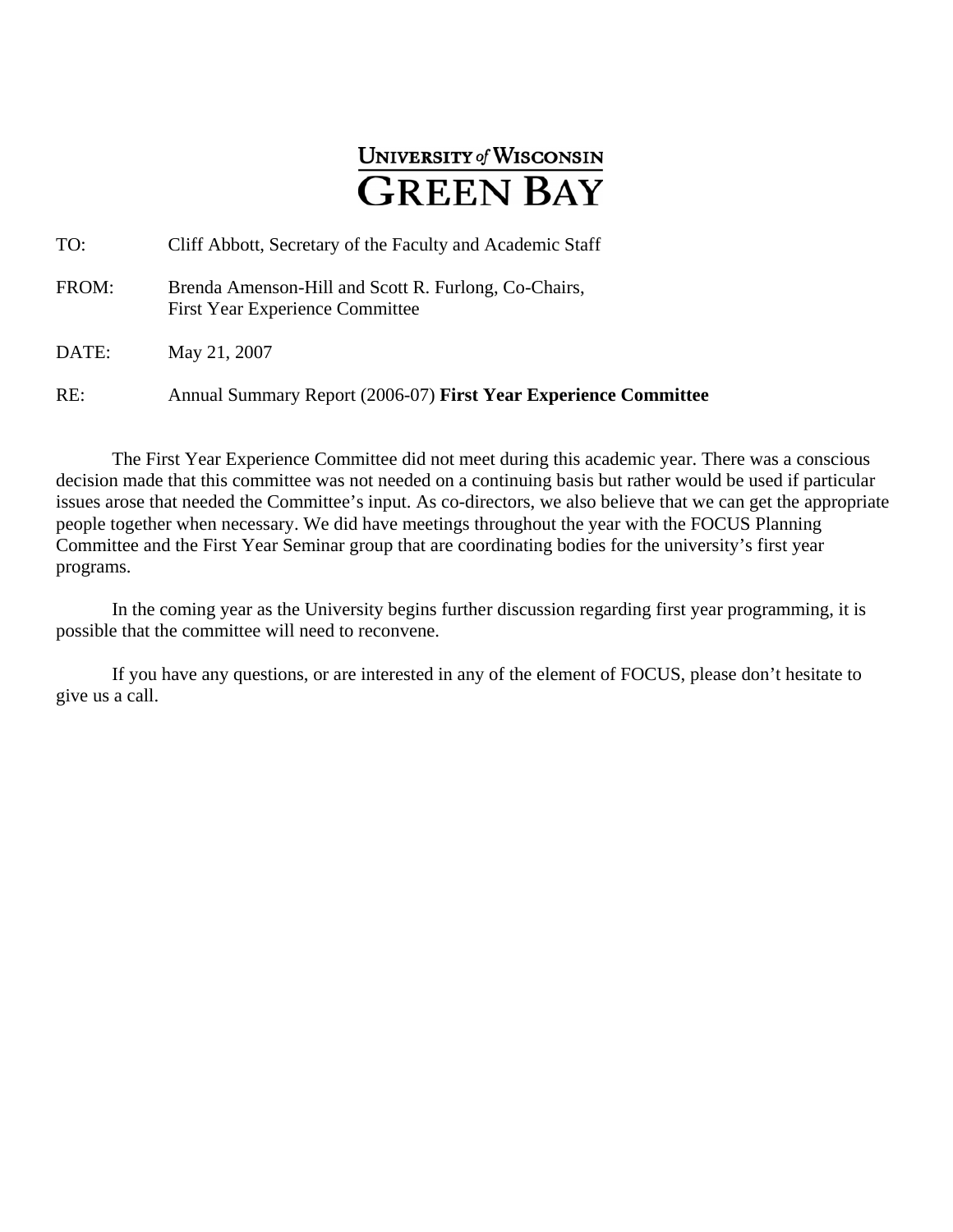## **Committee on Individuals with Disabilities Summary of Activities for 2006-07**

Members of the Committee on Individuals with Disabilities for the 2006-07 school year included Rebecca Meacham (faculty), Sherri Arendt (academic staff), Becky Harrill (classified staff) and Jessica Knox (student). Assistant Director for Diversity and Employment Services Yarvelle Draper-King, Coordinator of Disability Services Lynn Niemi and Americans with Disabilities Act Compliance Coordinator Greg Smith served on this committee as ex-official members. Lynn Niemi and Greg Smith served as co-chairpersons.

The Committee on Individuals with Disabilities met officially three times this year as a full committee.

Areas the committee addressed this year were as followed"

- More Accessible Restrooms on campus The committee reviewed the plans for more accessible restrooms on campus which were developed as a result of our request last year. Additional restrooms will be in CL, IS, and SA. This project will take place in the Summer of 2007.
- Issues with Accessibility with Campus Entrances The committee reviewed several entrances on campus and identified areas of concerns. A memo was sent to the Provost and the copy of the memo is attached. This item will continue to be reviewed next year.
- MAC Hall Stairs The Co-Chairs discussed with Chris Hatfield on how the stair could be marked so they would be clearly differentiated. Chris has attempted two different methods to mark the stairs however, neither was successful. Next year we will continue to work with Chris to look at ways to resolve this issue.
- Other accessibility concerns brought to the committee's attention this year that were discussed include: accessibility of E-Reserves; faculty accommodations and the process to obtain accommodations; and monitoring renovations in the University Union, Kress Center and Student Services buildings.

The co-chairs of this committee feel that it has been doing valuable work and is worthwhile. We are ensuring individuals with disabilities have access to our campus and events held.

Minutes and memos from this year's full committee meeting are included with this report.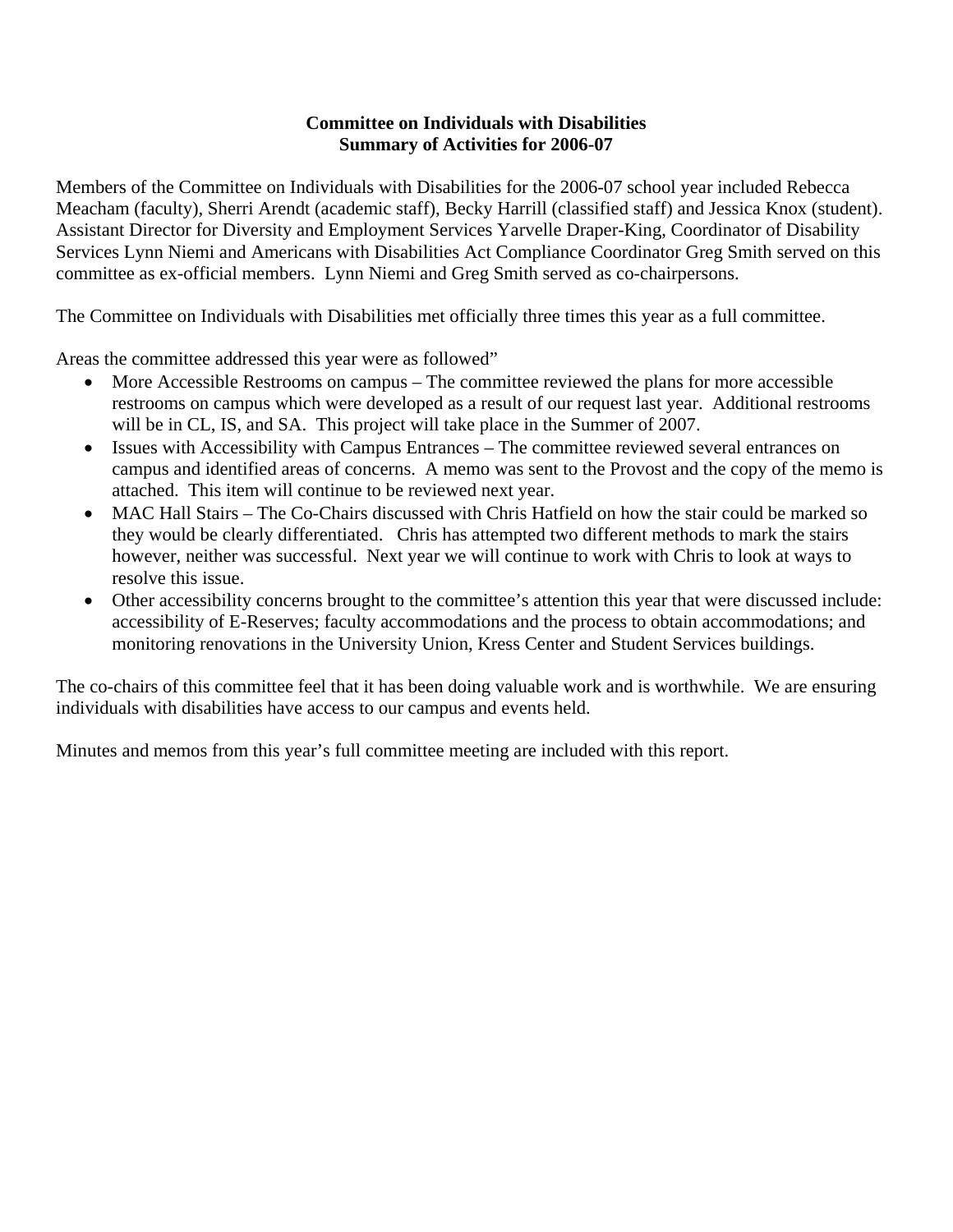## **Individualized Learning Committee**

Year End Report, 2006 – 2007

Respectfully submitted to the Secretary of the Faculty and Staff by Kaoime Malloy, Chair.

Membership: Kaoime Malloy, Chair; Forrest Baulieu; Yolanda Sallman; Mark Kiehn; Pamela Gilson; Hosung Song and Bill Laatsch; Associate Dean Regan Gurung (ex-officio).

The committee met six times over the year.

The following Independent Majors were approved:

- 1. Rachel Eichhorst "Arts Management"
- 2. Sarah Pressner "Arts Management"
- 3. Ryan Penneau "Arts Management"
- 4. Patrick Burns "First Nations Studies"

We reviewed and approved curricular changes for the following existing/approved Independent Majors:

- 1. Matthew Babiasch
- 2. Rachel Eichhorst

We reviewed but did not approve curricular changes for the following existing/approved Independent Majors:

1. Ryan Penneau

The great majority of our time was spent reviewing one particular student's proposal and its multiple subsequent revisions over several meetings. There was a general feeling of haste on the part of the committee with regards to this proposal, as it was submitted in the semester the applicant intended to graduate. We felt pressured into arriving at a quick resolution that would allow the student to graduate during the fall semester (even though we finally required substantial revisions that greatly enhanced the proposal and the student's plan of study, necessitating courses in the spring semester). As a result, the committee considered adding language to the brochure and website stating that timely submission of proposals, well in advance of an expected graduation date is strongly encouraged in order to accommodate potential revisions requested by the committee.

We also discussed the question of individualized minors, a question brought to the committee by Jennifer Ham. The general consensus of the committee was that there was no need for individualized minors, that the possibility of individual majors, coupled with interdisciplinary and disciplinary minors, provides a large range of possibilities for plans of study without the need for an individualized minor as well. We also feel that the committee as it currently operates would not be able to support the potential flood of applications such a curricular change could possibly bring.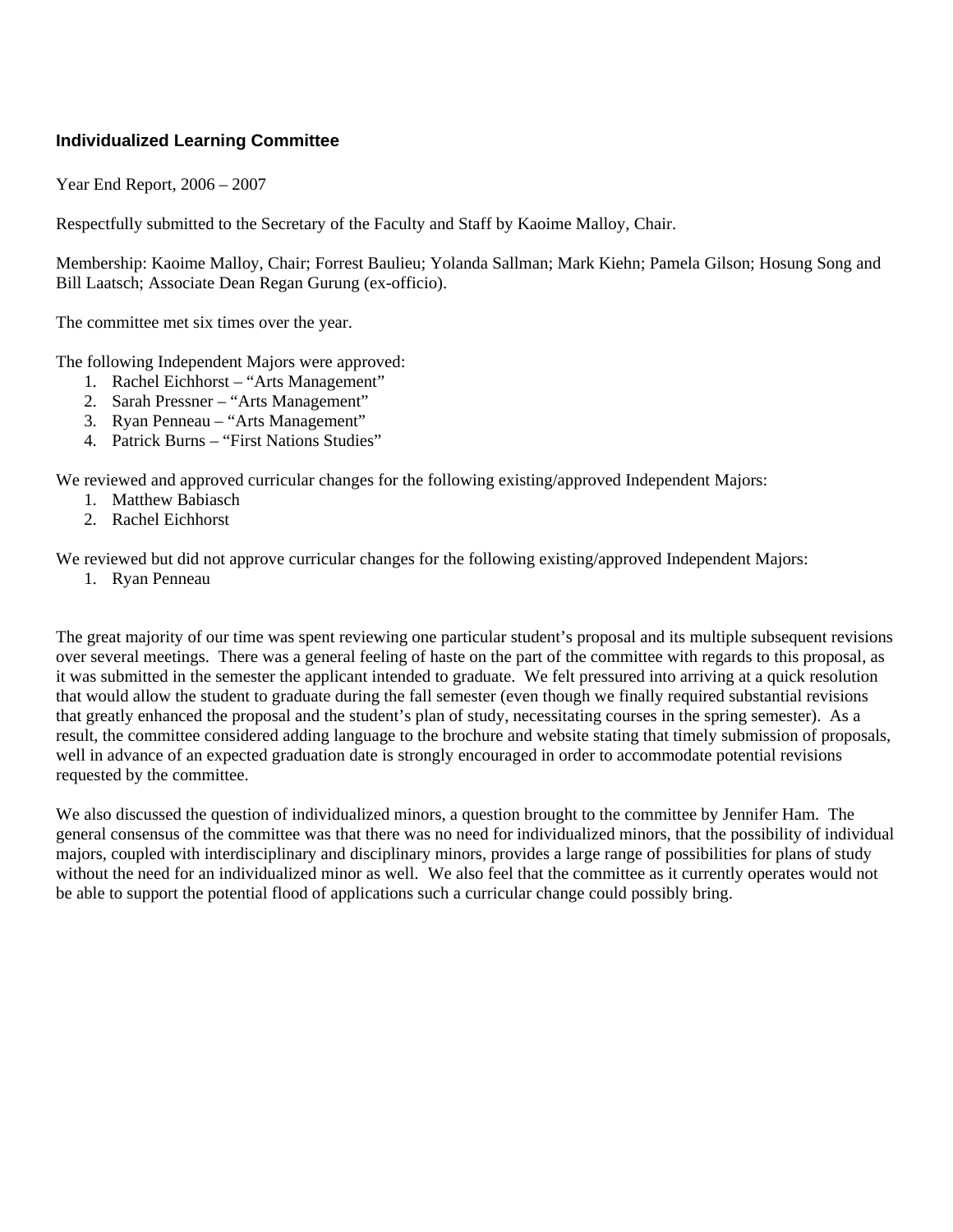# **UNIVERSITY of WISCONSIN GREEN BAY**

May 18, 2007

TO: Provost Hammersmith

FROM: Dennis Lorenz, Chair of the IACUC

SUBJECT: 2006-07 Annual Summary of the Institutional Animal Care and Use Committee

The premier season for the UWGB IACUC has been completed.

Three proposals were submitted, and all were approved:

- Robert Howe: "Influence of Human Activities on Habitat Use by Black Bears."

 - Dan Meinhardt and Angela Bauer-Dantoin: "Effect of Endocrine Disrupting Chemicals on Frog Reproduction and Morphology."

 - Brian Merkel and Dr. Phythyon (SNC): "Polychlorinated Biphenyl-Mediated Immunotoxicity in Inbred Mice."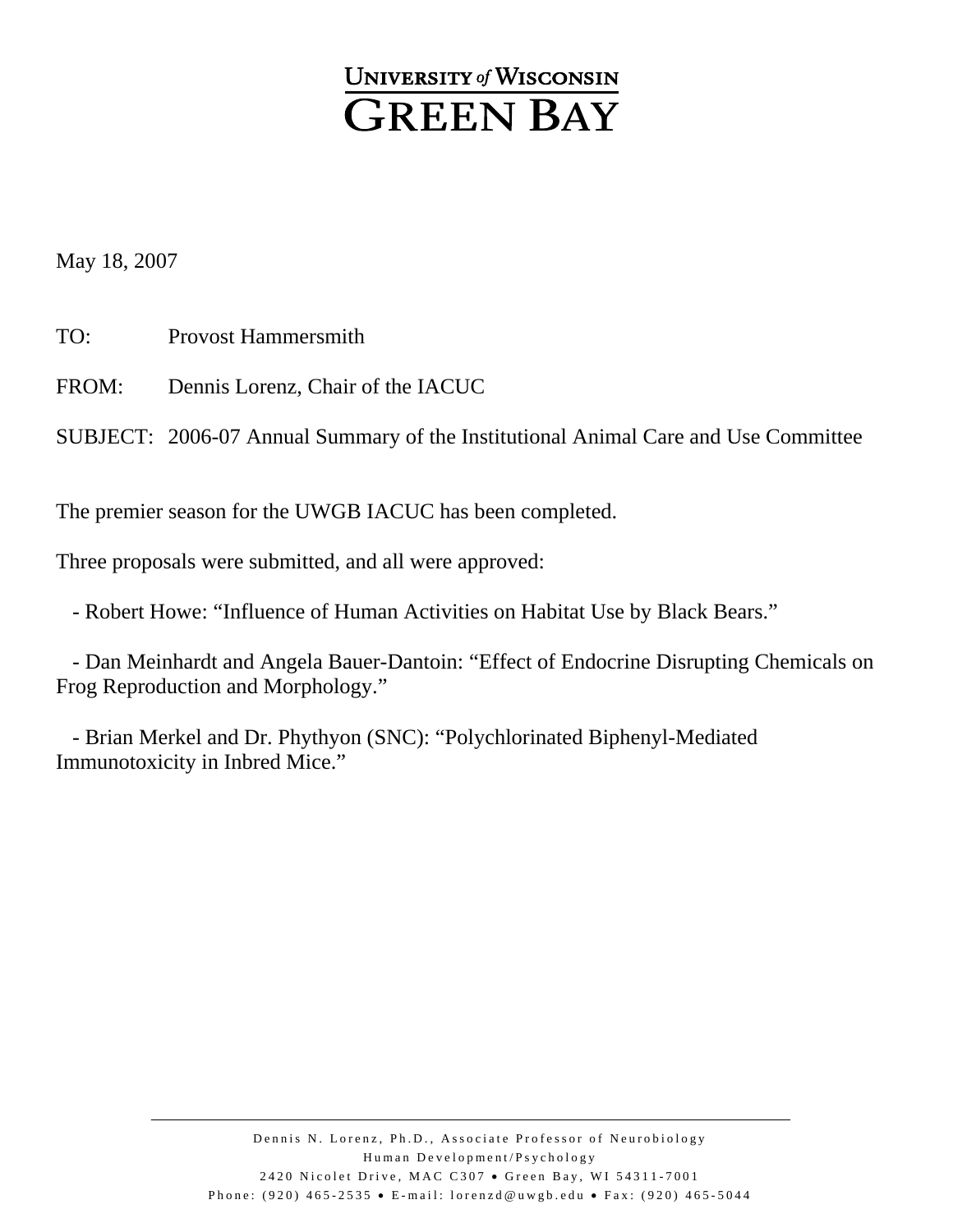April 20, 2007

To: Provost Sue Hammersmith

From: Heidi Fencl (chair) on behalf of the **Institutional Assessment Committee** 

Re: Recommendations Regarding Evaluation of Teaching at UWGB

After more than a semester of discussion regarding evaluation of teaching in general and student evaluation of teaching in particular, the Institutional Assessment Committee unanimously passed the following motion during its February 23, 2007 meeting:

*Resolved that UWGB meets the UW System criteria for Student Evaluation of Instruction (Regent Policy #868) but that there remains a need to improve uniformity in evaluation procedures and to improve explicitness of how those procedures are defined.* 

To that end, the IAC recommends the attached modifications (changes and additions are highlighted) to the UWGB Policy on Student Feedback on Instruction. These modifications address both the resolution as stated above and the philosophies that

- students are most directly in position to evaluate professional behavior and treatment of students,
- evaluation by students must be considered seriously, and
- individuals and units must therefore be provided with information about the norms, purposes and limitations of the Student Feedback instrument(s).

We recommend that to address the first of these philosophies, the CCQ be used by all units and teaching personnel on campus in the short term, with pilot use of the Rutgers University Student Instructional Rating Form to be conducted and evaluated within two years as the questions on the Rutgers instrument appear to have a strong tie to that point.

In addition, there is strong consensus among the committee that Student Evaluation of Teaching must be only one component of overall teaching evaluation, but that under current practice few units collect and effectively use additional information. This results in a current practice in which only limited elements of teaching are evaluated and is particularly problematic for the role that assessment of teaching is intended to play in improvement of teaching.

To that end, the IAC agrees that in order to effectively use assessment of instruction for the purposes of teaching improvement, retention/promotion/tenure decisions, and merit, teaching assessment must be conducted in a broader way than is currently the norm. Specific recommendations are attached under the heading "COMPREHENSIVE ASSESSMENT OF TEACHING." The IAC recommends further that these recommendations be brought to the Faculty Senate for discussion and inclusion into code.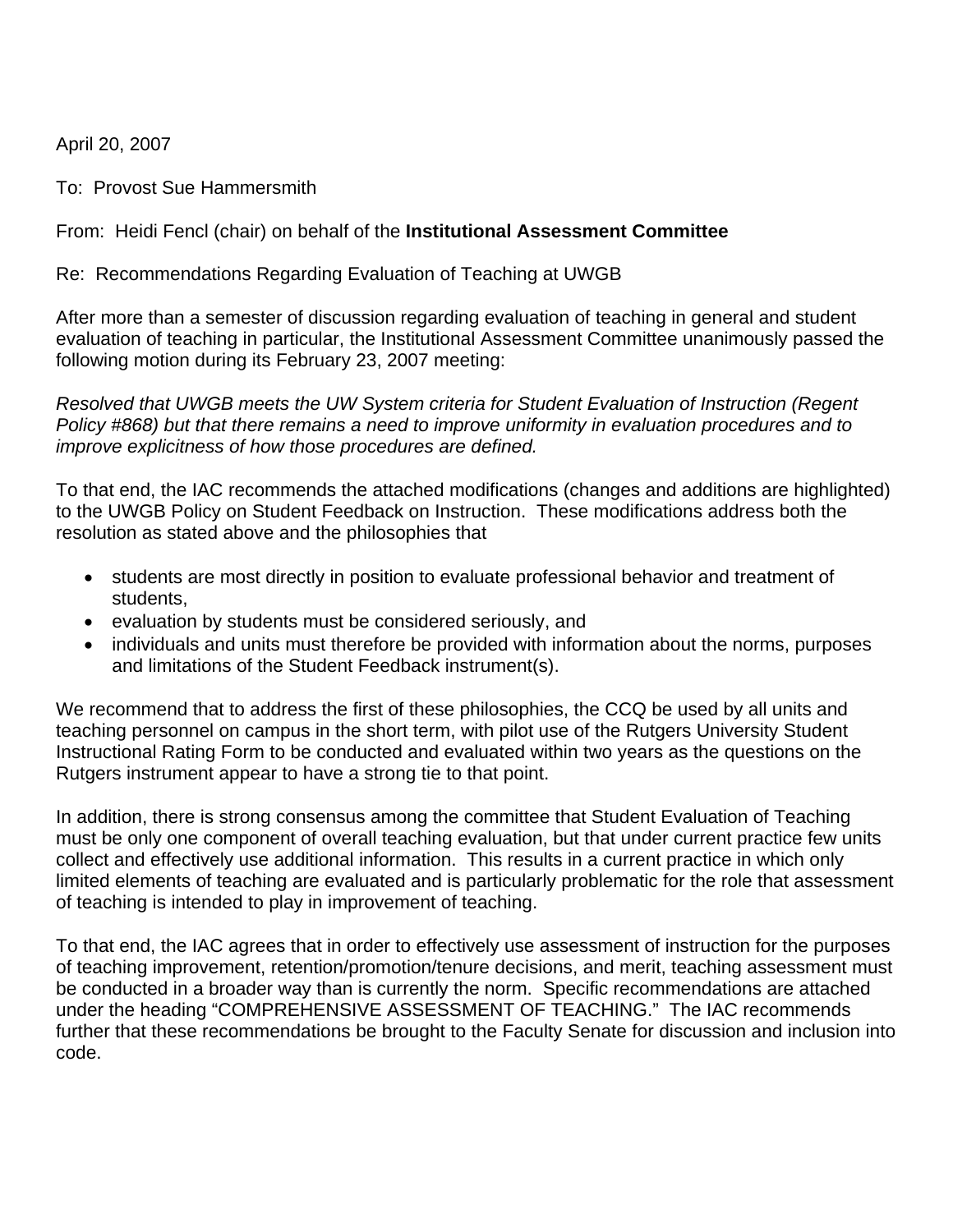# **POLICY ON STUDENT FEEDBACK ON INSTRUCTION**

Affirming the centricity of teaching to faculty performance and therefore the need to provide effective evaluation of teaching, the faculty of the University of Wisconsin-Green Bay has always recognized that student response to teaching is one important source of information for that purpose, and is especially important for providing information about the instructor's classroom demeanor, conduct and professionalism. The faculty reaffirms its policy on the use of student feedback on teaching to provide data for (a) the improvement of instruction; (b) retention, promotion and tenure decisions; and (c) merit increase deliberations. These policies are expressed in terms of faculty and unit responsibility and the University's use of the students' comments, and are in accordance with Regent Policy #868.

# Unit Responsibilities:

 $\overline{a}$ 

- 1. Student comments on teaching performance shall be obtained in every course taught by means of a standardized, university-wide student feedback instrument. Each unit shall also include a list of questions or a separate instrument pertinent to additional teaching issues deemed important by that unit. A standardized technique for administering the student feedback process, established by the instructor's unit, shall be implemented. The process should encourage students to write open-ended comments. End-of-course feedback shall not be shown to the instructor until grades are submitted.
- 2. The executive committee of each academic budgetary unit shall establish guidelines for the use of a student feedback process, in conformity with Board of Regents and University of Wisconsin-Green Bay policy requiring use of student ratings for merit, retention, and promotion decisions as part of the data considered regarding teaching, and in accordance with norms and research done on each item on the instrument<sup>1</sup>. Each unit's policy shall be submitted to the Provost's Office and made available in writing to all members of the unit. These guidelines shall also include provisions to ensure that:
	- a. for all untenured and teaching academic staff, results are reviewed annually
	- b. for all tenured faculty, results are reviewed at least biennially
- 3. To enlarge the information base used in evaluation of teaching performance, faculty members should be encouraged to place in their personnel files (a) a list of courses taught, (b) a current syllabus for each course taught, (c) a copy of a representative assessment tool to measure student performance for each course taught, and (d) samples of other materials distributed to students.
- 4. Positive recommendations for promotion, retention, or annual merit increases must be supported by evidence of teaching effectiveness, including but not limited to data from a student feedback process.

<span id="page-29-0"></span><sup>&</sup>lt;sup>1</sup> Available at [www.uwgb.edu/assessment/teaching/evaluations\\_norms.html](http://www.uwgb.edu/assessment/teaching/evaluations_norms.html),<http://cat.rutgers.edu/sirs/>, and [http://www.comm.ucsb.edu/faculty/rrice/teachcon.htm.](http://www.comm.ucsb.edu/faculty/rrice/teachcon.htm)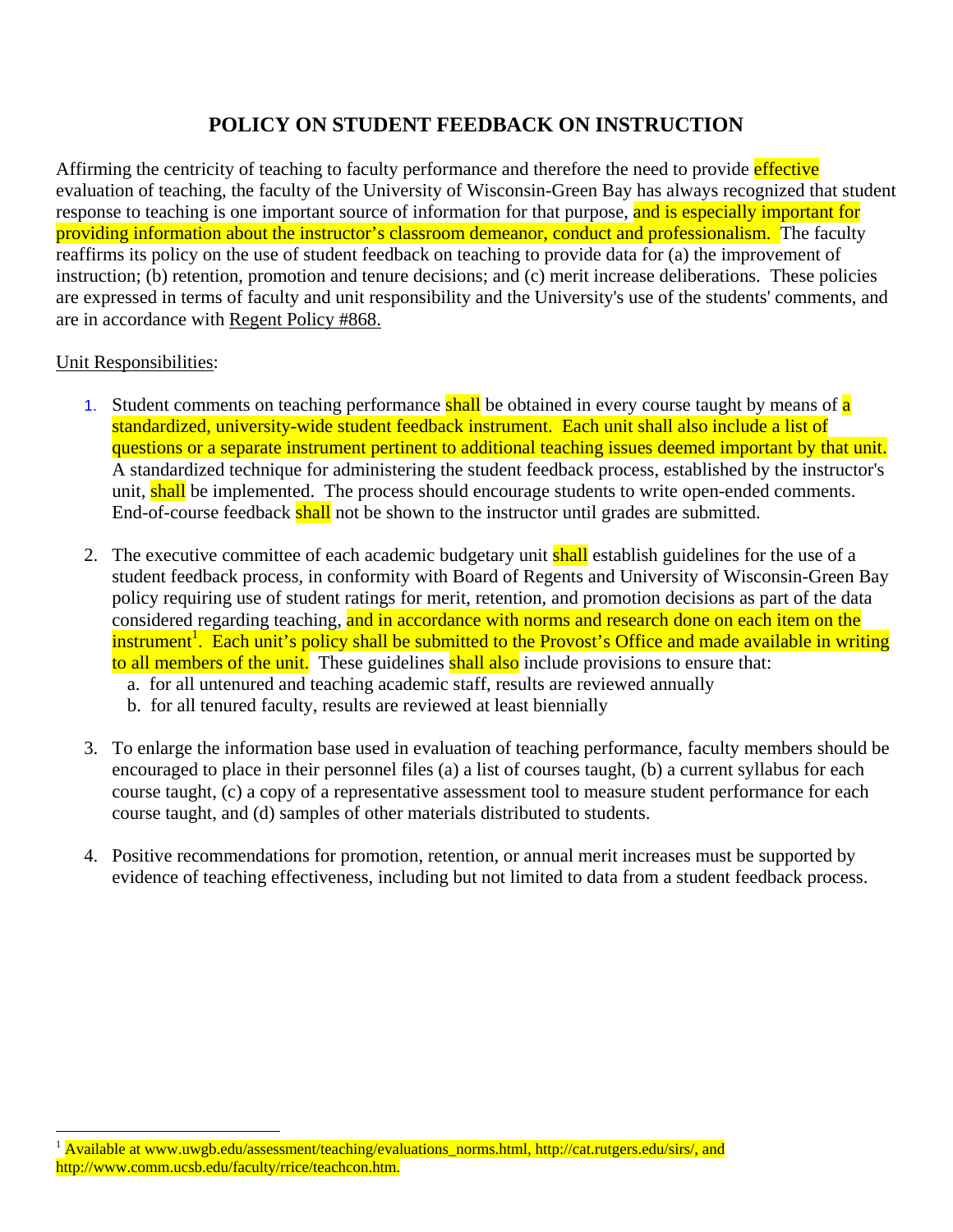# **Recommendations Regarding**

# **COMPREHENSIVE ASSESSMENT OF TEACHING**

The executive committee of each academic budgetary unit shall establish a procedure for evaluation of teaching which is broader than exclusive use of a student feedback questionnaire, and which clearly establishes guidelines and process by which such evaluation is used formatively for improvement of teaching separate from the process by which it is used in personnel decisions.

Units are encouraged to adopt the recommendations of the Task Force on Teaching Evaluation (September, 1998), which can be found on the web at ([http://www.uwgb.edu/assessment/teaching/taskforce\\_recommendations.html](http://www.uwgb.edu/assessment/teaching/taskforce_recommendations.html)).

At the least, each unit's Teaching Evaluation Plan must examine the following elements for evaluation of every faculty member:

- 1. Objective evidence of teaching effectiveness
- 2. Evidence of teaching development
- 3. Evidence obtained through student-feedback
- 4. Report of how results of the previous evaluation were used for teaching improvement

Units should use flexibility in establishing evidence to be provided in each category so that the evidence is relevant to the individual's assignment. Suggestions include:

| Teaching                                                                                                                                                                                                                                               | Teaching                                                                                                                                                                                                                                          | <b>Student Feedback</b>                                                                                                                                                                              | Teaching                                  |
|--------------------------------------------------------------------------------------------------------------------------------------------------------------------------------------------------------------------------------------------------------|---------------------------------------------------------------------------------------------------------------------------------------------------------------------------------------------------------------------------------------------------|------------------------------------------------------------------------------------------------------------------------------------------------------------------------------------------------------|-------------------------------------------|
| <i><b>Effectiveness</b></i>                                                                                                                                                                                                                            | Development                                                                                                                                                                                                                                       |                                                                                                                                                                                                      | Improvement                               |
| Peer visits and<br>review<br>Student<br>$\bullet$<br>Assessment of<br>Learning Gains<br>Instrument<br>Scores on<br>٠<br>standardized tests<br>used in the<br>discipline<br><b>External evaluation</b><br>$\bullet$<br>such as internship<br>assessment | Participation in<br>٠<br><b>Teaching Scholars</b><br>Attendance at on-<br>$\bullet$<br>campus teaching<br>events<br>Attendance at<br>$\bullet$<br>teaching<br>conferences<br>Self-report on<br>$\bullet$<br>individual approach<br>to development | CCQ or Rutgers<br>$\bullet$<br>instrument (required<br>for all units)<br>Additional questions<br>$\bullet$<br>chosen by the unit<br>or individual<br>Results of mid-term<br>$\bullet$<br>evaluations | Self-assessment<br>$\bullet$<br>narrative |
| Student<br>performance in later<br>courses                                                                                                                                                                                                             |                                                                                                                                                                                                                                                   |                                                                                                                                                                                                      |                                           |

The Personnel Council and Committee of Six shall clearly state policies for personnel decisions which reflect the recommendations of the Task Force on Teaching Evaluation and include examination and use of the four specified areas of evidence.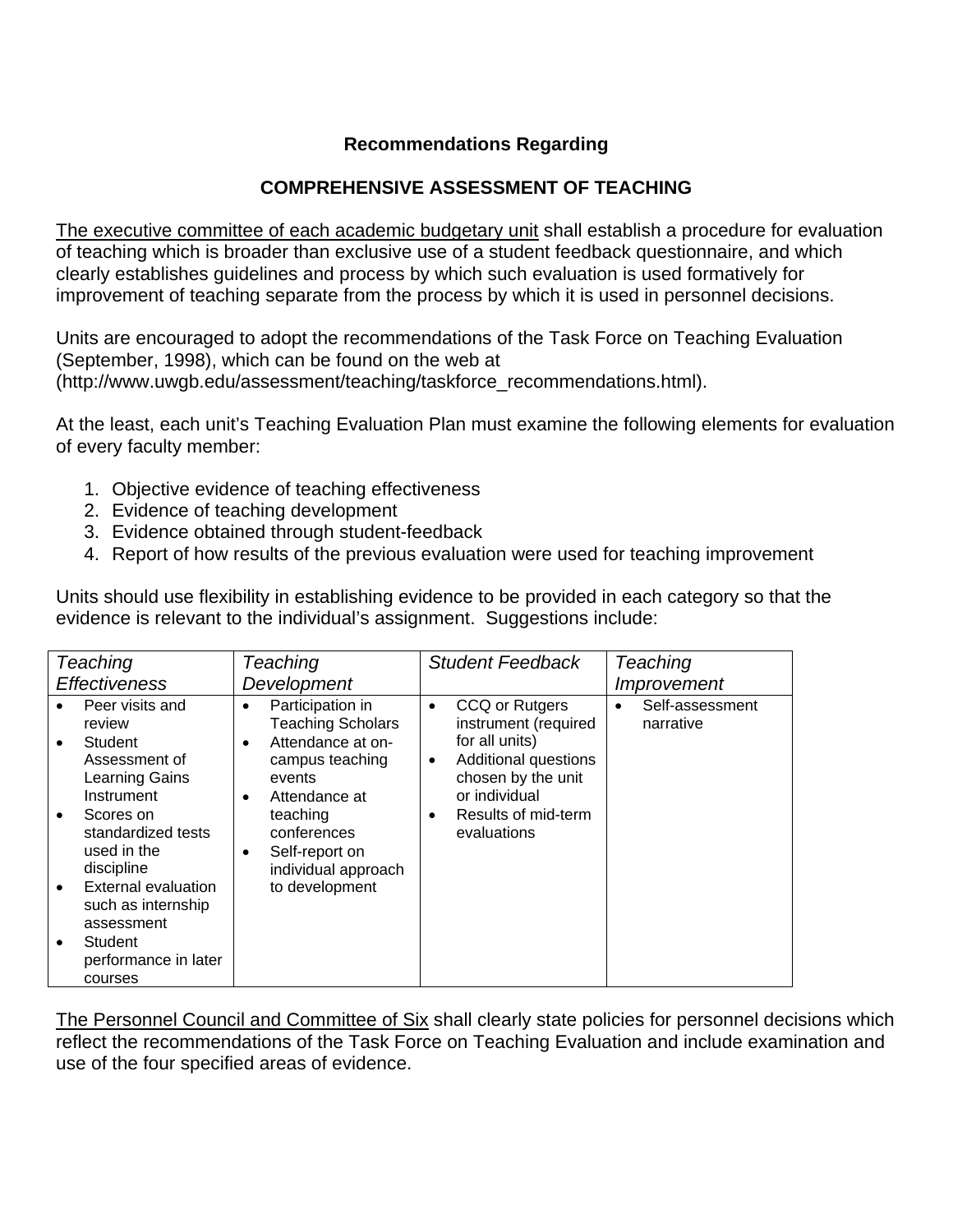## **Summary Report of the activities of the Institutional Review Board of the University of Wisconsin – Green Bay for the academic year 2006-2007**

## **Submitted by Dr. James C. Marker, Chair June 8, 2007**

#### **Proposals:**

During the 2006-2007 academic year, the IRB met 8 times. The meetings were held on Friday afternoons, and they generally lasted around 2 hours.

There were 70 proposals submitted to the IRB (see attached summary). Of the seventy, 38 were reviewed as "expedited" or "exempt" status by the IRB chair. Thirty proposals were reviewed as "full board" proposals by the entire IRB, and 2 submitted proposals were deemed "non-research" and were not reviewed. Of the 70 submitted proposals, 3 were submitted as amended proposals and one as a renewal. There were two proposals that were submitted, but because of incomplete submission requirements, never acted on. One proposal was withdrawn. As of this writing, three proposals await final approval contingent on the PI providing follow-up information as requested by the IRB.

The proposals came from three main sources: (1) UW-Green Bay faculty who were doing research with students; (2) students enrolled in the UW-Green Bay / UW – Oshkosh Masters in Social Work program (w/ Dr. Judy Martin as PI); and (30 graduate students in the Masters of Applied Leadership program here at UW-Green Bay. For the record, a significant number of the proposals dealt with pedagogical issues both at the K-12 and college level.

## **Handling Incompliant Research:**

The IRB (and many other entities on campus) spent considerable time and effort dealing with a fairly high profile research endeavor that became incompliant to previously approved IRB guidelines and stipulations. In brief, some (not all) of the research on black bears had been conducted outside of the time frame designated by the IRB and involved techniques not approved by the IRB. The situation resulted in some fairly intense situations and a fair amount of emotional anxiety for a number of individuals including members of the UW-Green Bay community, governments officials, and community members. While I am not privy to all of the ramifications resulting from this situation, it is my opinion that, all in all, it culminated in a reasonable and satisfactory resolution. As a consequence of dealing with this situation, there was a great deal of "education" that occurred on the part of the institution at many levels, including (1) an appreciation for the importance of all faculty and grad students being keenly aware of, and in compliance with IRB policies and regulations, (2) an understanding of the proper chain of command, and in particular, the role of the presiding officer (the provost in our case) in dealing with these situations, and (3) an awareness of the need for better education and training/awareness of principles of IRB across the campus as a whole. The IRB dealt with this situation of incompliant research as a consequence and pertinent to its past role as both an IRB and IACUC (animal subjects). For the record, the continuation (actually conclusion) of the research project was turned over to the recently formed IACUC which reviewed and approved the final component of that study. To the best of my knowledge, that study is now complete.

## **Proposal Processing:**

As chair of the IRB, I used a technique I developed for other applications to streamline the process of dealing with proposals. This method has the advantage of being efficient, accurate, and professional. It also provides a detailed log of the proposals and relevant matters pertaining to them, e.g., any stipulations needed for approval. In brief, this technique involves entering the basic information from a proposal (PI, dates, etc) into an Excel spreadsheet which in turn is used as a data set to send e-mail messages via the Word "e-mail merge" program.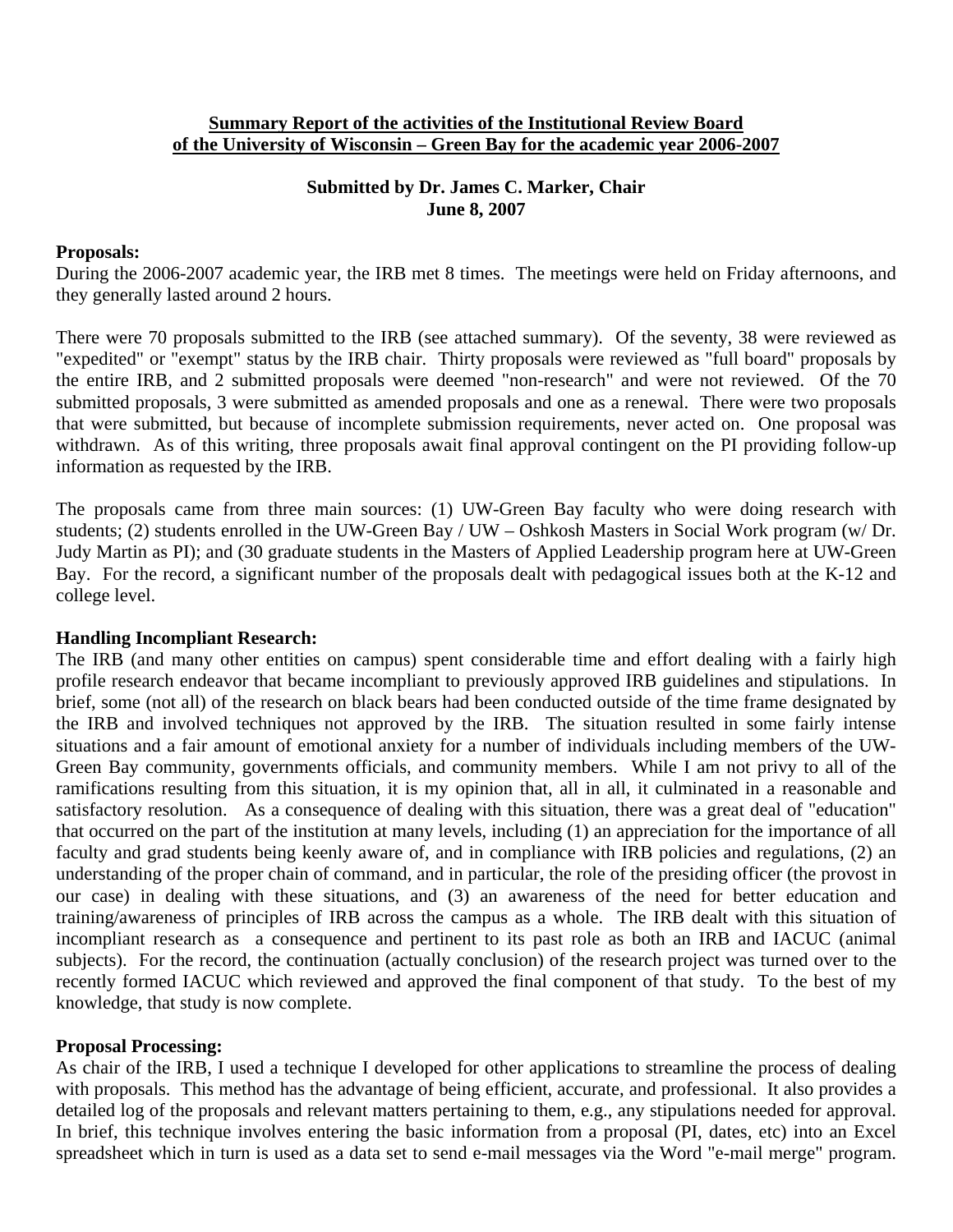The Word document is a "form letter" set up with basic IRB response language, but the language changes somewhat depending on the status of the proposal (which is coded in the spreadsheet). (See sample e-mail letters). These e-mail messages provide an excellent record of the transaction and status of a proposal. As such, the final approval letter is sent to the Secretary of the Faculty and Tim Sewall as official record of the proposal being approved.

Related to the matter of processing proposals - one of my goals as chair was to pursue the development of a web-based method of processing proposals. I spoke with Paula Ganyard to give her the vision of the process. She, in turn, attended a meeting and discussed it with the IRB. This project did not go much beyond that discussion. After having experienced the IRB "process" over the past year, I'm not sure if this is the best approach. I say this because so much of this "process" is interactive and would be very difficult to handle with a "canned" program. (see below)

## **IRB Web Page revision:**

As chair, I took on the challenge of upgrading the IRB web page. The emphasis for the revised web page was to help the user know where to start and what to do. I have heard several positive comments from faculty that the revised web page is more "user friendly" than it was in the past. There is still more to do, but at least faculty have a good sense of where to begin and/or what the overall process entails.

## **IRB Support – release and/or summer stipend:**

For years, the work load of the IRB and, in particular, the Chair of the IRB has been a matter of concern! Having now experienced it, I concur with my past colleagues that the workload is excessive! (It is fulfilling, but it is excessive!) This matter has been discussed several times in the past with Tim Sewall (liaison to the Provost). His response has been to implement to use of support staff to help do the initial screening and checkoff of the proposals. The specific office staff who would do this task of screening has never been determined, and the question of who should or could do this has always lingered.

Having now been chair, I would suggest that this strategy for reducing the load would be ineffectual as a whole and may, in fact, add additional work and time to the process by way of extra communication and (literally) transit time of proposals. The bulk of our time as chair involves two things – evaluation and communication! The majority of my time as chair of the IRB was spent in evaluating proposals (or the requested modification of proposals) and communicating as to that evaluation. These important tasks are something that need to be done by an IRB trained individual. In addition, the combination of evaluation and communication which typically go together are most effectively done by the same person. As such, the option of employing office staff to reduce the workload of the chair is not a realistic option. No doubt, we have competent office staff that could be trained to do such a task, but it is simply not their role, and there doing it would not be in the context of being a member of the IRB. While I appreciate the sentiment to get us some help, after having done the job for a year and experiencing the complicated nature of this "evaluating" and "communicating", I do not believe that providing staff support is the answer.

The answer – a course release for the chair! I have no qualms whatsoever about proposing this! I kept a detailed log (see copy) of my activities and time as chair over the Spring 2007 semester (including writing this report). As you can see averaging my total time over 15 weeks, I spent over **4 hours per week** on IRB related mattes. Keep in mind, this is with my efficient data- mail merge method of dealing with proposals. Also keep in mind, that this did NOT include the mega hours spent on matters related to the "Bear Study". To put this in perspective, I spent half a day a week working on IRB matters. As a matter of comparison – how would that time commitment compare to the Chair of the UC who gets a release for her/his efforts?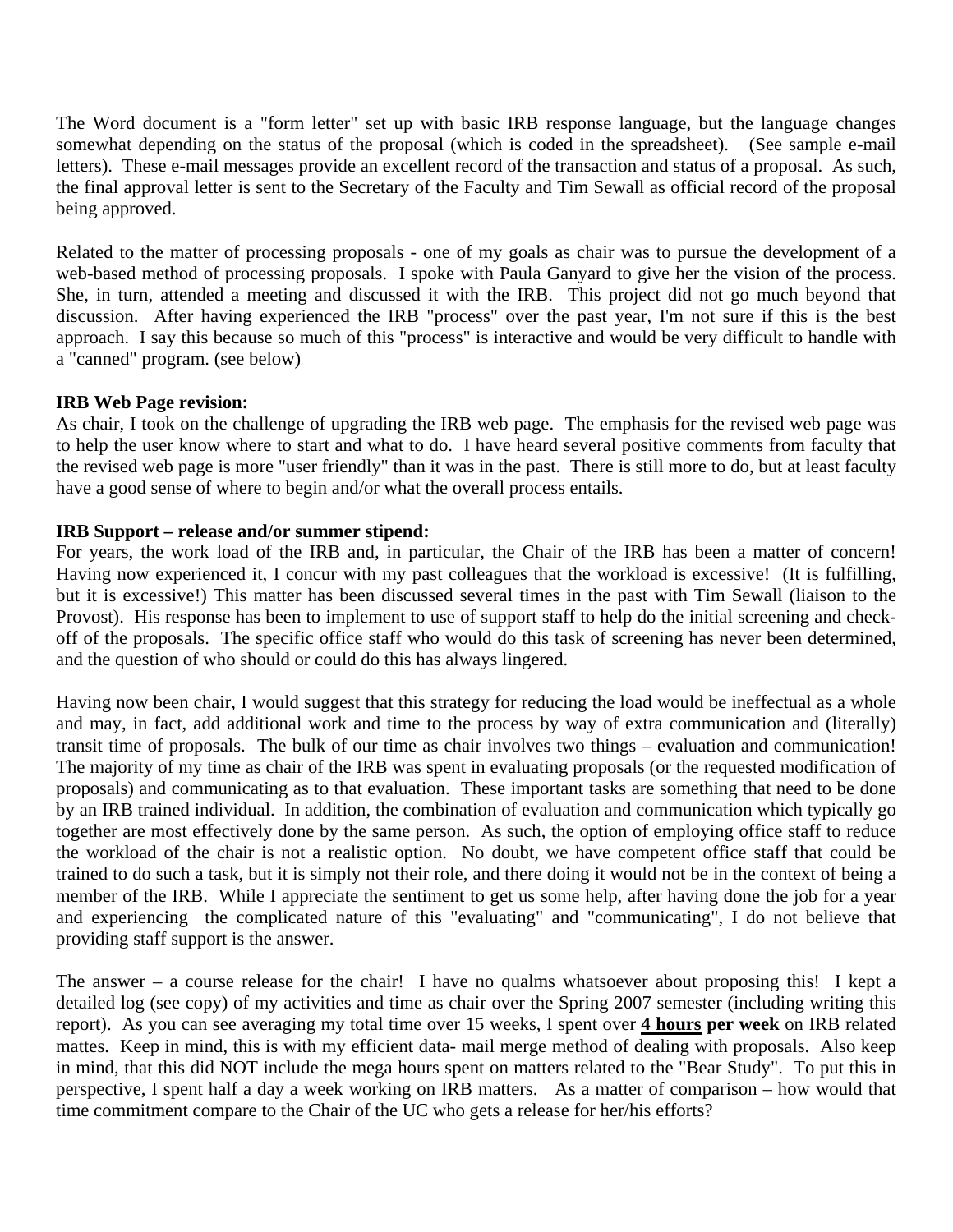Summer support? With the current status of the IRB – reviewing proposals during the summer is only possible if (1) the proposal is expedited and (2) the IRB chair is agreeable to review it (outside of her/his contract). As such (and I know that this has happened), faculty research can be impeded and/or postponed until after the summer. In addition, this situation increases the likelihood of other problems occurring. As a case in point – the "Bear Study", had it been dealt with early last summer (shortly after our becoming aware of the situation), could have had a much better/quicker resolution, particularly for the grad student, had it been addressed immediately. As it was, almost 6 months of "data" were effectively lost.

*Please kindly consider the option of providing a release to the chair of the IRB along with some type of summer support. Perhaps the details could be negotiated somewhat with the faculty member involved, but clearly some type of release and/or compensation is appropriate for the excessive hours required as chair of the IRB* 

## **The IRB members:**

The members of this 2006-2007 IRB demonstrated extreme professionalism, commitment, and competence in carrying out the important charge of this body! We had a lot of work to do, and as a whole, the committee members were dedicated to the task. They came to meetings prepared, and they approached the task of reviewing proposals in a spirit of problem-solving and collegiality. They are to be commended for their efforts to facilitate the ethical treatment of human subjects participating in research conducted at UW-Green Bay!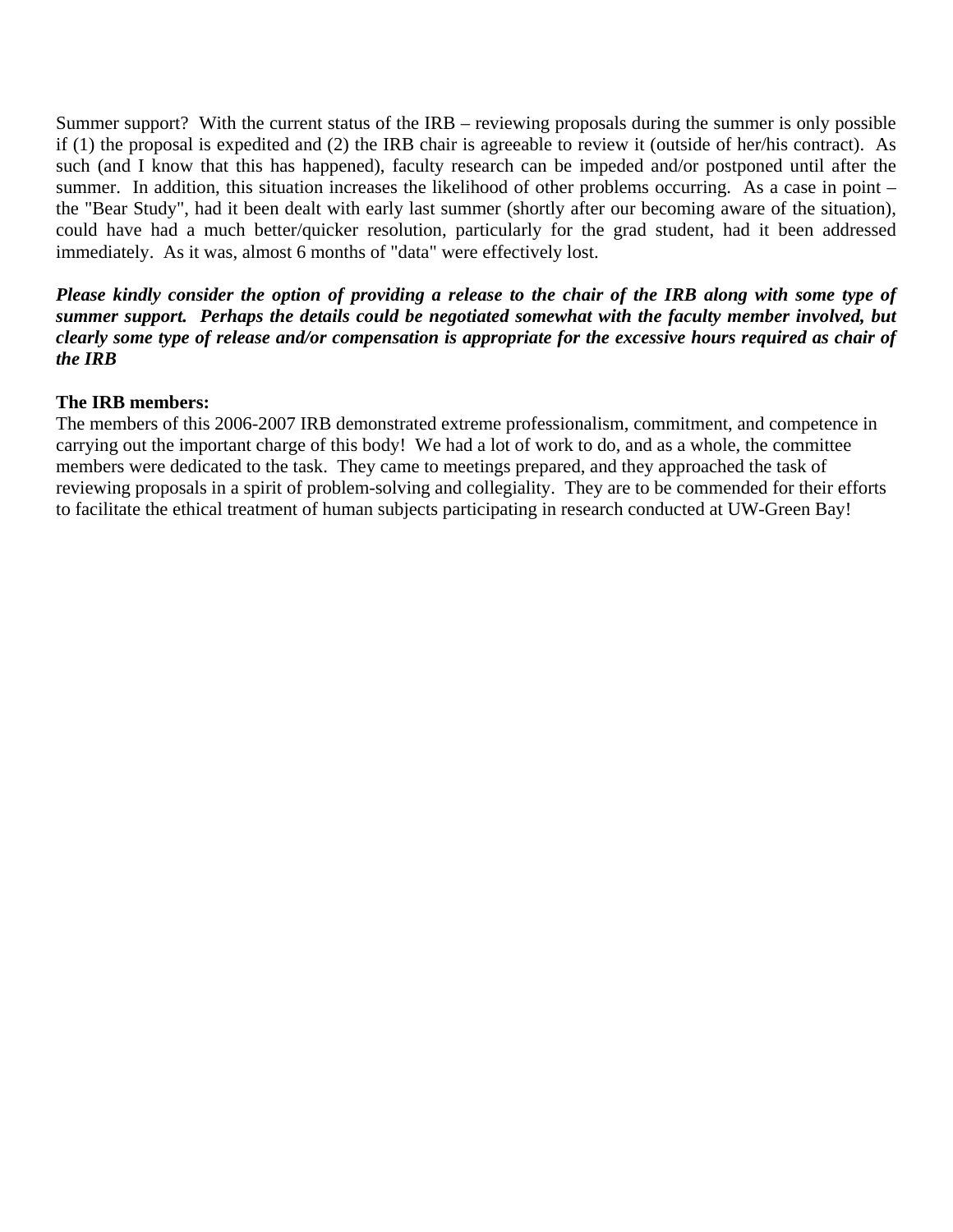# May 7, 2007

# MEMORANDUM

TO: Cliff Abbott, Secretary of the Faculty and Academic Staff

FROM: Dean D. VonDras, Chair, Instructional Development Council

# SUBJECT: **2006‐07 Instructional Development Council Annual Summary Report**

The Instructional Development Council met monthly during the 2006‐07 academic year. Ongoing activities are advisory, awareness‐oriented, and in support of student engagement and excellence in teaching. Currently the IDC sponsors the following programs: Teaching Enhancement Grants, January Faculty Development Conference, an Orientation Program for New Faculty, Instructional Development Awards, Friday Discussions, the *IDC Newsletter*, and the new Recognition of Outstanding Scholarship in the Area of Teaching and Learning. The IDC also acts in an advisory role and supports the UW‐Green Bay Sabbatical Leave Program as well as OPID initiatives of UW Teaching Fellows, and UW Teaching Scholars.

# **Advisory Activities:**

- Recommended Dr. Peter Breznay to OPID for the WI Teaching Scholars Program, and recommended Dr. Kristin Vespia to OPID for the WI Teaching Fellows Program.
- Reviewed twelve sabbatical applications and found all acceptable for award.

# **Awareness‐building Activities:**

- Created and awarded a new category of curriculum development awards: In the fall, the Council voted to unanimously award Dr. Breznay the Spring 2007 Advanced Course Development Grant without deferral to a different semester. In the case that Dr. Breznay cannot accept the Grant for Spring 2007, the Council selected Dr. Haynie as the alternate grantee.
- In the spring, the Council voted unanimously to award Dr. Breznay the Fall 2007 award in Category I of the Instructional Development Grant. In Category II of the Instructional Development Grant, Dr. Uwe Pott provided a most outstanding proposal and was selected to receive the first award. Jill White was selected to receive the second award.
- Created a new award for scholarship of teaching and learning research. The call for this award is in development and will occur later in the year. This new award replaces the featured faculty and creative teaching awards.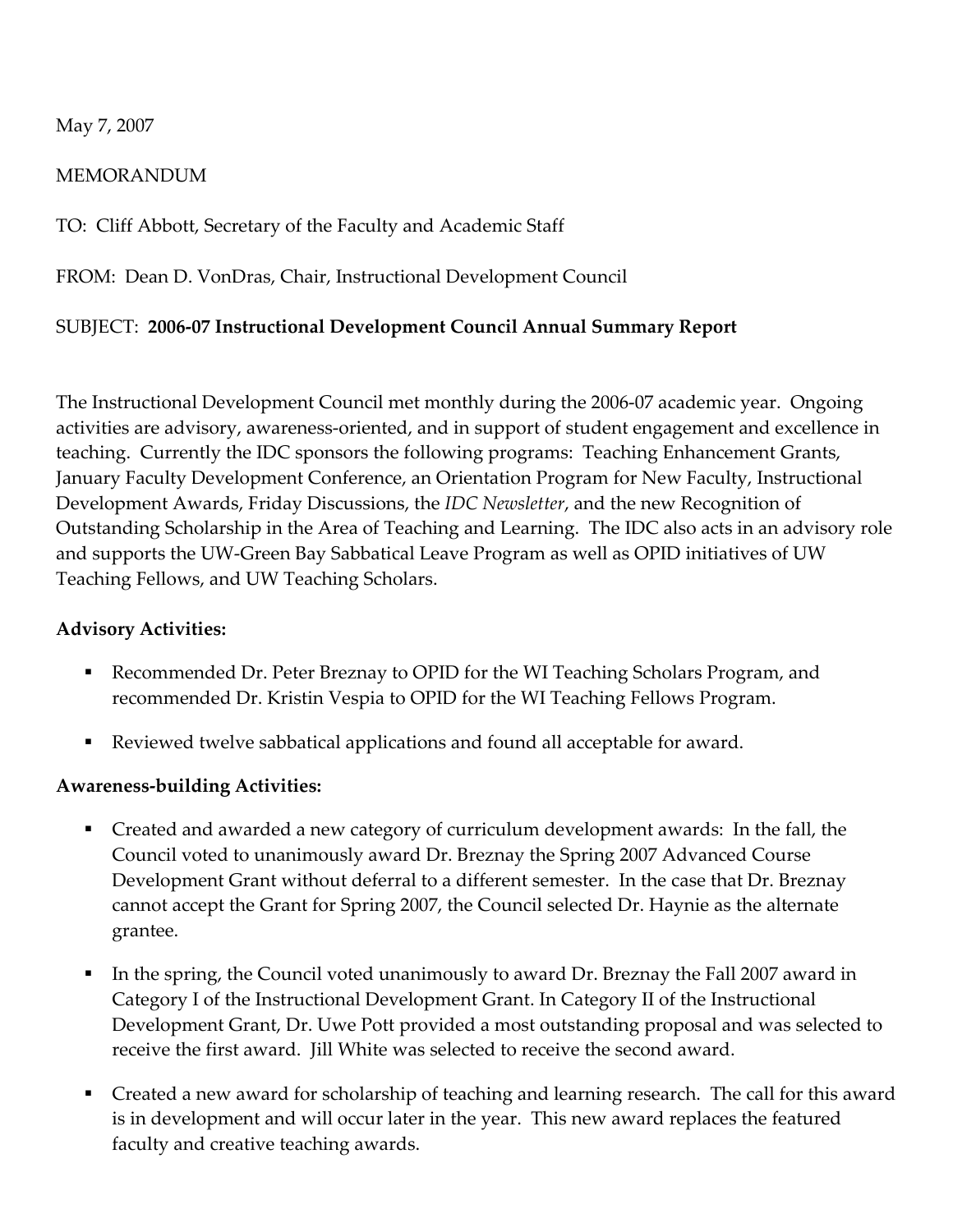- Revised and reformatted, published, and distributed "*IDC Newsletter*" to teaching faculty and staff in the Spring 2007 semester. The revised and reformatted newsletter allowed for a much more professional presentation and includes brief teaching and learning related essays composed by faculty, as well as information about instruction‐related activities on‐campus as well as System and national conferences and activities.
- Maintained an up-to-date web site of development opportunities and IDC news.
- Offered and promoted the Scholarship of Teaching and Learning Poster-Session during the January 2007 Faculty Development Conference.

# **Activities to Support Student Engagement and Excellence in Teaching:**

- Sponsored the "Engaging Students and Revitalizing Interdisciplinarity: A Kick-Off Event for Cross‐Campus Teaching Development" on October 13 and 27, 2006. These workshops were led by Heidi Fencl, with special guest Jillian Kinzie of NSSE, and were supported by the Provost's Office.
- Instructional Development Council member Angela Bauer‐Dantoin sponsored presentations led by Dr. David Walton on November 9, 2007 on outreach in non-industrialized countries. This activity was supported by the Provost's Office. It also included a discussion of the book "Mountains beyond Mountains" by Tracy Kidder.
- Hosted the 11<sup>th</sup> Annual Faculty Development Conference entitled, "Student Engagement and Interdisciplinarity: What's In It For Me? " This conference was held on campus January 12, 2006 and included colleagues from St. Norbert College, Bellin School of Nursing, as well as other UW System campuses. The day long conference was noted as having the highest attendance in recent years. The conference keynote speaker was Deborah Hoskins who presented on the subject of interdisciplinarity in teaching. The distinguished luncheon speaker was Fergus Hughes who reflected on his teaching experiences. Other sessions included presentations from faculty serving in the areas of the Humanities, Biology, Environmental Sciences, and Extension Services. Overall, Conference evaluations were excellent.
- Provided a new year‐long program to assist new‐faculty. This program was directed at both new faculty and the broader teaching community, and consisted of a series of informal brownbag meetings. The topics included collaborative learning (October 2006, facilitated by the members of the IDC), first-year issues (January 2007, facilitated by Tim Sewall), and problem based learning (March 2007, facilitated by Cliff Abbott).
- Sponsored a discussion of the FOCUS Program's activity led by Georjeanna Wilson‐Doegenes and Scott Furlong on April 13, 2007.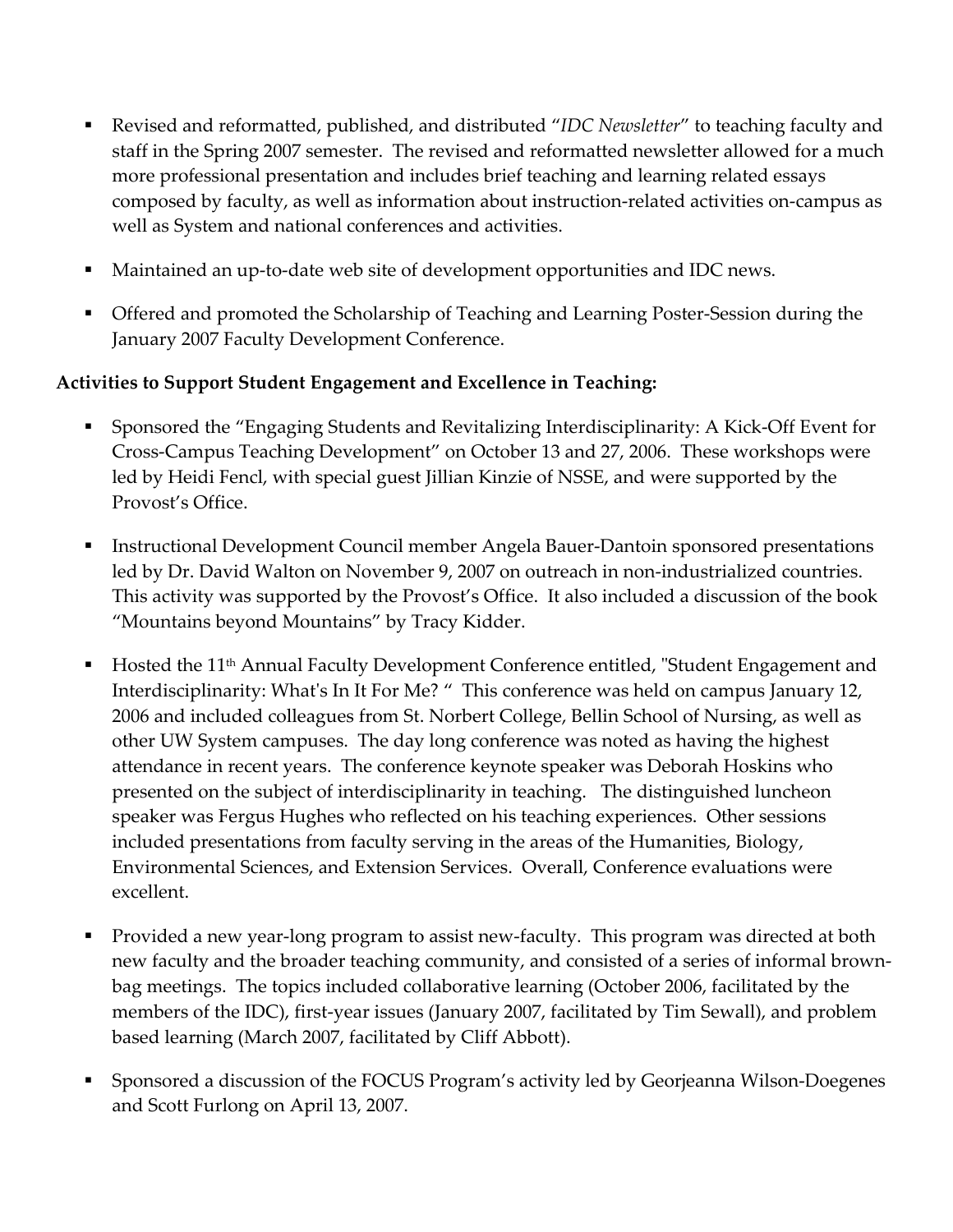- Sponsored, with IDC Chair Dean VonDras serving as site‐host, the OPID videoconference "Class Matters: Breaking Down Class Barriers in the Workplace and the Classroom" on April 16, 2007.
- Awarded Teaching Enhancement Grants in the Fall of 2006 to Denise Bartell, Forrest Balieu, Regan Gurung, Aeron Haynie, Terri Johnson, Donna Ritch, and Hosung Song.
- Awarded Teaching Enhancement Grants in the Spring of 2007 to Angela Bauer‐Dantoin, Kristy Deetz, Mathew Dornbush, Alison Gates, Sylvia Kubsch, Sarah Meredith, Kristin Vespia, and Dean VonDras.

# **Ongoing Interests:**

- To continue to promote faculty exchanges and discussions through the Friday Discussions program.
- To promote a Peer‐Review of Teaching for interested educators on campus.
- To promote post-tenure mentoring through informal and faculty-led "learning-circles".
- To promote post-tenure advancement through the "Promotion Tutors" program brought forth and presented by Dr. Illene Noppe to the Instructional Development Council.
- To create a new award for the scholarship of teaching and learning research. The call for this award is in development and hopefully will be released later in the year.

# **Conclusion:**

The Instructional Development Council plays an important role in emphasizing student engagement in learning, promoting reflection on and discussion of effective teaching methods, and in facilitating opportunities for professional development. The Council is recognized for its service of providing Instructional Development Awards and Teaching Enhancement Grants during each semester. These are very important awards to the campus community and provide for a variety of professional development activities. In many ways the awards assist faculty in reflection about and refinement of teaching, as well as informational exchange with colleagues at regional, state, and national professional development conferences.

The Council looks forward to hosting the January 2008 Faculty Development Conference. The theme and title of the conference will be, "How Students Learn: Evidence from the Arts, Sciences, and Professional Programs." The Council also looks forward to further involving faculty in professional development activities. As noted in the recent *IDC Newsletter*, faculty have been solicited to submit scholarly essays about teaching and learning, and to participate in peer-review of classroom teaching, development of a teaching portfolios, and participation in a professional development learningcircles. The Council is interested in facilitating these and other activities that not only provide new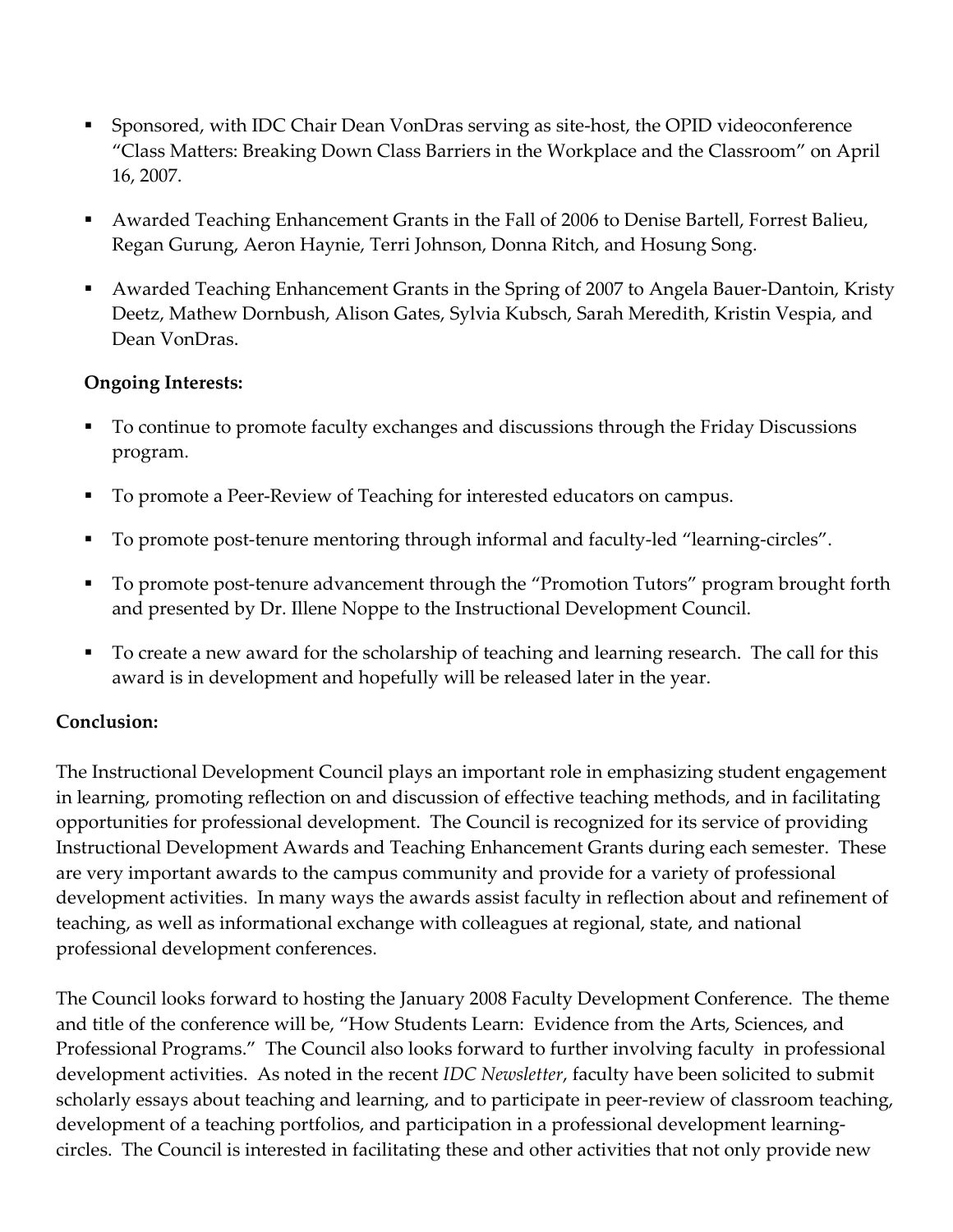opportunities for professional growth, but also build inclusive, cooperative, and interdisciplinary connections among peers. The Council, again via the *Newsletter,* invited interested faculty to lead peer-discussions that explore various teaching and learning topics, concerns, or issues. It is hope that faculty will come forth and lead these discussions, and thus throughout the year the Council hopes to continue to sponsor such activities. Indeed, in early Fall 2007 activities include the presentation of brown‐bags on "Promotion Tutors" led by Dr. Illene Noppe, and an "Orientation for New Faculty" led by Tim Sewall. The Council also hopes to launch the new award for the scholarship of teaching and learning research in the coming academic year. Further, the Council will release its next volume of the *IDC Newsletter*, again in a format that includes scholarly and reflective essays composed by faculty and staff.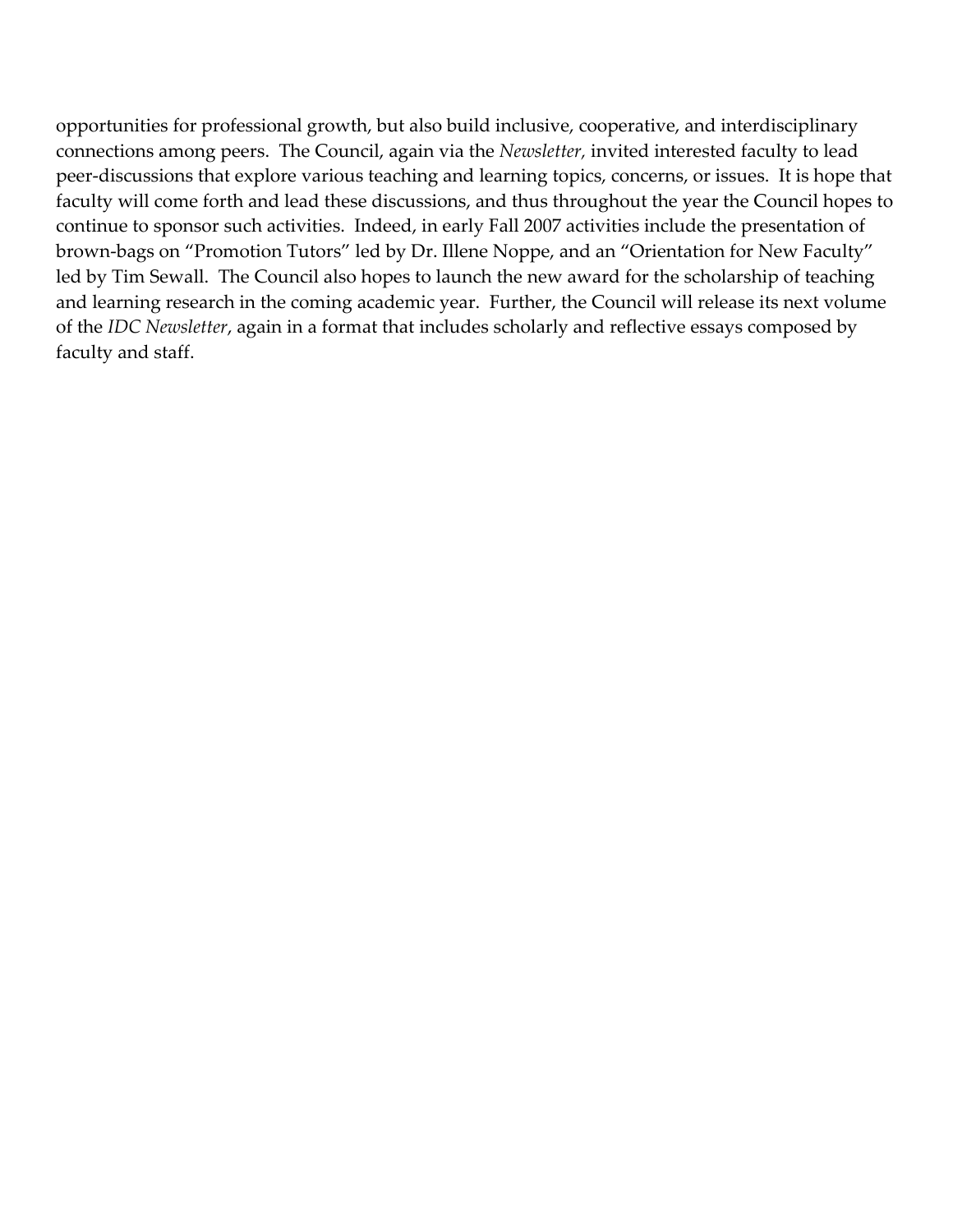# **International Education Council Annual Report for 2006-2007**

**Membership included:** 

Kristin Aoki (Academic Staff) Kevin Fermanich (Faculty) Brent Blahnik (Academic Staff) Paula Ganyard (Academic Staff) Diana Borrero-Lowe (Academic Staff) Fergus Hughes (Administration) David Coury (Faculty) Shiyanke Goonetilleke (Student

Melissa Cousineau (Community Rep.) Sue Keihn (Administration) Marcelo Cruz (Faculty) Anne Kok (Faculty) Fritz Erickson (Administration)

Representative)

The International Education Council met regularly throughout the 2006-2007 academic year to provide guidance on topics related to international education. Discussion points included:

- 1. Semester in Florence study abroad program. The International Education Council reviewed and supported the "island" structure of UWGB's newest study abroad initiative which will allow a UWGB faculty member to accompany a group of students to Florence, Italy for the duration of a semester-long study abroad program. The International Education Council also responded favorably to UWGB's ability to control the academic content of the program.
- 2. The International Education Council supported the development of new study abroad programs. To that end, the IEC accepted responsibility for reviewing faculty site-visit grant applications and making award determinations based on strategic priorities for international education.
- 3. The International Education Council recommends that the recruitment of international students be an institutional priority. Recruitment should focus primarily on the top five producing countries that send students to the United States with a goal of increasing international student enrollment to 2% of the overall undergraduate population.

I wish to publicly thank my colleagues who served on the International Education Council for their dedication and commitment throughout the year.

*Submitted by: Brent Blahnik, Chair of the International Education Council and Director of International Education*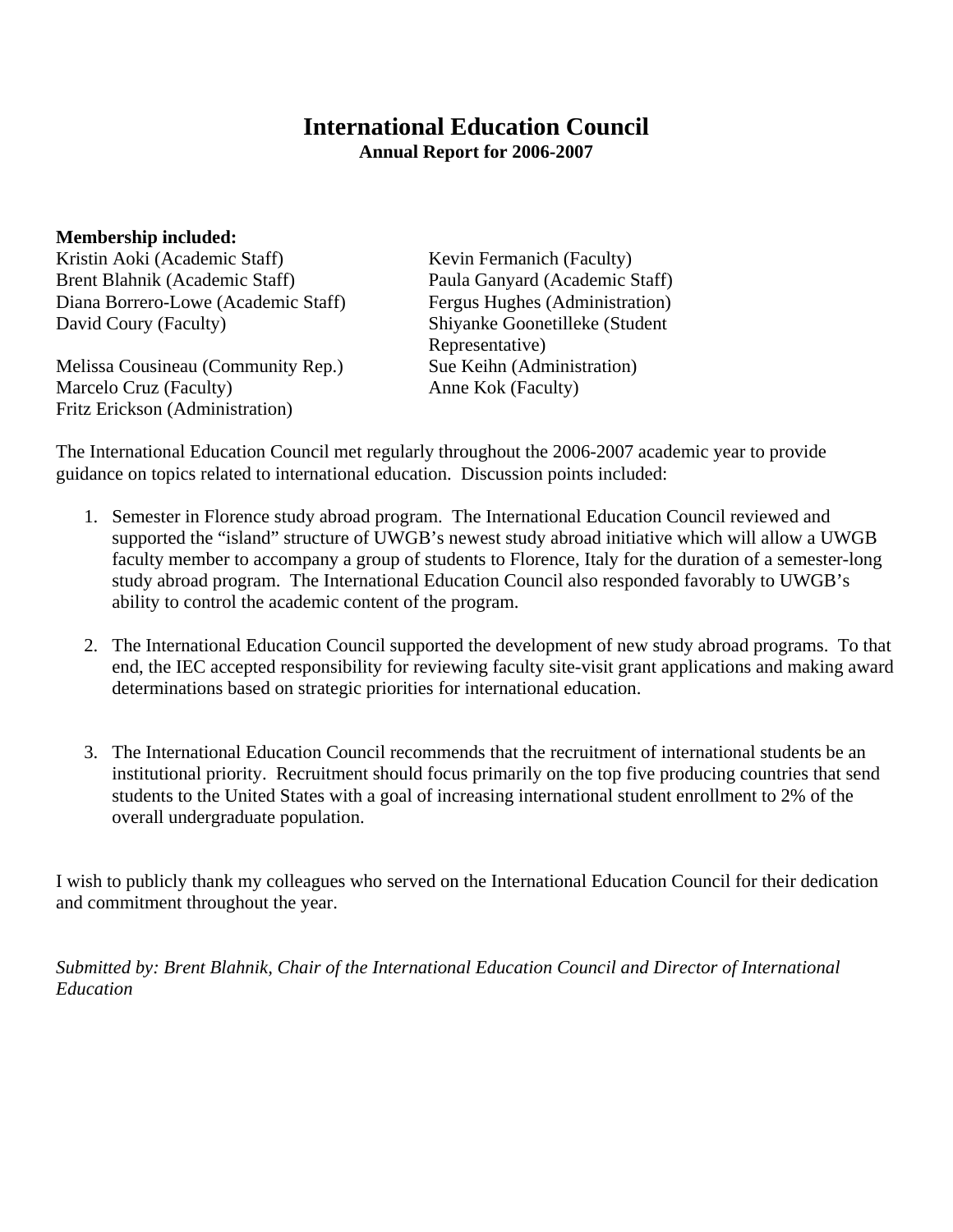# *Research Council – 2006-07 Annual Report*

#### Linda Tabers-Kwak and Michael Zorn, Co-Chairs

The UW-Green Bay Research Council met seven times during the 2006-2007 academic year. The members included: Greg Aldrete (Secretary), Craig Hanke, Linda Tabers-Kwak (Co-Chair), Kristin Vespia, Michael Zorn (Co-Chair), Michael Marinetti (ex-officio), and Lidia Nonn (ex-officio). The Research Council solicited and evaluated proposals from UWGB faculty and awarded funding in three programs: Grants in Aid of Research (GIAR), Grants for Integrating Research and Teaching (GIRT), and the new Research Scholar program. In addition, the Research Council also hosted the  $7<sup>th</sup>$  Annual UWGB Research Council Exchange. These specific activities are summarized below in more detail.

#### *Grants in Aid of Research (GIAR)*

The goal of the Grants in Aid of Research program is to provide funding of up to \$600 to support faculty research activities. Proposals for data and/or materials collection for research, exhibition or performance projects are given the highest priority, while proposals for travel to a conference at which the faculty member will give a research presentation are also considered if funds are available. GIAR awards are made in both Fall and Spring semesters; 16 proposals were funded in the Fall 2006 semester and 16 proposals were funded in the Spring 2007 semester. A total of \$16,574 was distributed to faculty members through this program over the entire academic year. The GIAR award winners are listed on the UWGB Research Council's web site at [http://www.uwgb.edu/rc.](http://www.uwgb.edu/rc)

## *Grants for Integrating Research and Teaching (GIRT)*

The goal of the Grants for Integrating Research and Teaching program is to provide funding of up to \$1,500 to support faculty efforts that combine scholarly and pedagogical activities. Two proposals were funded in Spring 2007 and a total of \$2,843 was awarded through this program. The GIRT award winners are also listed on the UWGB Research Council's web site.

#### *Research Council Exchange*

The 7<sup>th</sup> Annual UWGB Research Council Exchange was held on Wednesday, April 25, 2007. The goal of this program is to provide an opportunity for UWGB faculty to gather together to discuss their scholarship activities with their fellow colleagues. All faculty members are encouraged to submit a brief description of their research/creative work for display at the event. In addition to the social aspect, the event also provides an opportunity for faculty members to demonstrate how they utilized the support of Research Council awards to further facilitate their research.

Of the 23 participants at this year's event, more than one-third of the participants represented Natural and Applied Science. These faculty included Professors Chen, Dornbush, Fermanich, Hu, Luczaj, Lyon, McIntire, Wolf, and Zorn. From Dr. Lyon's *Bi-metallic materials as catalysts* to Dr. Wolf's *Comprehensive Data Base of Wisconsin's Bee Fauna*, everyone enjoyed sharing topics and research of interest.

A comprehensive work by Carol Emmons from Communication and the Arts was titled *Surveying Desire XV: Overtures 2006.* Curt Heuer also showcased the outstanding work from Communication and the Arts with his *Lost in Context*.

Human Development hosted four participants including a stress management study by Professors Roethel& Gurung and others by Illene Noppe and Kristin Vespia. From Human Development and Psychology, Professors Martin and Wilson-Doenges shared information about the *Changes in Introduction to Psychology Students' Knowledge and Attitudes toward Psychology and Psychological Research*.

Anne Kok examined families on the housing choice voucher program waiting list in Brown County, and Mark Kiehn investigated music creativity. Professional Programs were also represented by Susan Gallagher-Lepak from the Professional Program in Nursing. Public and Environmental Affairs was represented by Terri Johnson, who shared *Wisconsin Electoral Data.*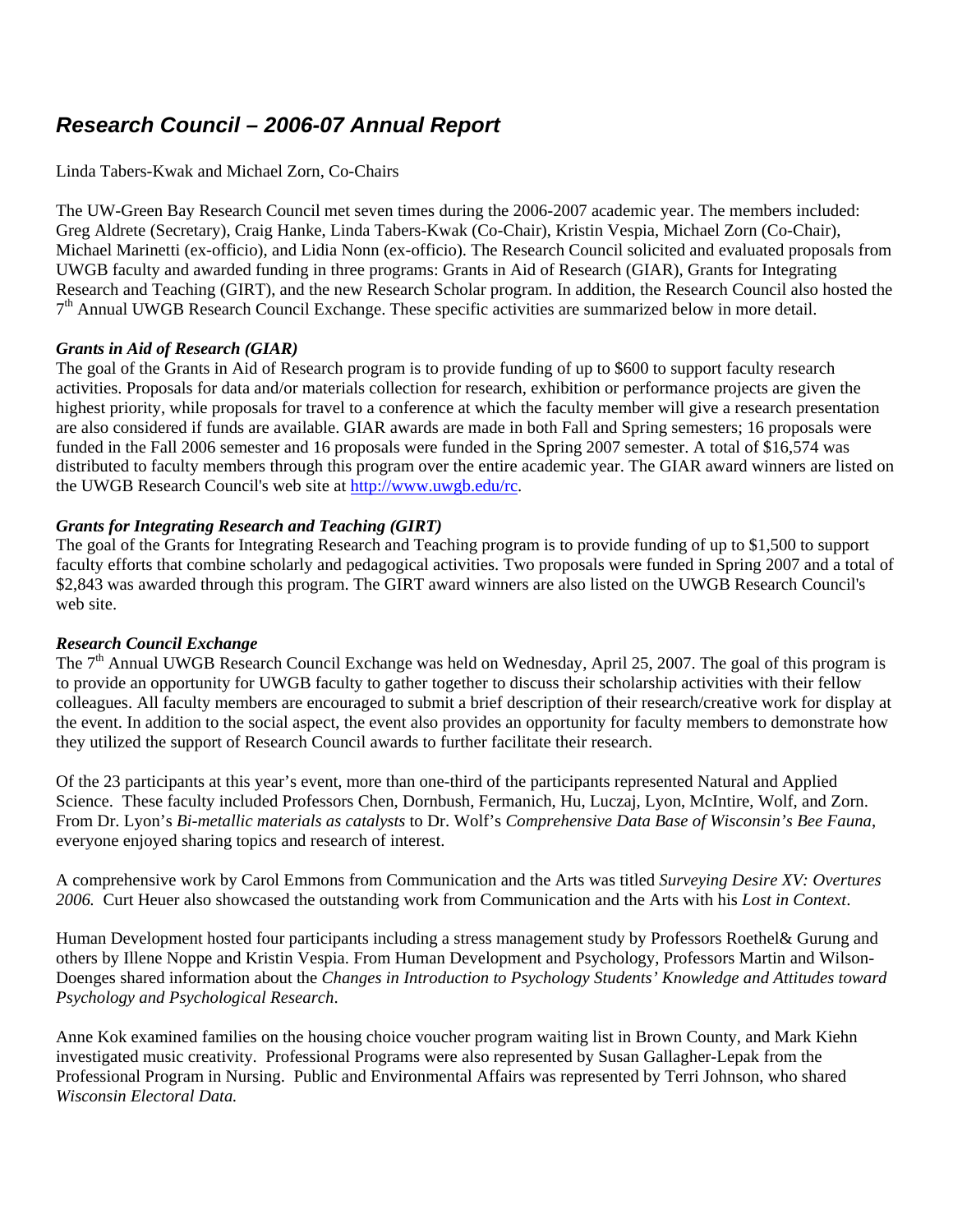Human Biology was strongly represented by Craig Hanke and Uwe Pott. As members or former members of the Research Council, it was a fine opportunity to see how council members continue to see the value in Research Council, even when their council membership has concluded.

Humanistic Studies Professor, David Coury, authored *Globalization and its Discontents: German literature before and after 9-11*, and Dr. Henze's ongoing examinations of *Shakespeare's Songs Restored* illustrates how a variety of Research Council awards can support the continuation of a study and/or support a professor's travel and collegiality in a variety of settings.

Overall, the 23 participants in this year's Research Exchange illustrate the value of the Research Council's work. Year after year, faculty continue to value the council's financial support in the continuation of ongoing research. The 2006- 2007 Research Council Members wish to acknowledge this year's exchange participants, and we encourage all faculty to see the value in collegiality and how Research Council Awards can play a supportive role in faculty research.

Unlike previous Research Council Exchanges, this year's event also included an additional component. The Research Council decided that it would be a good idea to end the event with a presentation by the first winner of the UWGB Research Scholar award, Daniel Meinhardt. This program is discussed in more detail in the following section. Professor Meinhardt presented an overview of his *Development of a Collaborative Grant Proposal to Study the Effect of Endocrine Disruptors on Development and Reproduction in Amphibians.* Many members of the audience asked Dr. Meinhardt about the proposal process as well as about his research and how he used his course release time. Dr. Meinhardt also discussed the conundrum that results from a course release. As faculty know, ironically, there is quite a lot of prep work involved in not having to prep for a course.

#### *UWGB Research Scholar Program*

The purpose of this program, which was originally proposed to the council by UWGB faculty member, Illene Noppe, was to finance a three-credit course release for one of our faculty members each semester. Research scholars would use this "gift of time" to either prepare a publication or public performance of their scholarly work, or apply for extramural funding of their research activities. The Research Scholar initiative has a growing history of collaboration among Research Council Chairs and their respective committees, and we are quite proud of that accomplishment!

Under the leadership of the Research Council's 2004-2005 Chair, Uwe Pott, the council focused on the mission of UW-Green Bay. With UWGB being primarily a teaching institution, our faculty faced the challenge of performing scholarly research while teaching an average of seven courses per academic year. In addition to the time constraints that hampered scholarship there was often a lack of funding for research projects. In order to alleviate these challenges, the research council decided to go forward with an initiative to establish a novel, competitive funding program, the UWGB Research Scholar program. In June 2005, Chairman Pott and the Council submitted the proposal for the Research Scholar program to Provost Hammersmith for consideration. Unfortunately, funding was not available for this program at that time.

The council's fine leadership continued under the direction of Kris Vespia. And at the beginning of the 2005-2006 academic year, the council returned to optimistic discussions about the feasibility of the Office of the Provost funding a "Research Scholar" program. The Research Scholars, based on completing an application and likely a very competitive review process, would receive funds to use toward a course release during one semester, thus providing them with additional time to work on a publication, exhibition, presentation, grant proposal, or other form of scholarly activity. The Research Council worked throughout the 2005-2006 academic year to refine the initial Research Scholar Proposal. The committee expressed enthusiastic support for this potential new program. Members believed that time is a critical resource to provide to our faculty members as they work to advance their scholarship, and that any funds expended for this reason would likely see a return in the form of additional recognition for the University. At the conclusion of the 2005-2006 year, the Research Council forwarded a more comprehensive proposal for a "Research Scholar" program. This revised proposal included a sample call for proposals, timeline, and evaluation criteria. The council concluded the 2005-2006 academic year with optimism that the Provost's office would continue to consider this worthy endeavor, and the Office of the Provost assured the council that the proposal was, indeed, under consideration.

The 2006-2007 academic year began with celebration! The Provost announced that the Research Scholar idea would be funded by the Office of the Provost. One caveat, however, was that the council would need to "hit the ground running" in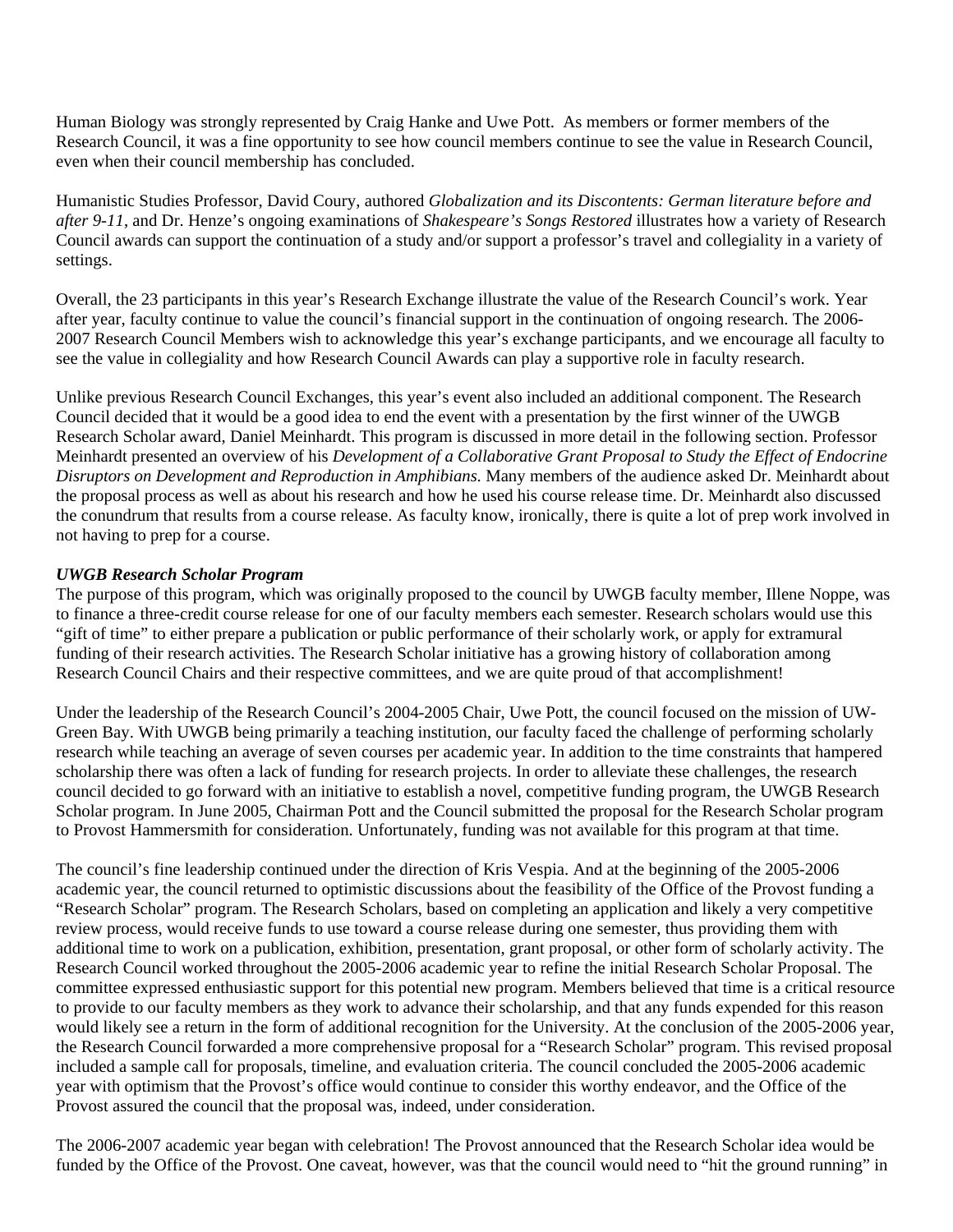terms of getting out the call and recommending the Spring 2007 Research Scholar to the Office of the Provost. On one hand, the council was delighted at the approval of the idea. On the other hand, time was of the essence, and several faculty felt constrained by the short timeline and questions about the outcomes that the proposal needed to provide. The council designed a rubric that would align their discussions and final recommendation. The Research Council web site was also updated to share evaluation criteria with faculty.

Two years of diligent work by 2004-2005 Chair, Uwe Pott and 2005-2006 Chair, Kris Vespia paid off, and the 2006-2007 Co-Chairs, Linda Tabers-Kwak and Mike Zorn were charged with a leadership task that would focus the council's work in getting the Research Scholar program off to a good start. For the first call, the Research Council received 5 proposals, and the council struggled with the outstanding quality of all proposals. The major dilemma was that a few projects were longterm in nature and others were poised and ready to be funded. Dialogue ensued about the purpose of the Research Scholar idea and what criteria were posted for the call. Finally, the Research Scholar proposal of Dan Meinhardt, *Development of a Collaborative Grant Proposal to Study the Effect of Endocrine Disruptors on Development and Reproduction in Amphibians*, surfaced as the most comprehensive proposal in terms of addressing all of the criteria. The council forwarded its recommendation to the Provost's Office.

Almost immediately after the Provost's announcement of Professor Meinhardt's award, the council met again to debrief and tackle the call for Fall 2007 Research Council proposals. The council was cognizant of the need to continue the impetus of this new program without diminishing the purpose of the program. Again, with many time constraints, the council put out the call for proposals. The second round elicited 7 proposals with Russell Arent being the council's recommendation for the Fall 2007 Research Scholar. Professor Arent's project was titled, *Listening and Speaking Across Cultures.* 

One step the council felt strongly about taking was to invite Research Scholar recipients to present at the Annual UWGB Research Council Exchange as discussed above. Council members felt that if faculty could see and hear a successful proposer/proposal, perhaps they would gain a greater comfort and clarification about the purpose of the Research Scholar program as it is viewed in the Office of the Provost. The Research Council also discussed posting successful proposals on the Research Council web site so that faculty could access various models of awarded proposals.

As the Research Council looks toward the 2007-2008 year, one major goal is to establish an on-going process to streamline the Research Scholar calls (similar to other Research Council initiatives). Council members anticipate that a more predictable timeline and models of successful awards will enable faculty to have a better understanding of how and when they may apply for a Research Scholar award. The council is also cognizant of budgetary issues that arise within units or departments when a faculty member receives an award. A more predictable timeline and process would also provide faculty with a more predictable semester for which they may consider applying. This is particularly critical with workload issues as well as specialty courses.

The 2006-2007 Research Council members wish to thank the Office of the Provost and the Office of the Associate Provost for all of their support and guidance through the execution of the first year of the new Research Scholar initiative. The 2006-2007 Co-Chairs, Linda Tabers-Kwak and Mike Zorn wish to thank previous Council Chairs, Uwe Pott and Kris Vespia for "carrying the torch" for the Research Scholar Project, and Illene Noppe for sharing her original idea.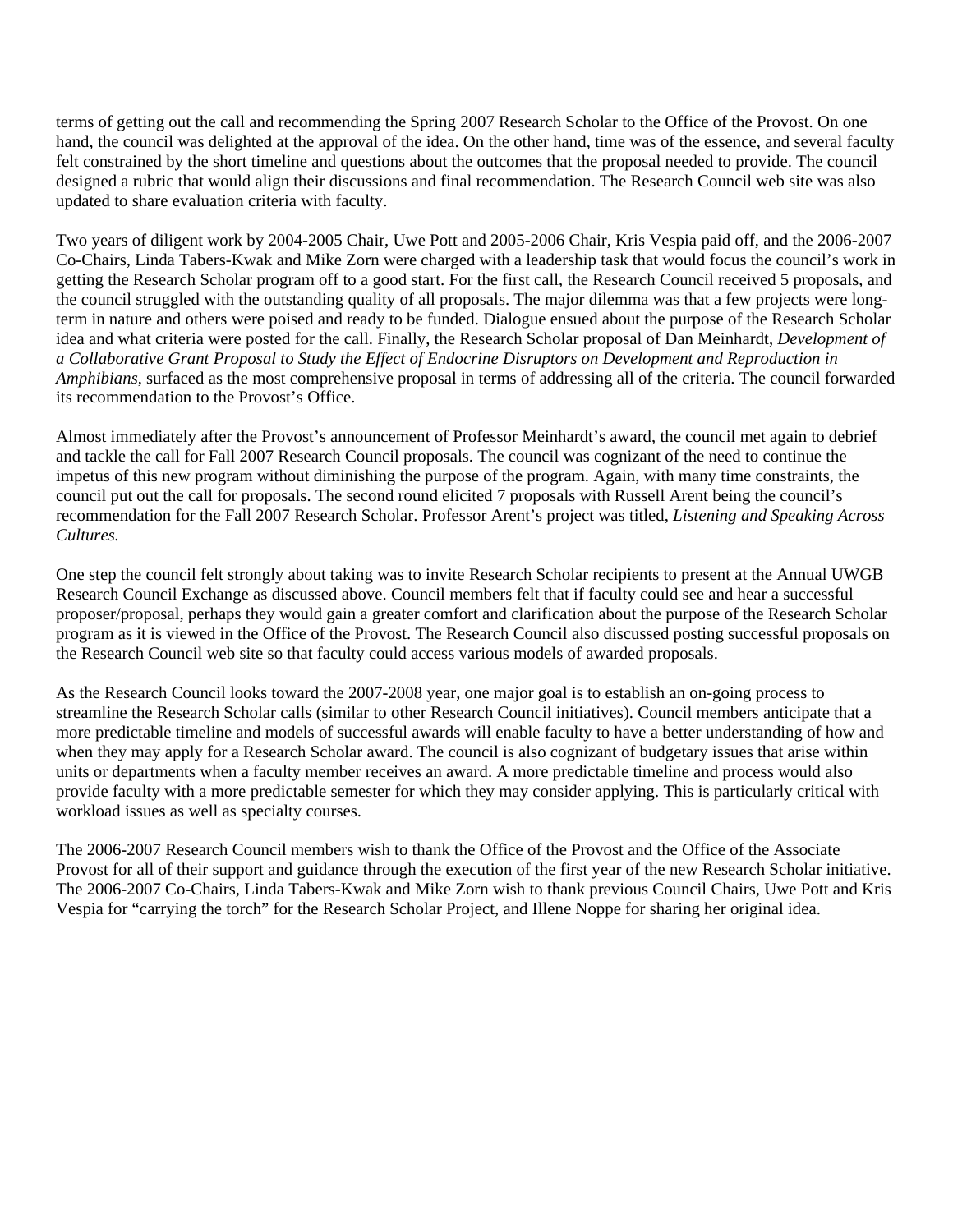# *Technology Council*

# *2006/07 Annual Report*

Kathy Pletcher, Chair, Technology Council

**Purpose & Membership.** The Technology Council is advisory to the Provost and responsible for developing and monitoring the campus technology plan and recommending technology policies. The Council is chaired by the Associate Provost of Information Services. Membership consists of representatives from each of the divisions, three faculty members, and one student.

Members for 2005/06 were:

Academic Affairs – Tim Sewall Advancement – Scott Hildebrand Athletics – Dan McIver Business & Finance – Sharon Dimmer Faculty Representatives - Steve Dutch, Meir Russ, Kaoime Malloy Information Services – David Kieper Liberal Arts & Sciences – Fergus Hughes Outreach & Extension - Jan Thornton Planning & Budget - Dean Rodeheaver Professional & Graduate Studies - Fritz Erickson Student Affairs – Sue Keihn Student Representative - Erick Mims Chair – Kathy Pletcher

#### **Activities for 2006/07**

- ¾ Reviewed progress on *IT 2007 Action*
- $\triangleright$  Approved revised password policy to improve security and privacy of data
- ¾ Reviewed and Approved *Academic Computer Lab Plans for 2007/08*
- ¾ Revised *Acceptable Use Policy for Students*
- $\triangleright$  Reviewed lab utilization for all computer labs
- ¾ Sponsored Annual Technology Forum, May 3
- ¾ Sponsored *ECAR Undergraduate Survey of Computer Technology*

#### **Value of the Council**

The Technology Council members feel that the work of the Council is very important to the campus. The Council meets monthly during the fall and spring semesters and is very productive.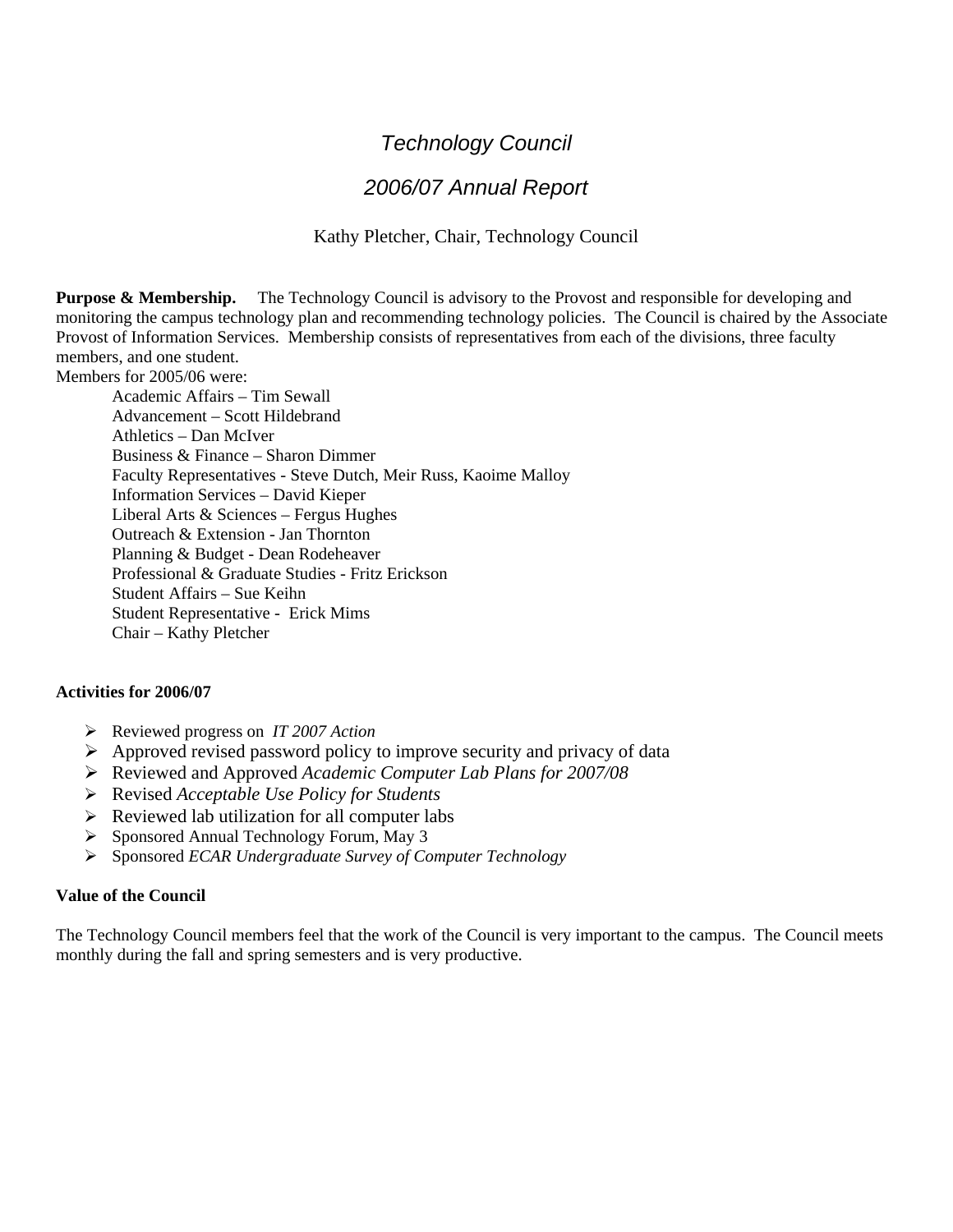# *Chancellor's Diversity Advisory Council*  **Year End Report, 2006-07**

In 2006-07, the Chancellor's Advisory Council on Diversity researched and recommended diversity language for inclusion in the campus mission statement, reviewed the Equity Analysis Report and recommended specific action steps to the Provost, evaluated the hate/bias reporting form and process, reported on selected Campus Diversity Plan 2008 Phase II initiatives to UWS, followed up on the UWS holistic admissions policy, and offered recommendations for improving academic support services for all students, and minority athletes in particular.

Diversity Language for the Campus Mission Statement: The Council extensively researched sample mission statement language from other universities around the nation that made explicit the importance of diversity to the campus mission. The inclusion of the language was important in its own right, but was also strongly recommended by the Holistic Admissions Task Force. A variation on the language recommended by the Council was included in the new campus mission statement.

Equity Analysis Review and Recommendations: At the request of the Provost, the Council reviewed the Equity Analysis Report and recommended action on two items: 1) Increasing the percentage of completed applications by students of color to approximate that of majority students, and 2) improving equity of performance in selected gateway courses. The Council urged that the Equity Analysis Report be shared with unit chairs, shared campus-wide via a link on the Provost's website, and reported to the Community Diversity Council.

Hate/Bias Incident Reporting Form: The Council reviewed the Bias Incident Reporting Form, and received a summary of the number and type of reports that were received over the past 18 months (10 reports, 8 related to sexual orientation). The Council recommends the following: 1) Educate students, faculty, and staff about the existence of the form; 2) Make the form more readily available to encourage its more frequent use; 3) Clarify that the form can be completed by an aggrieved party or a third party; 4) include the form under the word "discrimination" in the university's website search engine; 5) Clarify that, at a student's request, any action that may be taken can be deferred until after the end of the semester in which it was reported to allay student fear of retribution from a faculty member.

Minority Student Athletes: With the support of the Council, the Athletics Department prepared and presented a document to the Provost outlining the major concerns of minority student athletes. Foremost among their concerns was the relative lack of academic support services (tutoring, college success coursework, etc) for students who may come from high schools where college preparation was less than adequate.

Assessment Training: Several members of the Council attended an all-day workshop in Milwaukee about Assessing Diversity Outcomes.

Holistic Admissions Follow-Up: The Council participated in UWS listening sessions leading up to the approval of a new UWS admissions policy that holistically assesses academic and non-academic factors, and is consistent with the Michigan Supreme Court Ruling of 2003.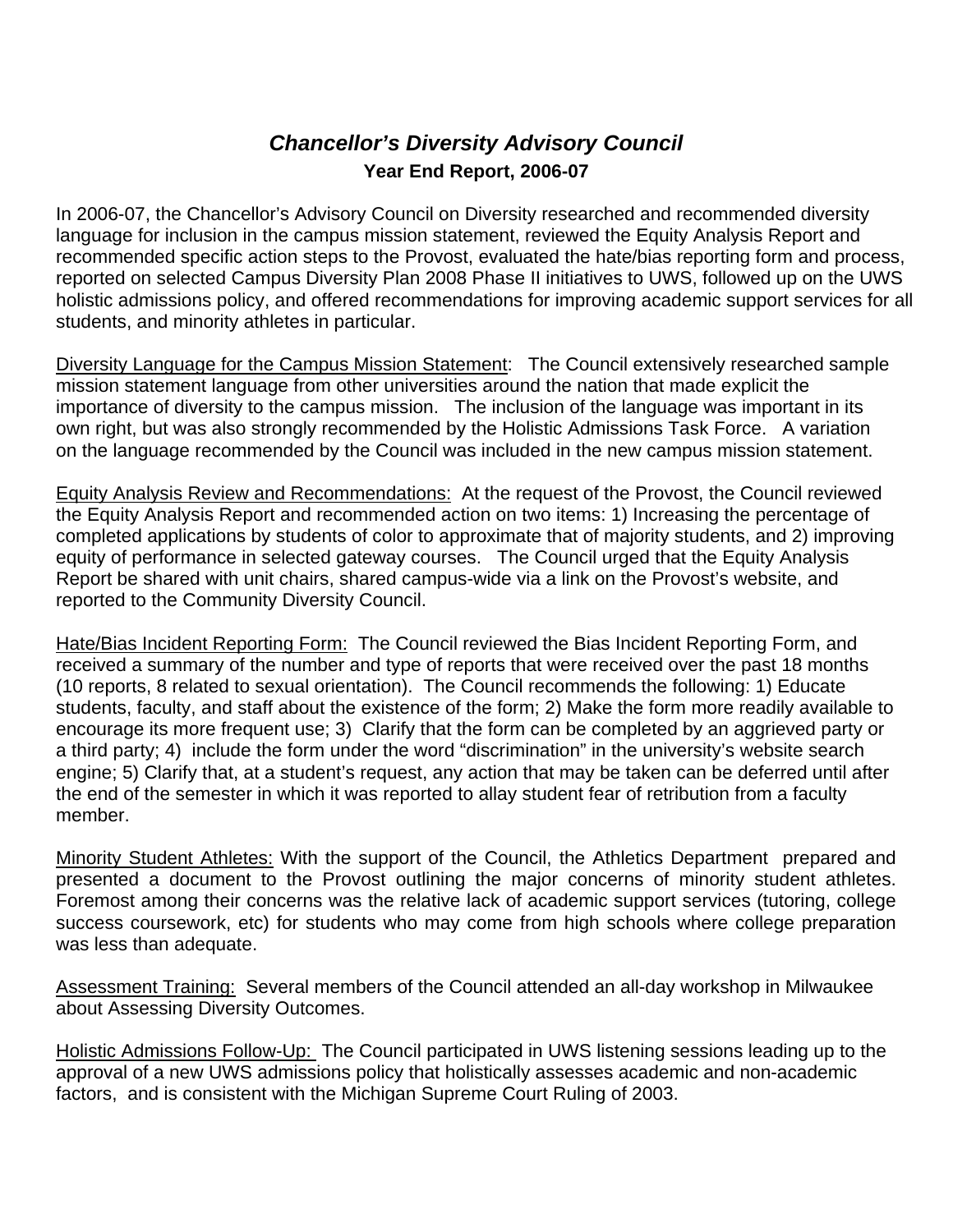Plan 2008 Phase II Programs and Initiatives Outcomes Reporting: The Council collected information about M/D "best practices" at UWGB for submission to UWS and inclusion in the annual report to the Board of Regents. Data and program descriptions were submitted for Phuture Phoenix, local recruitment initiatives for students of color, Office of Outreach and Extension Diversity programming, and precollege programs for students of color.

The Council recommends the following action items for 2007-08;

- Reconsideration of the community diversity council role and function: The Council seeks to explore alternatives to a formal community council, consider the possibility of meeting at community (instead of campus) locations, and developing stronger connections with public school personnel who have roles with diversity in the K-12 system.
- Strategic Planning for a Successor to Plan 2008
- Implications of new race/ethnic codes for Fall 08 applicants, and a process for verification of race/ethnicity of continuing students.
- Council involvement in HLC and NCAA accreditations.
- Diversity priorities within the growth agenda.
- Workforce diversity issues.
- Review of campus business practices that impact retention and climate.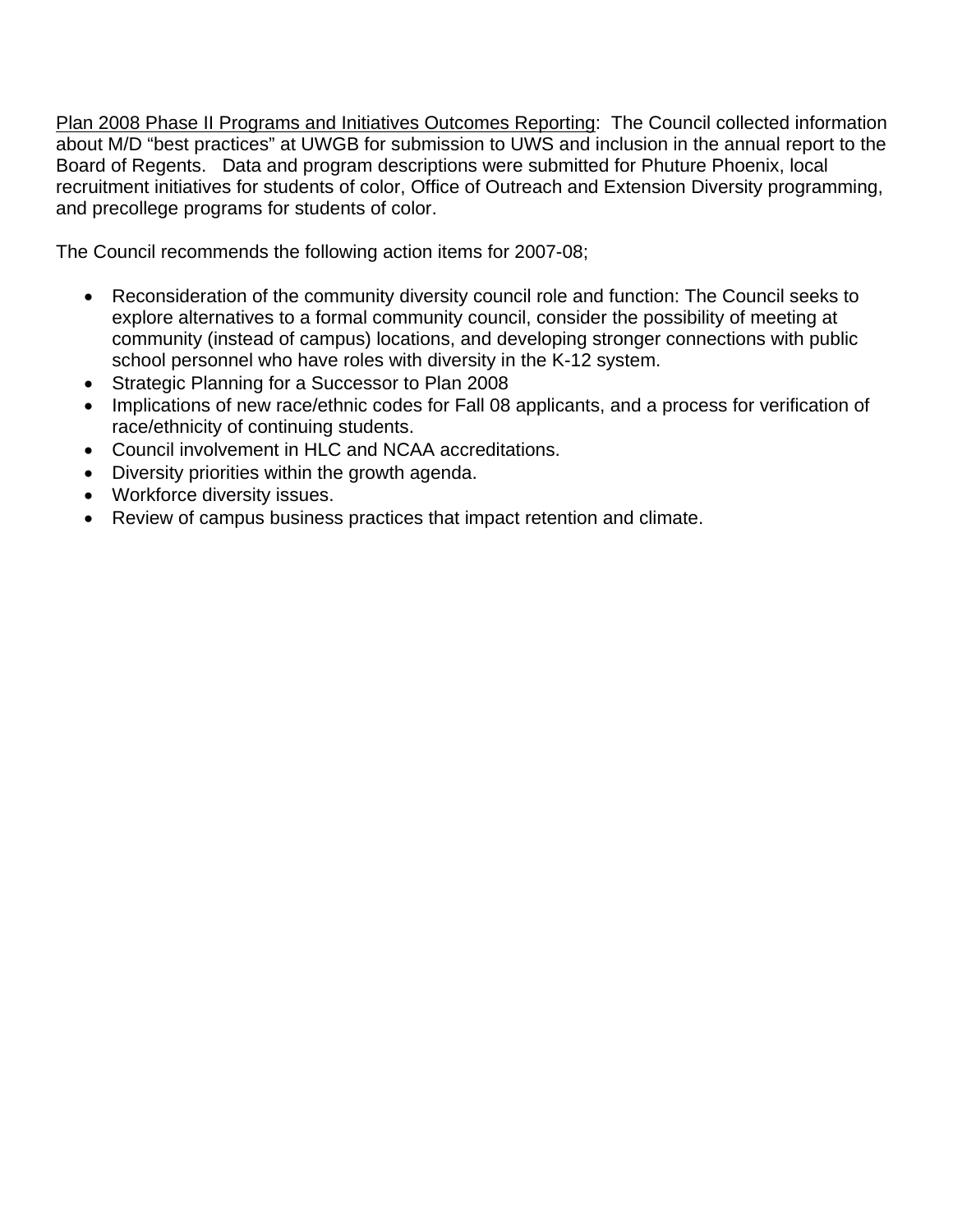# **Chancellor's Advisory Council on Equality for Women, 2006-2007**

25 June 2007

**Report of Activities:** The Council's charge is to advise the Chancellor on issues related to the status of women on campus and monitor progress on recommendations from the May 2001 Report on Equality of Women. A focus for 2006-2007 identified by the Council was: Focus on Learning with Women as Teachers in the Classroom. It was also decided that we would look at existing data regarding female student needs as it relates to campus climate for students. The prior year the Council reviewed faculty and staff campus climate data.

*Learning with Women as Teachers in the Classroom-* A discussion among Council members explored possible professional development co-sponsorships, research using the CCQ (not available) and Higher Education Research Institute (HERI) faculty survey data. The available data showed UWGB men feel greater respect for their teaching and research from their colleagues than UWGB women do. It is uncertain whether that is a product of their academic rank.

*Campus Climate for Students –* Student data already available from the National Survey of Student Engagement (NSSE), the Freshmen Year Survey, the Graduating Senior Survey, and the Education Benchmarking Institute (EBI) Residential Life Survey were reviewed. Debbie Furlong reported that the results indicate:

- Generally the male and female students are not experiencing the campus climate differently.
- UWGB male freshmen report higher quality of relationships and more interaction with their faculty overall. Freshmen women feel significantly less comfortable than men asking questions in class.
- Feelings about safety differ between genders with men feeling more safe at both the freshmen and senior level.

Glenn Gray reported that the EBI results indicate no differences in gender on questions related to campus climate.

# **Campus Updates**

- New Women's Leadership Initiative Series coordinated in Student Life
- Reviewed UW System July 11, 2006 Report of the Status of Women Working Group.
- Alternative Work Patterns and Telecommuting Guidelines policy drafts were shared.
- Human Resources implemented exit interviews.
- Studio Arts venting was resolved
- Unisex Restrooms and restroom accessibility will be improved in summer 2007 with State funding for remodeling and improvements.

# **Council Recommendations**

- The Council recommended that the exit interview survey incorporate transgender and domestic partner options in the survey responses to inform policy issues at the local and state level.
- The Council reviewed the Department of Intercollegiate Athletics Gender Equity Plan prior to its approval by the Cabinet.